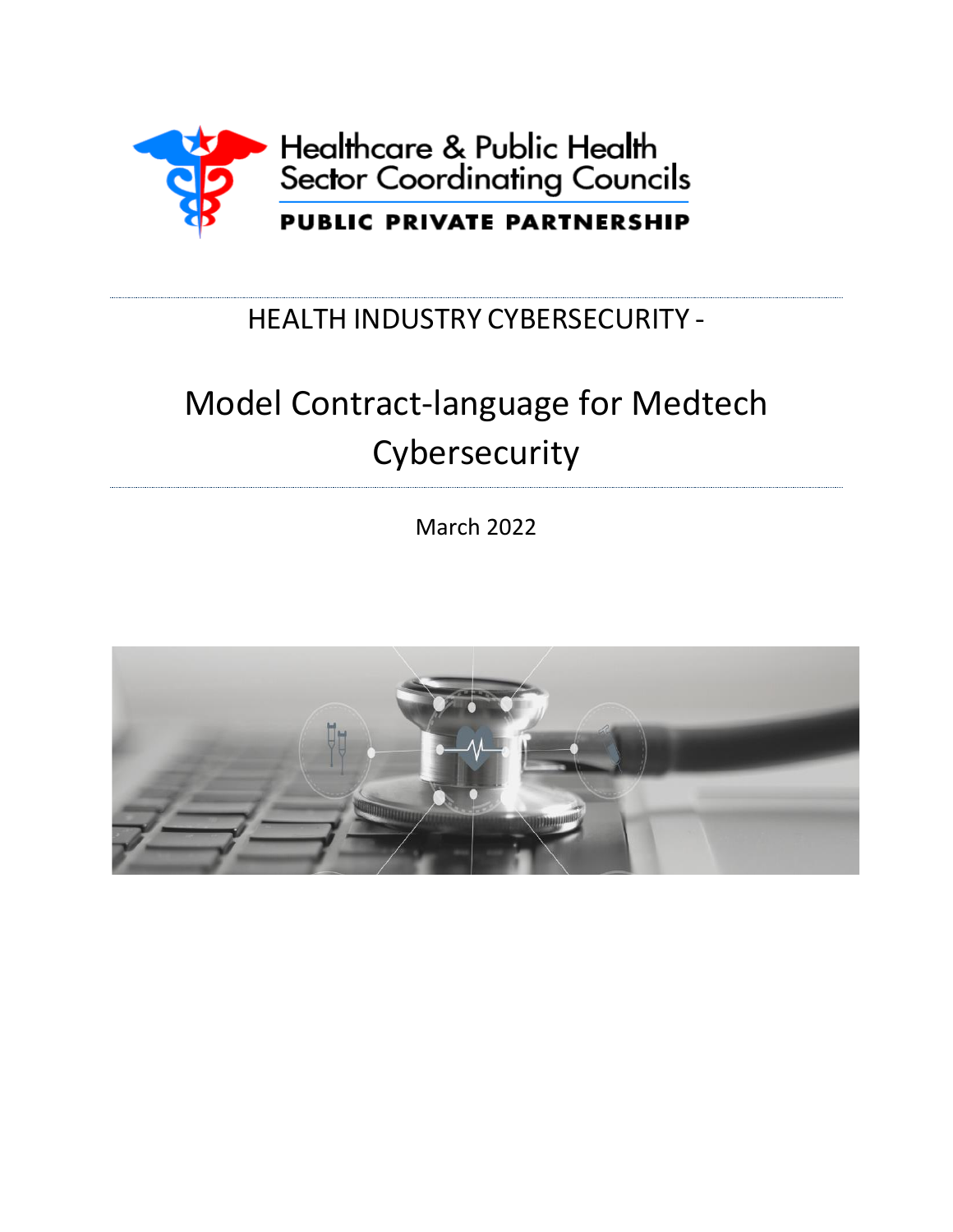# **Table of Contents**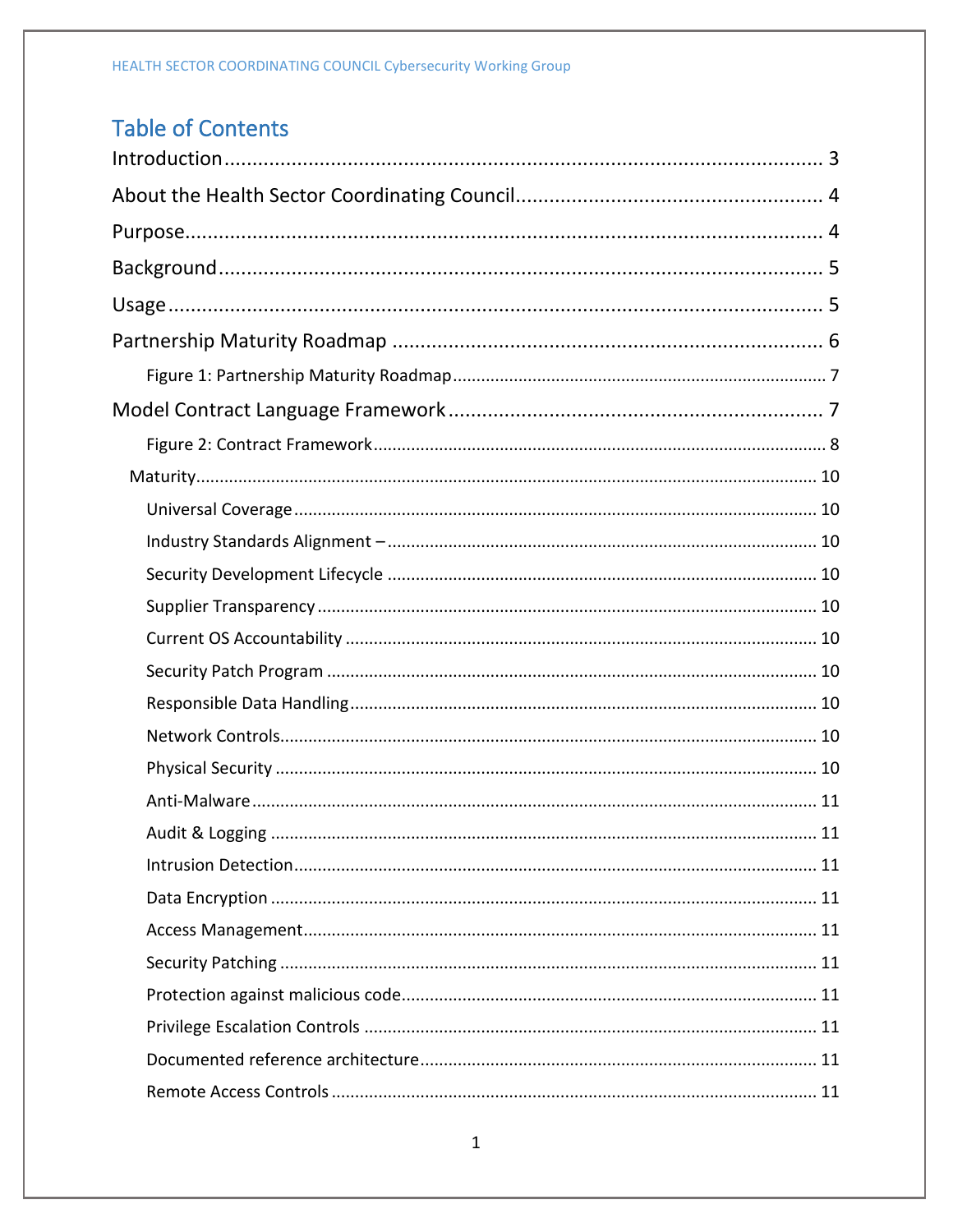# HEALTH SECTOR COORDINATING COUNCIL Cybersecurity Working Group

| Figure 3: Model Contract Maturity Roadmap - The model contract maturity roadmap is a<br>framework that describes a disciplined process focused on continuous improvement of the |
|---------------------------------------------------------------------------------------------------------------------------------------------------------------------------------|
|                                                                                                                                                                                 |
|                                                                                                                                                                                 |
|                                                                                                                                                                                 |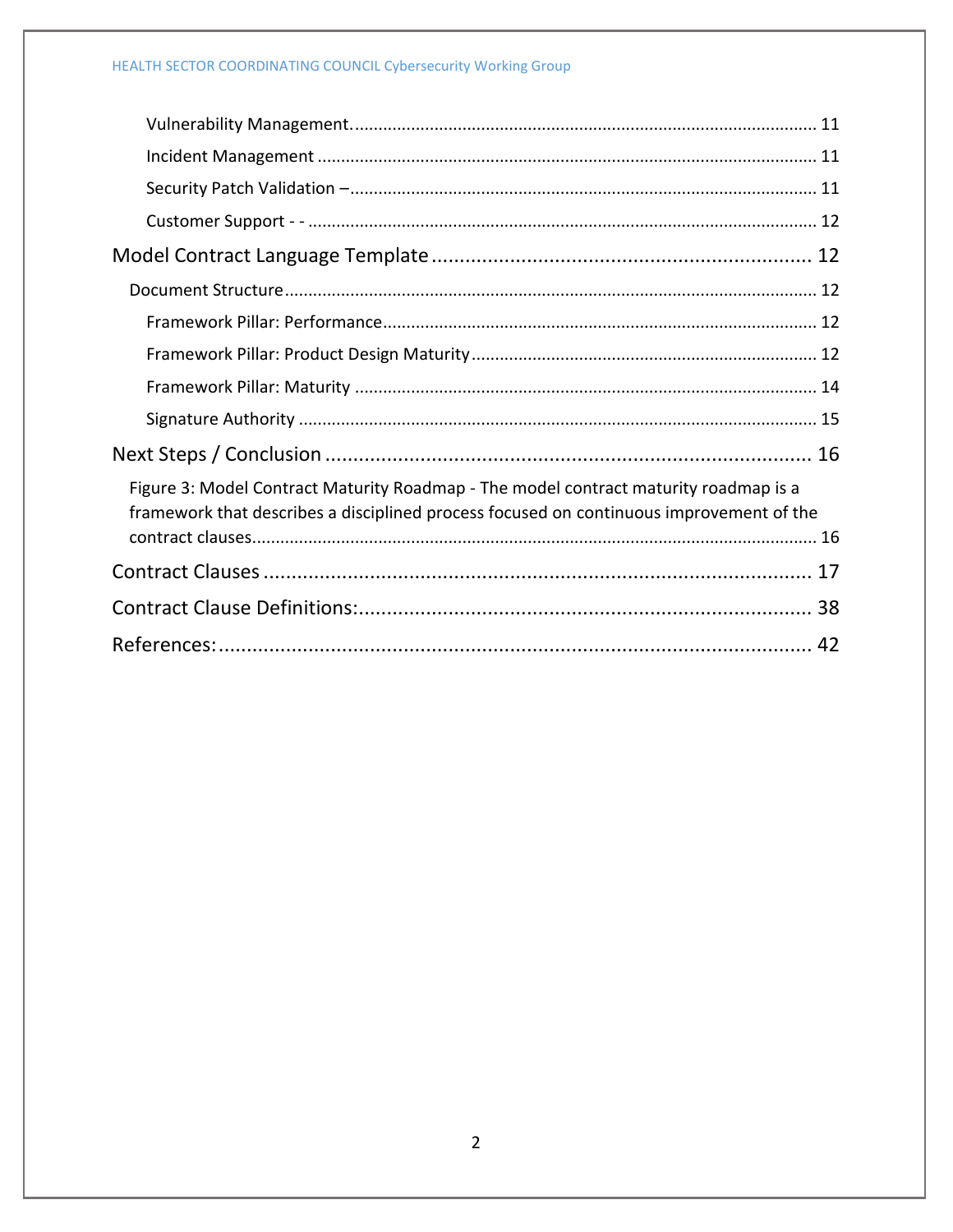# Introduction

<span id="page-3-0"></span>Cybersecurity is not a new issue for Health Delivery Organizations (HDOs) and Medical Device Manufacturers (MDMs). The unrelenting pace of cyber threats has created an increasingly expensive and resource intensive environment for delivering safe and effective care. In today's partnership between HDOs and MDMs, cybersecurity requirements are often unclear, resulting in a lack of understanding and prioritization of cybersecurity best practices. For HDOs and MDMs alike, this leads to murky investment in controls.

The understanding and management of medical device cybersecurity responsibility and accountability between MDMs and HDOs is complicated by many conflicting factors, including: uneven MDM capabilities and investment in cybersecurity controls built into device design and production; varying expectations for cybersecurity among HDOs; and high cybersecurity management costs in the HDO operational environment throughout the device lifecycle. These factors have introduced and sustained ambiguities in cybersecurity accountability between MDM's and HDO's that historically have been reconciled at best inconsistently in the purchase contract negotiation process, leading to downstream disputes.

To strengthen clarity of mutual obligations between parties to a contract, we first need clear alignment to existing standards, simplification of cybersecurity requirements, and scalable cybersecurity best practices for easy access and adoption. Achieving better medical device security, operational management and cybersecurity practices will require systematic maturing of these disciplines for both HDOs & MDMs, and a forum for a continuous partnership.

These best practices are finding their way into the healthcare industry, through recent Health Sector Coordinating Council (HSCC) publications such as the [Health Industry Cybersecurity](https://healthsectorcouncil.org/hicp/)  [Practices \(HICP\)](https://healthsectorcouncil.org/hicp/) for healthcare providers and the [Medical Device and Health IT Joint Security](https://healthsectorcouncil.org/wp-content/uploads/2020/06/HSCC-MEDTECH-JSP-v1.pdf)  [Plan \(JSP\)](https://healthsectorcouncil.org/wp-content/uploads/2020/06/HSCC-MEDTECH-JSP-v1.pdf) as a guide for MDM cybersecurity design and production. With these practices and others as foundations for mature cybersecurity risk management, purchase contract negotiations will have clearer references for obligations, accountability and liability. It is in this context that this HSCC model contract language resource is offered.

It is well understood that as technology and business agreements evolve, so to must contract language. The HSCC intends to review and update this reference as experience and recommended improvements dictate. We encourage readers who have adopted some or all of the following clauses in your contracts to share observations or recommendations that support a shared understanding about mutual commitments related to the cybersecurity of medical device design and management. Please send your comments at any time to: [ContractsFeedback@HealthSectorCouncil.org.](mailto:ContractsFeedback@HealthSectorCouncil.org)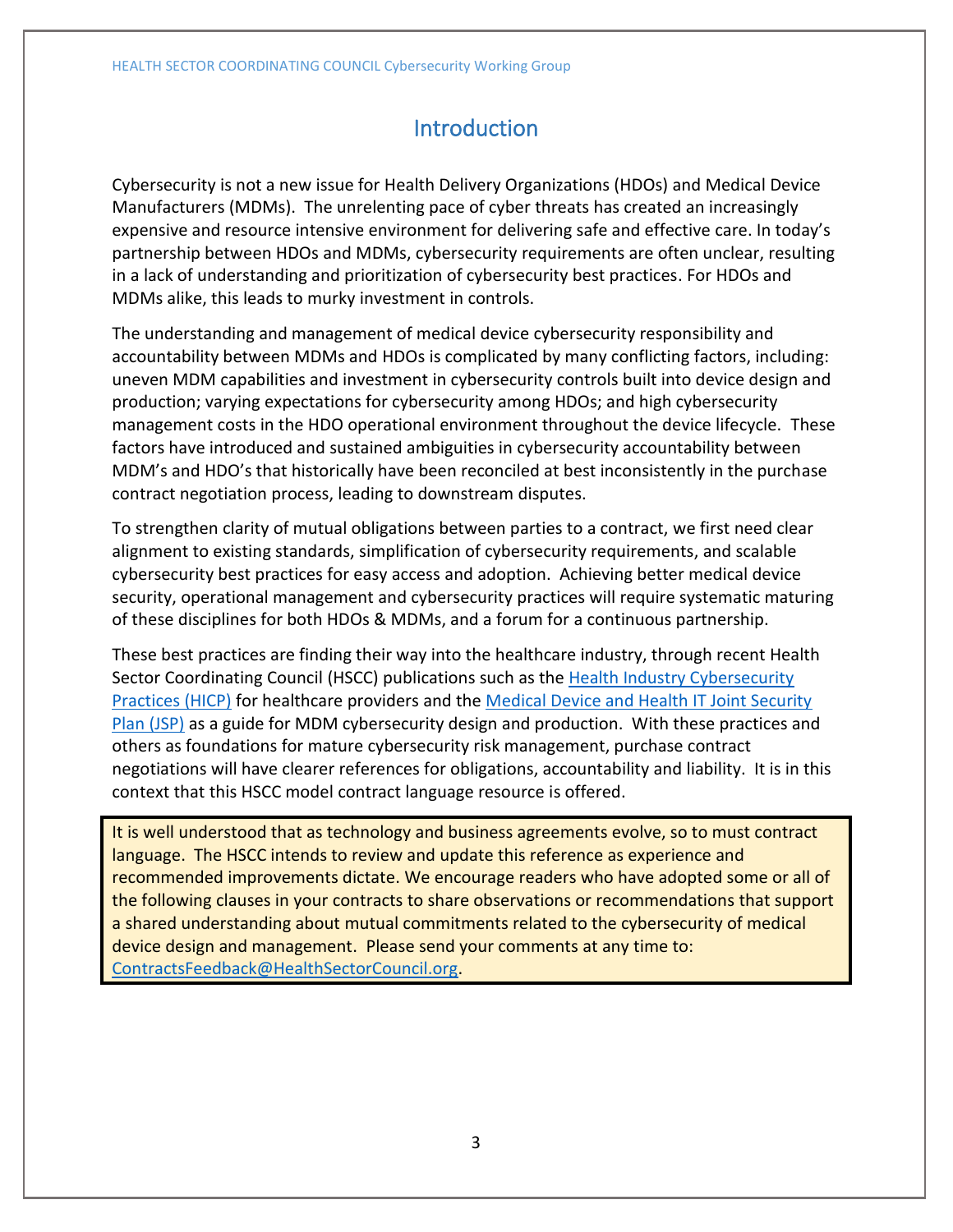# <span id="page-4-0"></span>About the Health Sector Coordinating Council

The Healthcare and Public Health Sector Coordinating Council (HSCC) is a coalition of privatesector critical healthcare infrastructure entities organized under the National Infrastructure Protection Plan to partner with and advise the government in the identification and mitigation of strategic threats and vulnerabilities facing the sector's ability to deliver services and assets to the public. The HSCC Cybersecurity Working Group (CWG) is a standing working group of the HSCC, composed of more than 300 industry organizations working together to develop strategies to address emerging and ongoing cybersecurity challenges to the health sector.

**For more information about joining the HSCC as a healthcare entity, please visit [https://healthsectorcouncil.org/contact/.](https://healthsectorcouncil.org/contact/)**

# <span id="page-4-1"></span>Purpose

The purpose of this Model Contract Language is to offer a reference for shared cooperation and coordination between Healthcare Delivery Organizations (HDOs) and Medical Device Manufacturers (MDMs) regarding the security, compliance, management, operation, services, and security of MDM managed medical devices, solutions, and connections. This Model Contract Language is intended to minimize security risks and ensure the confidentiality, integrity, and availability (CIA) of HDO healthcare technologies, infrastructures, and information. This Model Contract Language articulates adequate security of HDO information being stored, transferred, or accessed and provides that all network access, medical devices, services, and solutions satisfy the mission, security, and compliance requirements of the HDO.

This recommended language is intended to approximate the most commonly used cybersecurity contract terms and conditions between MDMs and HDOs, but it is not comprehensive, recognizing occasional unique situations requiring additional negotiation. It is also recognized that the wording in some recommended clauses may be modified during contract negotiations. Ultimately, the Health Sector Coordinating Council believes that, as model contract language "pre-negotiated" extensively over 18 months among some of the nation's largest MDM and HDO organizations, this resource will serve as a scalable template for large, medium and small organizations.

The HIPAA Security Rule requires healthcare providers to protect patients' electronic Protected Health Information (ePHI) by using appropriate administrative, physical, and technical safeguards to ensure the confidentiality, integrity, and security of this information. Keeping patient data safe requires healthcare organizations to exercise best practices in three areas: administrative, physical security, and technical security. The HIPAA security rule requires appropriate administrative, physical and technical safeguards to ensure the confidentiality, integrity, and security of electronically protected health information.

The Model Contract Language contains security and privacy agreement clauses. Both parties need to understand their responsibilities to each other in protecting the privacy and security of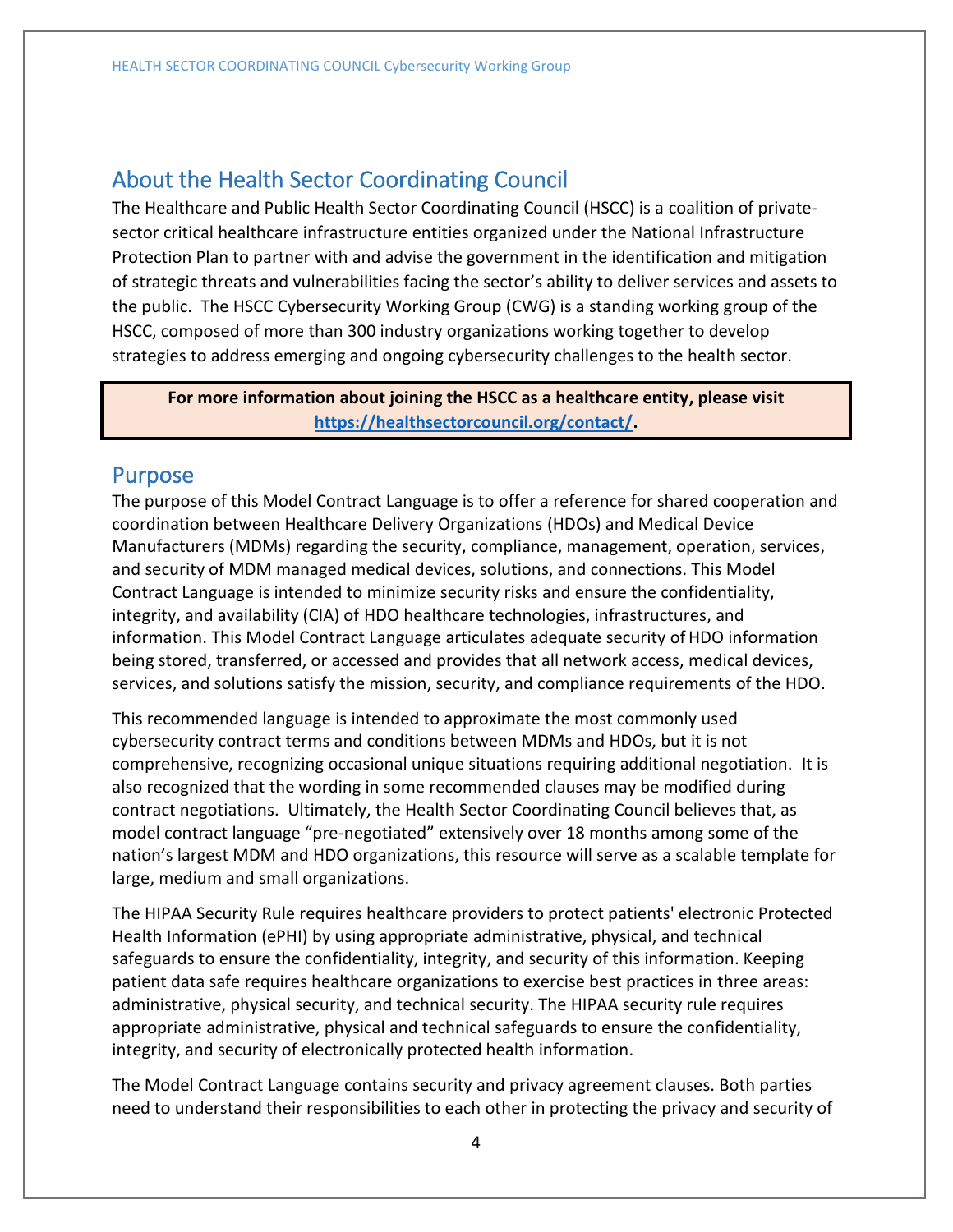the healthcare systems they will connect and the information required to service, store and transmit. In addition to assigning specific responsibilities to MDM's, the model contract language outlines security safeguards, including security by design, medical device software maintenance, access, administrative, operational, technical requirements, and transparency.

# <span id="page-5-0"></span>**Background**

The HSCC Model Contract Language task group is a cross sector coalition of HDO's MDM's, and Group Purchasing Organizations (GPOs) formed to address the opportunity of developing model contract language for cybersecurity terms and conditions related to medical device purchasing and deployment. The intent was, in effect, to pre-negotiate complex elements of a contract that would be adaptable, tailored and scalable across the spectrum of contract parties with the hope of more uniform and repeatable sets of expectations to minimize contract negotiation time, ambiguities, disagreements and costs.

This initiative began when a forward-thinking coalition of HDO's lead by Mayo Clinic, Cleveland Clinic, Kaiser Permanente, and Froedtert had earlier formed the "Unified Medical Device Security Alliance" to develop Model Contract Language from the HDO perspective. This former HDO alliance had made considerable progress toward developing such a framework and sought to leverage the expertise and collaboration of additional stakeholders in the MDM and group purchasing organization (GPO) communities, establishing a cross-sector collaborative process. Accordingly, after a series of discussions with the Alliance, in March 2020 the HSCC Cybersecurity Working formally integrated the Alliance's work-in-progress into a new Model Contract Language Task Group, co-led by Mayo Clinic, Siemens Healthineers, and Premier, Inc.

The Figure Boxes below identify the original HDO framework using the HDO names abbreviated as "CC/FH/KP/MC Framework for HDO & MDM Data Security Partnership"

The motivation behind the task group was the recognition that inconsistent terminology and expectations in contract language between HDO's and MDM's is partly responsible for ambiguities about cybersecurity responsibility and accountability between MDM's and HDOs. A recommended solution is the creation of a reference for the most commonly agreed-upon contract language for medical device cybersecurity, negotiated collaboratively as a template among HDO's, MDM's, and Group Purchasing Organizations (GPO's). Such a reference is intended to simplify the contracting process and make it more predictable and less costly and time-consuming. It is acknowledged that such a common reference cannot adequately cover all issues. Some unique issues to the contracting parties or types of procurement would require separate negotiation.

# <span id="page-5-1"></span>Usage

The intended use of the Model Contract Language is to protect HDO's and patients against cybersecurity threats and risks through establishment and maintenance of appropriate security contract terms and commitments. Suppliers represent one of the highest risks to HDO's for the medical devices, solutions, and connections they provide and support. This Model Contract Language provides an appropriate structure to address cybersecurity provisions and establishes requirements for HDOs and MDMs to reduce the risk of exposure. If HDO cybersecurity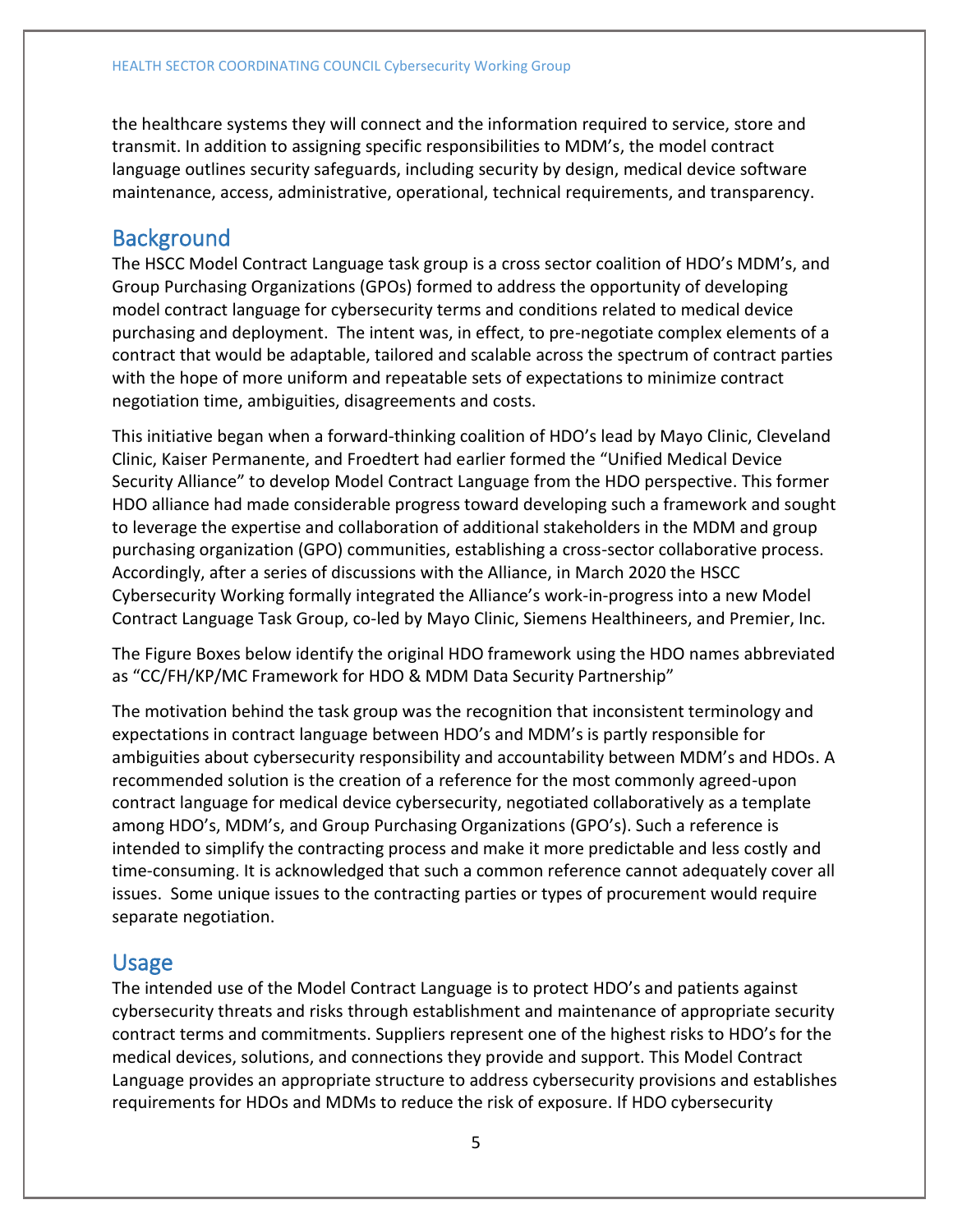expectations of MDMs are not clear, and risk assessments are not continually performed, risk increases significantly to an HDO.

The use of the Model Contract Language provides HDO's contract terms that can be used as a standalone agreement covering HDO cybersecurity requirements for all medical devices, services, and solutions. It also can be used as an addendum to a Business Associate Agreement (BAA), Master Service Agreement (MSA), and Requests for Proposals (RFP).

The BAA is a legal contract that describes how the MDM adheres to the Health Information Portability Accountability Act (HIPAA) along with the responsibilities for protecting electronic Protected Health Information (ePHI). The purpose of an MSA is to set the boundaries of the contractual relationship, establishing the commitments for accomplishing the work or services that need to be done, and to provide acceptance for termination, and agreements to resolve any disputes, which may arise during the course of the service. A request for proposal (RFP) is a document that solicits proposal, often made through a bidding process*.*

The Model Contract Language presents a primary point for a contract covering the key areas of security. The language can be updated to fit the specific compliance needs of the HDO. This recommended language is intended to approximate the most commonly used cybersecurity contract terms and conditions between MDMs and HDOs, but it is not comprehensive, recognizing occasional unique situations requiring additional negotiation. It is also recognized that the wording in some recommended clauses may be modified during contract negotiations. Ultimately, the Health Sector Coordinating Council believes that, as model contract language "pre-negotiated" extensively over 18 months among some of the nation's largest MDM and HDO organizations, this resource will serve as a scalable template for large, medium and small organizations.

# <span id="page-6-0"></span>Partnership Maturity Roadmap

The model contract language partnership maturity roadmap (Figure 1: Partnership Maturity Roadmap), begins with the (01) review and alignment of the contract language and the appropriate security contract clauses to address cybersecurity requirements that establish the obligations for MDM's to reduce the risk of cyber threat exposure for HDO's.

The second phase (02) of this maturity roadmap sets forth the relationship between the model contract language and any HDO technologically advanced to establish future security requirements to the model contract language. If there are HDO requirements that an MDM is not capable of complying with at the time of the agreement, the MDM and HDO will establish an agreed-upon schedule to mature capabilities.

The third phase (03) is to set a contract review schedule that reviews the contract for changes in line with enhanced industry practices and cybersecurity standards and updates the model contract language as required.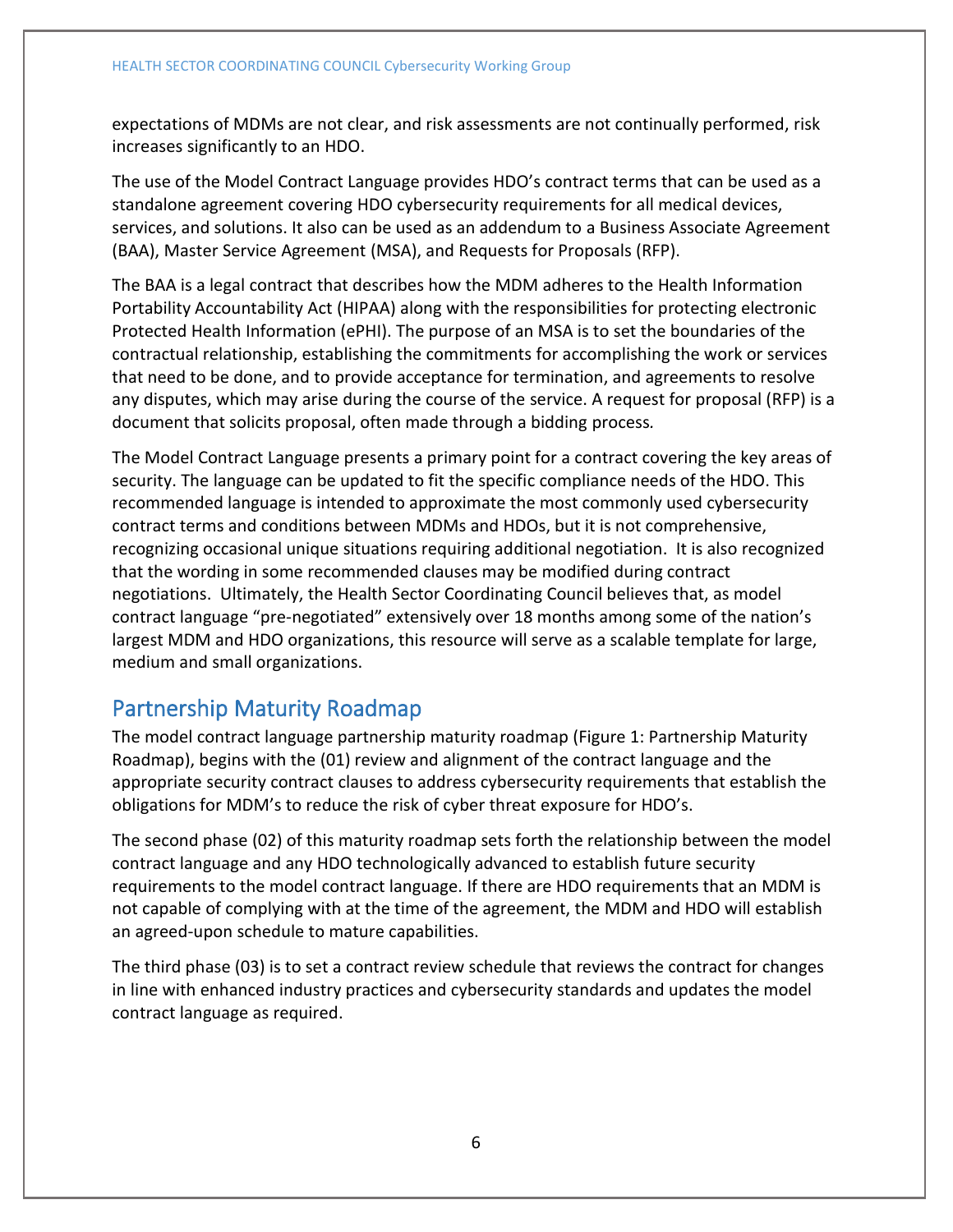# <span id="page-7-0"></span>Figure 1: Partnership Maturity Roadmap



# <span id="page-7-1"></span>Model Contract Language Framework

The Joint Cybersecurity Working Group developed this model contract framework and contract clauses to provide HDO's and MDM's a neutral framework for their contractual cybersecurity relationships. HDO and MDM cybersecurity experts have drafted this contract and clauses to protect the interests of healthcare from increasing cyber threats. The model contract combines a single framework of rules with flexible provisions allowing HDO's and MDM's to supplement the template with their unique requirements. Finally, it includes updates that establish a partnership arrangement between an HDO and MDM by aligning the MDM security Maturity Capabilities and HDO security requirements with the model contract language.

This model contract framework and contract clauses are designed on three fundamental cybersecurity pillars: Performance, Maturity, and Product Design Maturity. Within each of these pillars, the contract clauses are further organized into fourteen core principles, as illustrated in Figure 2: Contract Framework.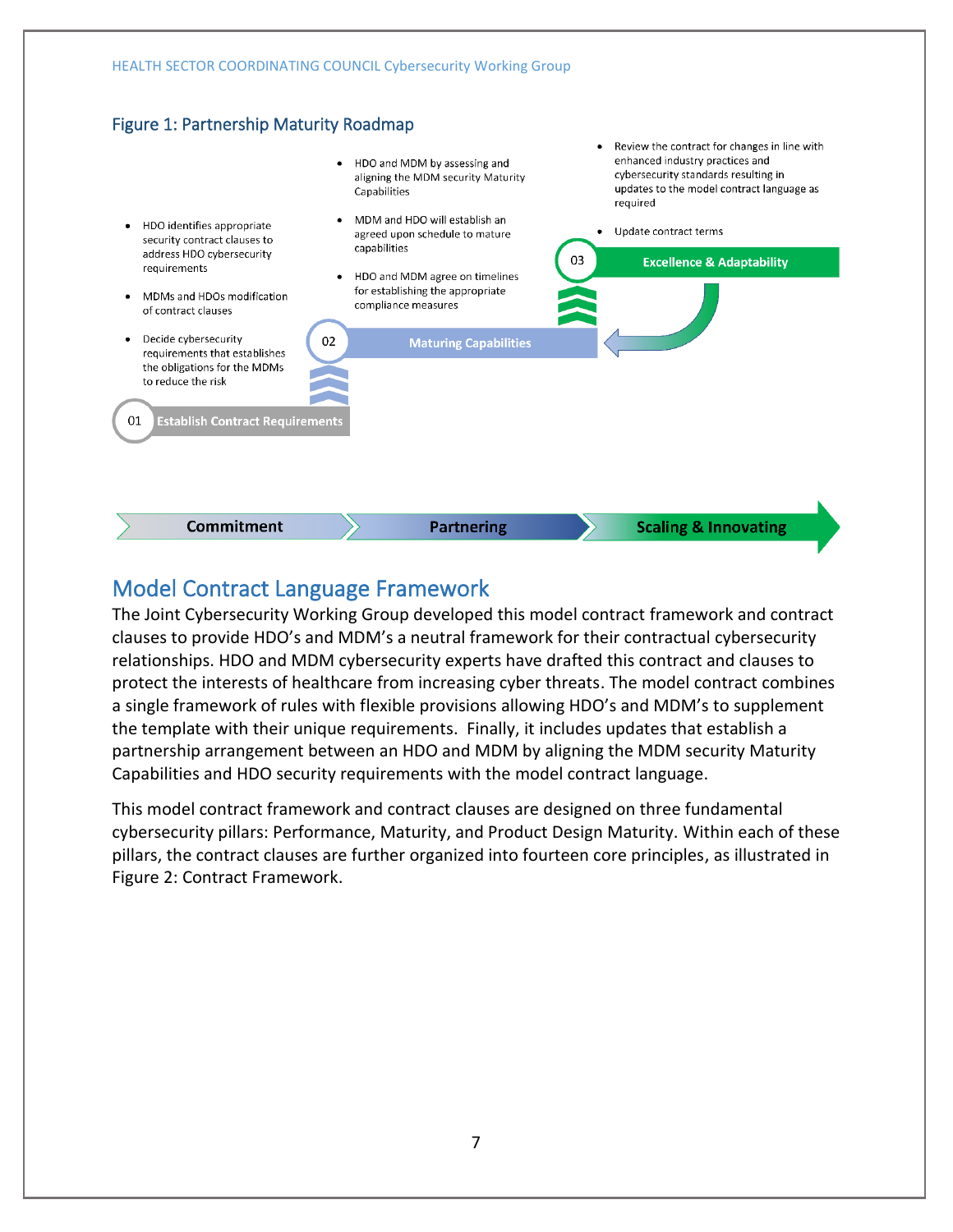# <span id="page-8-0"></span>Figure 2: Contract Framework



# **Framework for HDO & MDM Data Security Partnership**

### **The Bar of Goodness**



Universal Coverage-Security requirements apply to all Customer ons, all Supplier infrastructure, and all Sub -contractors of the Supplier

**Industry Standards Alignment**- supplier demonstrates maximum adherence to industry regulations & standards, with timely<br>adoption of new standards versions.

Security Development Lifecycle-Supplier will support a program for pre -market and post -market penetration and vulnerability<br>testing, Supplier maintains awareness of SANS top 25 and OWASP, and Supplier infrastructure is monitored 24x7.

**Supplier Transparency** - Known vulnerabilities should be disclosed, default accounts and settings are documented, and strategic roadmaps for product/controls development are shared with customer, reference architectures are clearly documented.

#### Why are these principles important?

- Always: Industry Standards & Best Practice
- Indicate the values, culture, and ethos of an MDM  $\checkmark$  survestigation
- **Emphasize the importance of adaptability**

accountability for validating product on supported Operating Systems.

**Current OS Accountability** - Supplier demonstrates

**Security Patch Program** - Supplier demonstrates accountability for validating security patches for their software and any<br>3<sup>rd</sup> party software on their products.

**Responsible Data Handling-Good practices for storage,** availability, backup, and handling of data and logs, including at the time of<br>product disposal. Controls that enable HIPAA & other privacy requirements.

Management

CIS Control #3: Continuous Vulnerability

**Industry Alignment Examples:** 

CA-7, RA-4, SI-2, CA-8  $\checkmark$  Health Sector Council Joint Security Plan

#### **Contract Example**

#### Reducing Attack Surface:

"Business Associate will disclose to Customer all default (non stomer) authentication methods or accounts, including those used for Business Associate provided maintenance and support or the device."

# How do HDOs & MDMs partner on this?

- Dialogue at the time of new partnership between HDO & MDM
- Demonstrated through pænd pos-market audits & reporting from MDM
- Ongoing dialogue about evolving standa.glED(A Regulations)



#### 8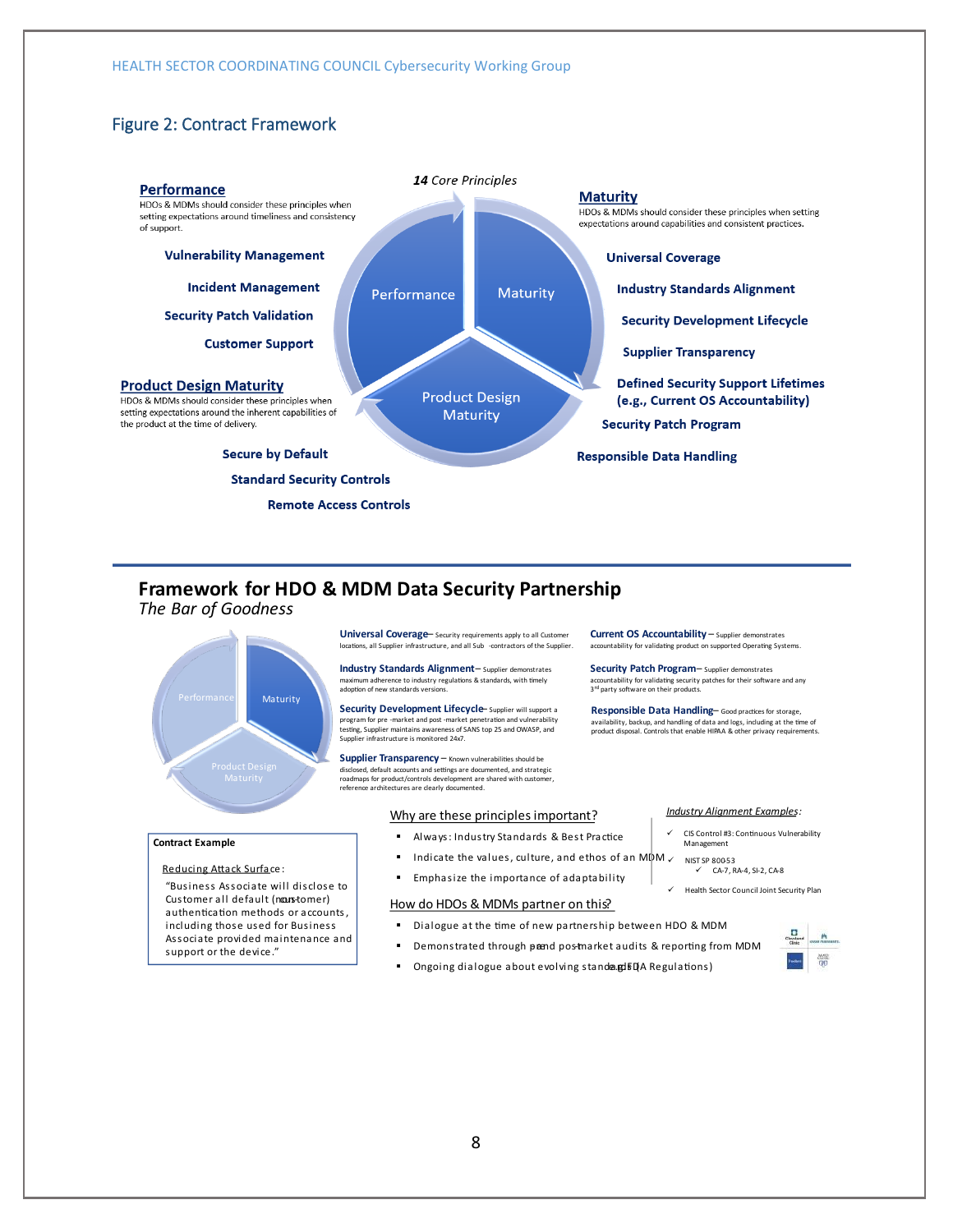# **Framework for HDO & MDM Data Security Partnership**

**The Bar of Goodness** 



# **Framework for HDO & MDM Data Security Partnership**

#### **The Bar of Goodness**



#### **Contract Example**

Communication Strategy: "Sunnlier shall coordinate with **Customer to identify and document a** communications strategy for urgent & non-urgent engagement as it relates to vulnerability management. This strategy must at a minimum...<sup>4</sup>

**Vulnerability Mgmt** - Supplier proactively discloses high risk vulnerabilities and action plans to remediate.

**Incident Mgmt.** - Supplier actively engages during an incident and provide all necessary support to remediate in a<br>timely manner.

#### Why are these principles important?

Always: Industry Standards & Best Practice

Leverage industry standard surveys & shared intelligence

valuate once, share many times

- **Threat landscape is constantly evolving**
- **Incidents are high risk, high visibility**

#### How do HDOs & MDMs partner on this?

- Dialogue about Key Performance Indicators (KPIs), which could include
	- **Service Level Agreements (SLAs)**
	- How success is defined and demonstrated Roles & responsibilities for both HDO and MDM
	- **Penalties of incentives for performance against KPIs**
- **Performance should be reviewed regularly**

**Industry Alignment Examples:** 

NIST SP 800-53

**Security Patch Validation** - Supplier consistently validates newly released security patches for their software<br>as well as any 3<sup>rd</sup> party software on their products.

**Customer Support** - Supplier consistently demonstrates secure behavior in all onsite and remote access to Customer infrastructure

- $\checkmark$  IR-5, IR-8
- $\checkmark$  ISO 29147 & ISO 30111
- $\checkmark$  Health Sector Council Joint Security Plan
- 
- 
- 
-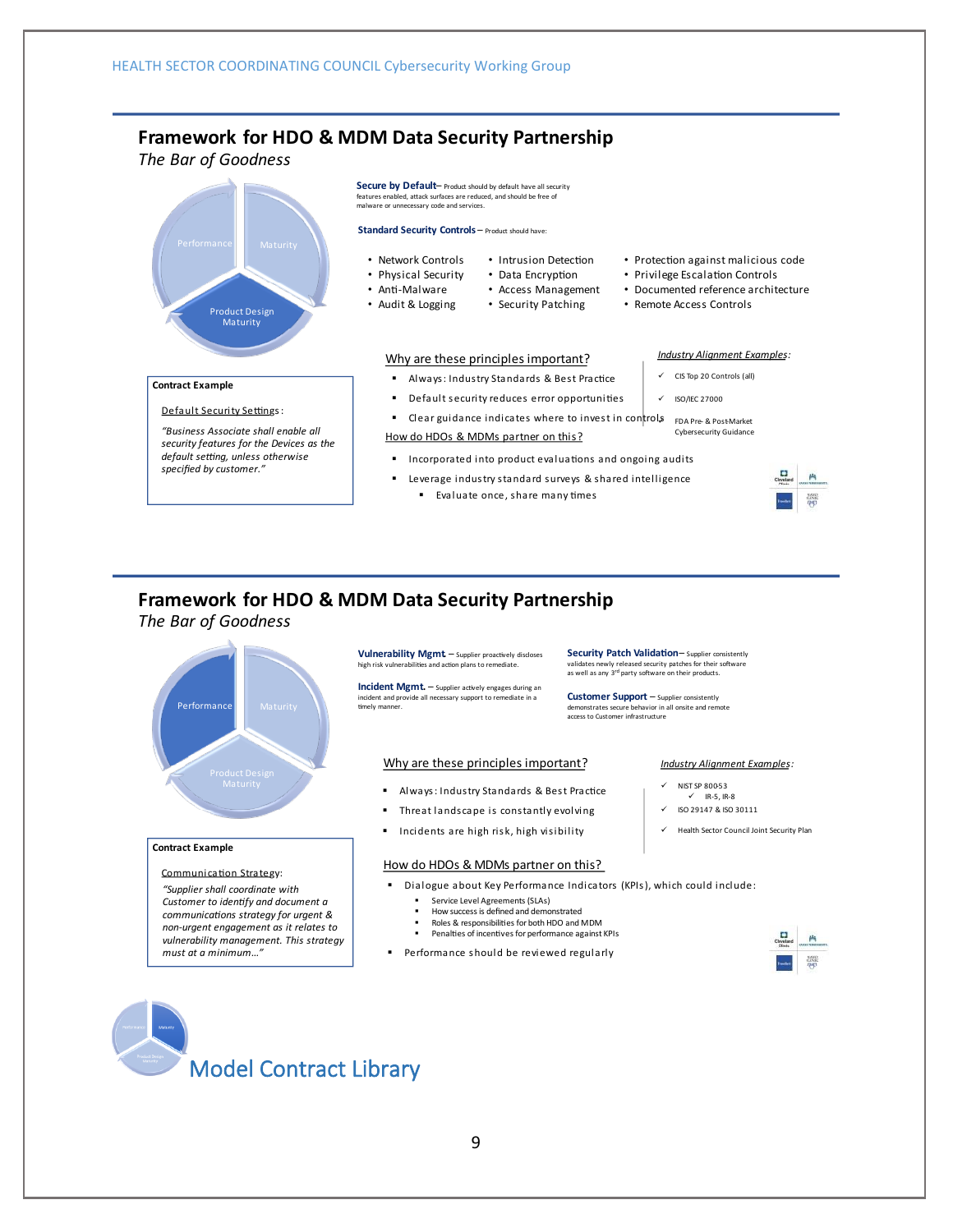The Program Maturity pillar of the Collaborative Framework for HDO & MDM Data Security Partnership provides guidelines for the expectations, behaviors, and consistent practices for both HDOs and MDMs.

# <span id="page-10-0"></span>**Maturity**

<span id="page-10-1"></span>Universal Coverage – Security requirements apply to all Customer locations, all Supplier infrastructure, and all Sub contractors of the Supplier.

<span id="page-10-2"></span>Industry Standards Alignment **–** Supplier demonstrates maximum adherence to industry regulations & standards, with timely adoption of new standards versions.

<span id="page-10-3"></span>Security Development Lifecycle – Supplier will support a program for pre market and post market penetration and vulnerability testing; for instance, Supplier maintains awareness of SANS top 25 and OWASP, and Supplier infrastructure is monitored 24x7.

<span id="page-10-4"></span>Supplier Transparency – Supplier will ensure that expectations with customers and partners are appropriately set and fulfilled and demonstrate open communication with stakeholders about matters related to the business.

<span id="page-10-5"></span>Current OS Accountability – Supplier demonstrates accountability for validating product on supported Operating Systems.

<span id="page-10-6"></span>Security Patch Program – Supplier demonstrates accountability for validating security patches for their software and any  $3<sup>rd</sup>$  party software on their products.

<span id="page-10-7"></span>Responsible Data Handling – Good practices for storage, availability, backup, and handling of data and logs, including at the time of product disposal. Controls that enable HIPAA & other privacy requirements.



HDOs & MDMs should consider these principles - Security by Default, Standard Security Controls, and Remote Access Controls - when setting expectations around the inherent capabilities of the product at the time of delivery.

<span id="page-10-8"></span>Network Controls - are used to ensure the confidentiality, integrity, and availability of the network services. These security controls are either technical or administrative safeguards implemented to minimize the security risk.

<span id="page-10-9"></span>Physical Security - is the protection of personnel, hardware, software, networks and data from physical actions and events that could cause serious loss or damage.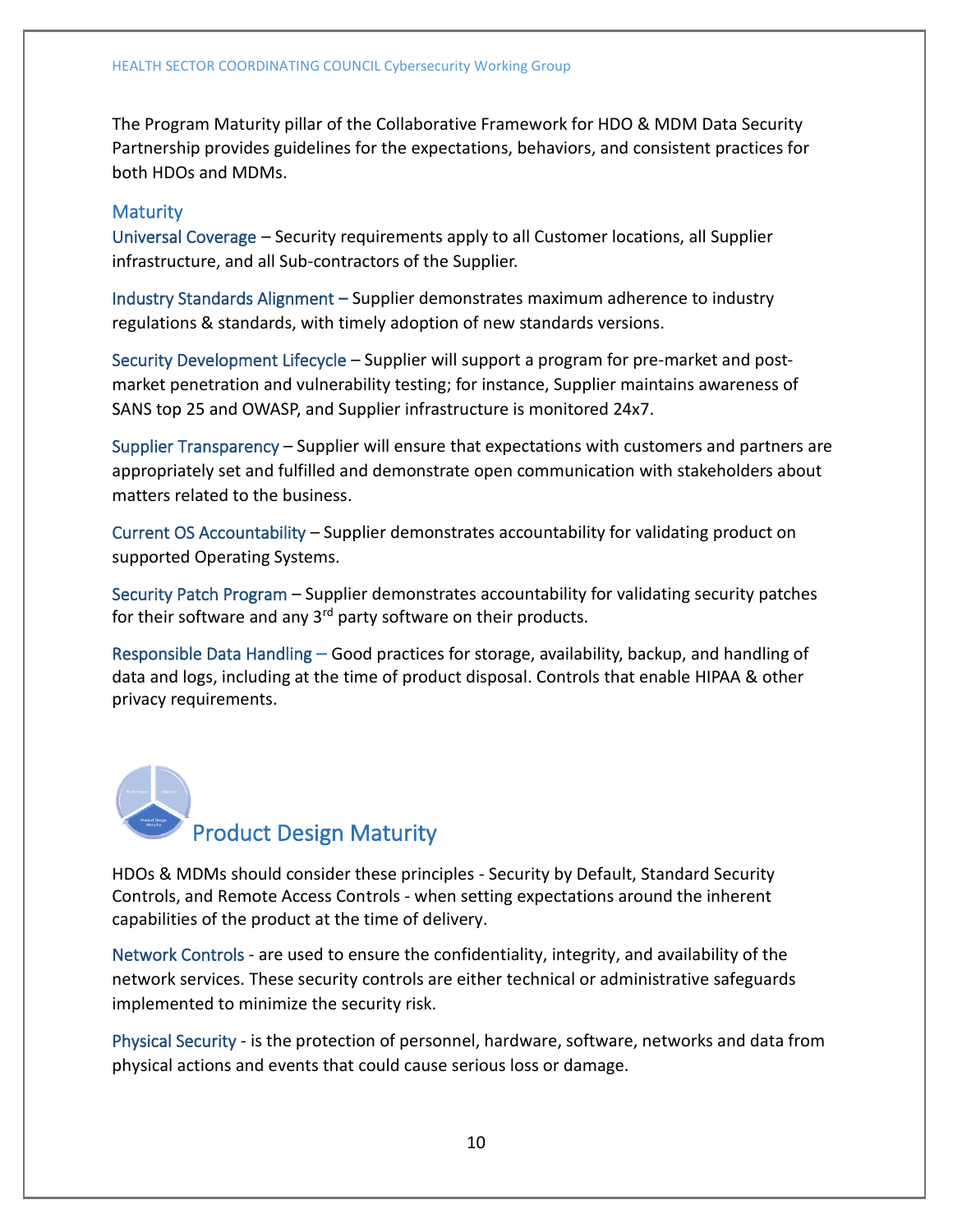<span id="page-11-0"></span>Anti-Malware- Anti-malware is a type of software developed to scan, identify and eliminate malware, also known as malicious software, from an infected system or network.

<span id="page-11-1"></span>Audit & Logging - Audit logs are records of these event logs, typically regarding a sequence of activities or a specific activity.

<span id="page-11-2"></span>Intrusion Detection - is a device or software application that monitors a network or host for malicious activity or policy violations.

<span id="page-11-3"></span>Data Encryption - is a way of translating data from plaintext (unencrypted) to ciphertext (encrypted).

<span id="page-11-4"></span>Access Management - is a system used to manage the access of resources by employees, partners, contractors and customers.

<span id="page-11-5"></span>Security Patching - software that a company issues whenever a security flaw is uncovered.

<span id="page-11-6"></span>Protection Against Malicious Code - protection mechanisms include antivirus signature definitions and reputation-based technologies. A variety of technologies and methods exist to limit or eliminate the effects of malicious code

<span id="page-11-7"></span>Privilege Escalation Controls - controls that limit illicit access of elevated rights, or privileges, beyond what is intended or entitled for a user.

<span id="page-11-8"></span>Documented Reference Architecture - the essentials of existing architectures, taking into account future needs and opportunities, ranging from specific technologies to patterns to business models and market segments.

<span id="page-11-9"></span>Remote Access Controls – the ability to control and monitor access another computer or network that isn't in your physical presence.

# Performance

HDOs & MDMs should consider these Vulnerability Management principles when setting expectations around timeliness and consistency of support.

<span id="page-11-10"></span>Vulnerability Management – Supplier proactively discloses high risk vulnerabilities and action plans to remediate.

<span id="page-11-11"></span>Incident Management - Supplier actively engages during an incident and provides all necessary support to remediate in a timely manner.

<span id="page-11-12"></span>Security Patch Validation – Supplier consistently validates newly released security patches for their software as well as any 3<sup>rd</sup> party software on their products.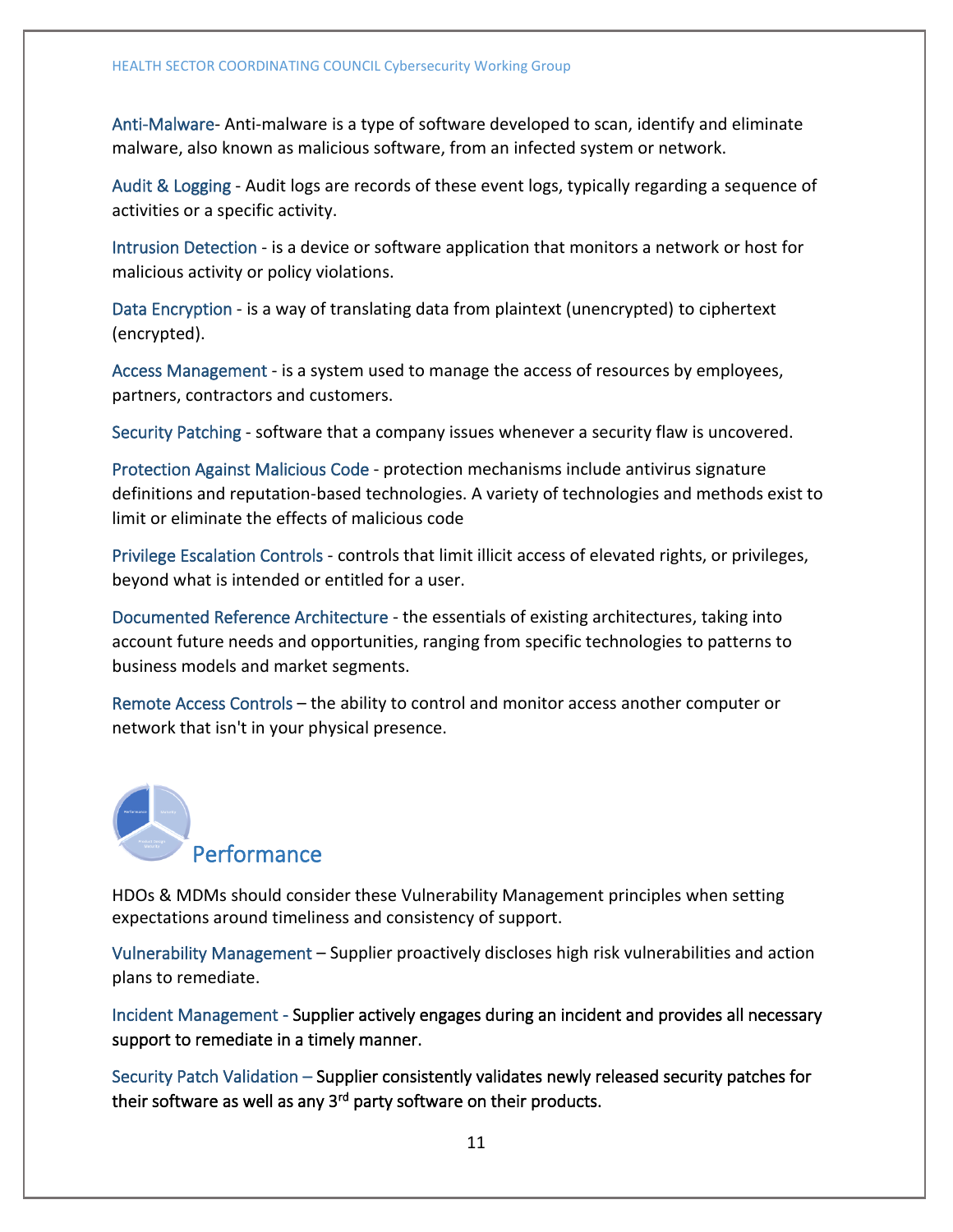<span id="page-12-0"></span>Customer Support - Supplier consistently demonstrates secure behavior in all onsite and remote access to Customer infrastructure.

# <span id="page-12-2"></span><span id="page-12-1"></span>Model Contract Language Template

## Document Structure

This Model Contract framework provides the recommended requirements to address the security safeguards within each Pillar and categorizes each recommended Clause to address each of the Core Principles within the Pillar.

## <span id="page-12-3"></span>Framework Pillar: Performance

The Performance Pillar will address the recommended approach for setting expectations around timeliness and consistency of support.

The clauses under the Performance Pillar will address the following Core Principles:

• Vulnerability Management

Recommended Clause by Core Principle:



## <span id="page-12-4"></span>Framework Pillar: Product Design Maturity

The Product Design Maturity Pillar will address Secure by Default, Standard Security Controls and Access Controls for setting expectations around the inherent capabilities of the product.

The clauses under **Secure by Default** will address the following Core Principles:

- Intrusion Detection
- Documented reference architecture
- Protection against malicious code
- Access Management

Recommended Clause by Core Principle: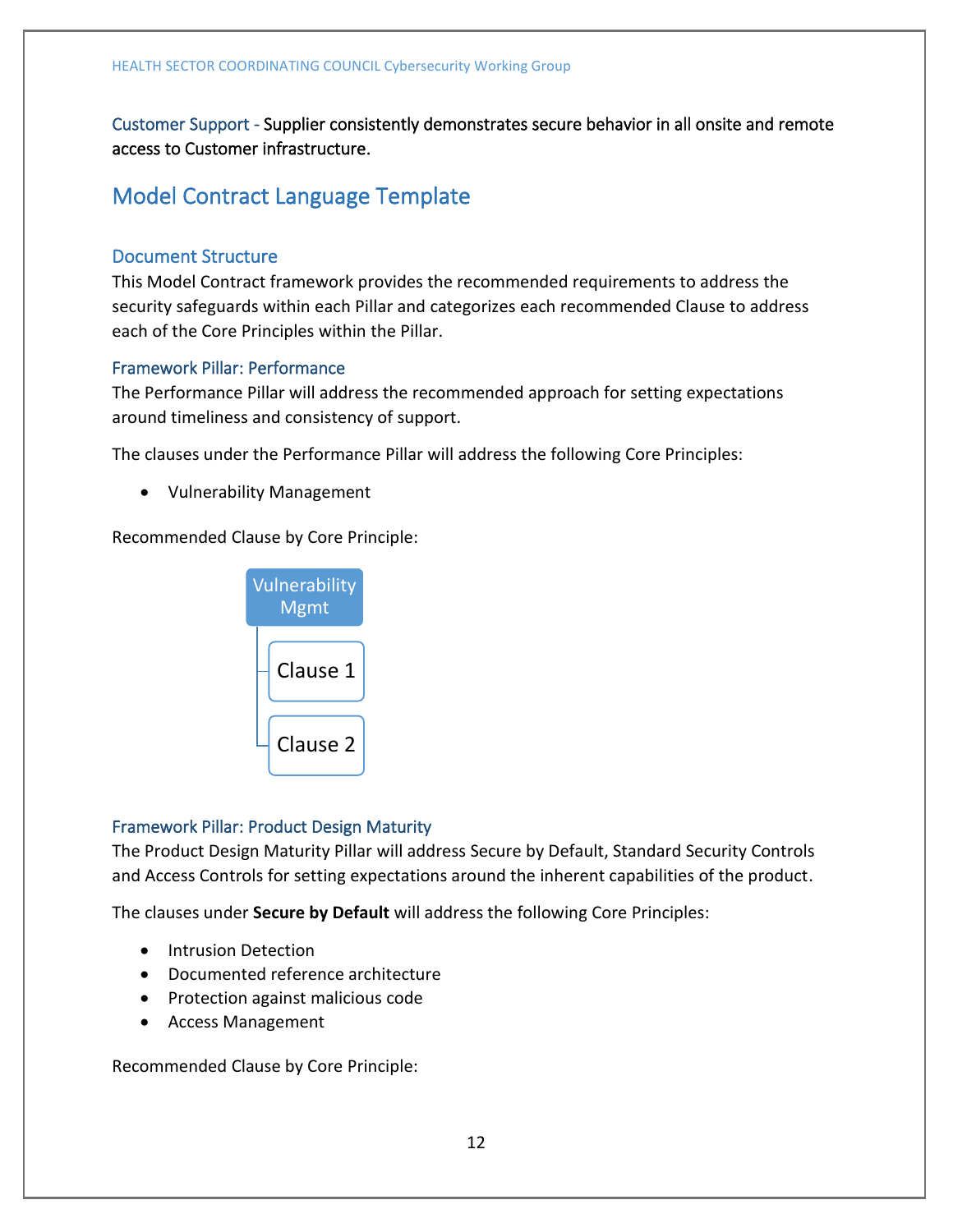#### HEALTH SECTOR COORDINATING COUNCIL Cybersecurity Working Group **Intrusion Detection** Clause 3 **Documentation** Clause 4 **Malicious** Code Clause 5 Access Mgt. Clause 6

The clauses under Standard Security Controls will address the following Core Principles:

- Network Controls
- Physical Security
- Data Protection including Anti-Malware, Audit & Logging, Data Encryption and Privilege Escalation Controls
- Security Patching

Recommended Clause by Core Principle:



The clauses under Remote Access Controls will address the following Core Principles: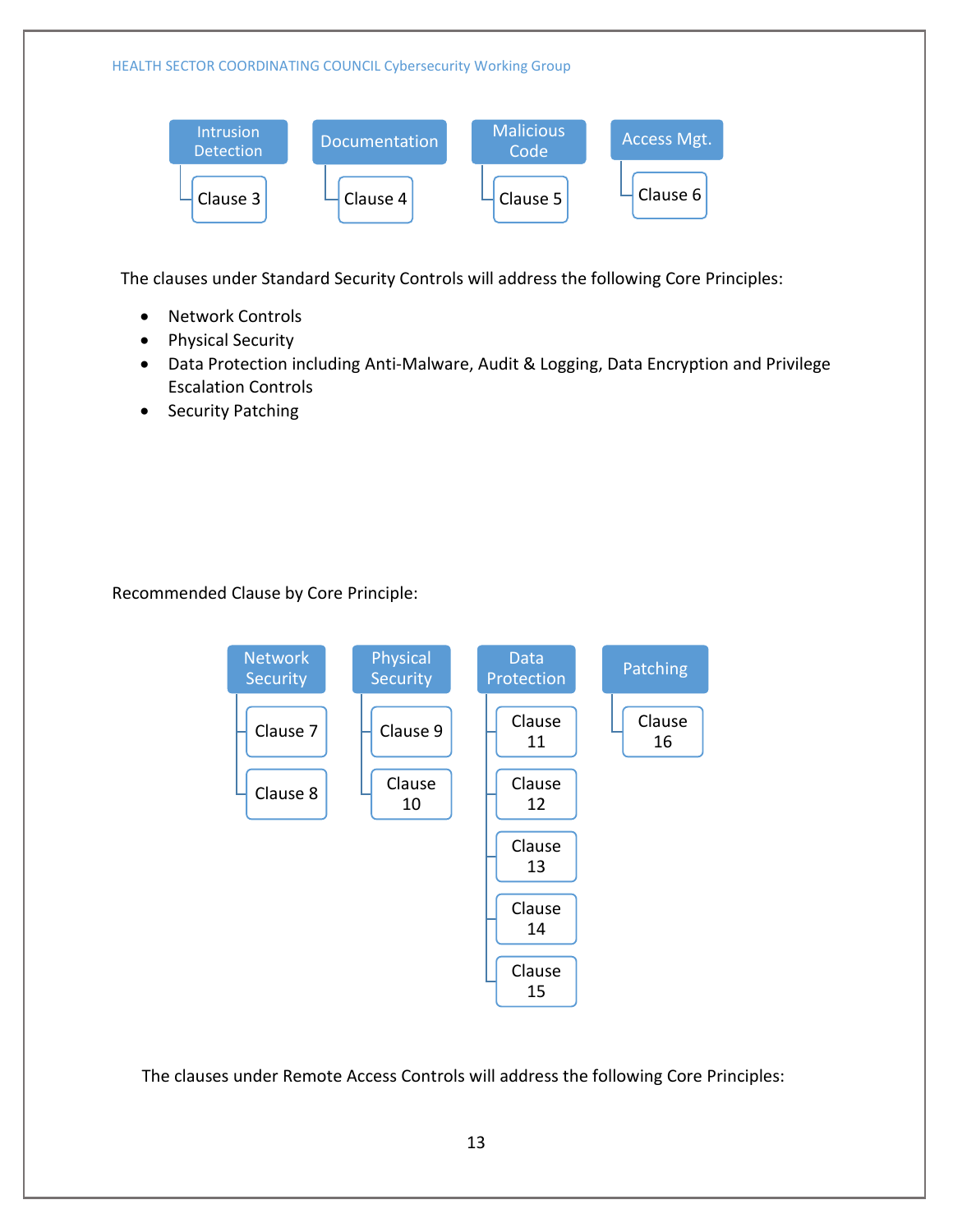• Access Controls

Recommended Clause by Core Principle:



# <span id="page-14-0"></span>Framework Pillar: Maturity

The Maturity Pillar provides guidelines for the expectations, behaviors, and consistent practices.

The clauses under Maturity will address the following Core Principles:

- Universal Coverage
- Industry Standards Alignment
- Security Development Lifecycle
- Current OS Accountability
- Security Patch Program
- Responsible Data Handling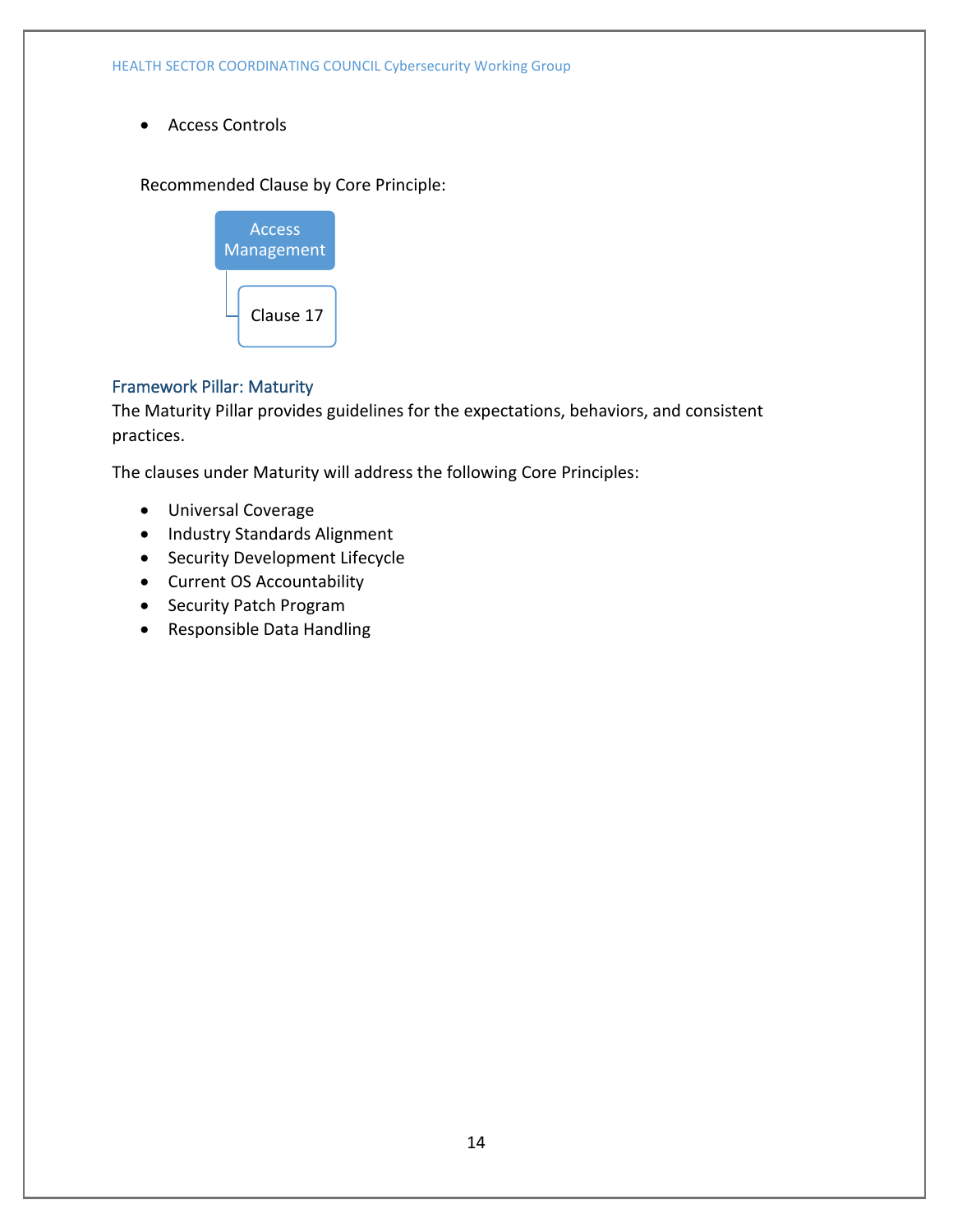# Recommended Clause by Core Principle:



## <span id="page-15-0"></span>Signature Authority

This optional section will indicate the term of the Agreement and the designated signatories required for each party. This section may also include additional legal statements required under the term of the Agreement (Report, Indemnification)

- Indicates term of Agreement
- Signature block & date
- Additional legal requirements

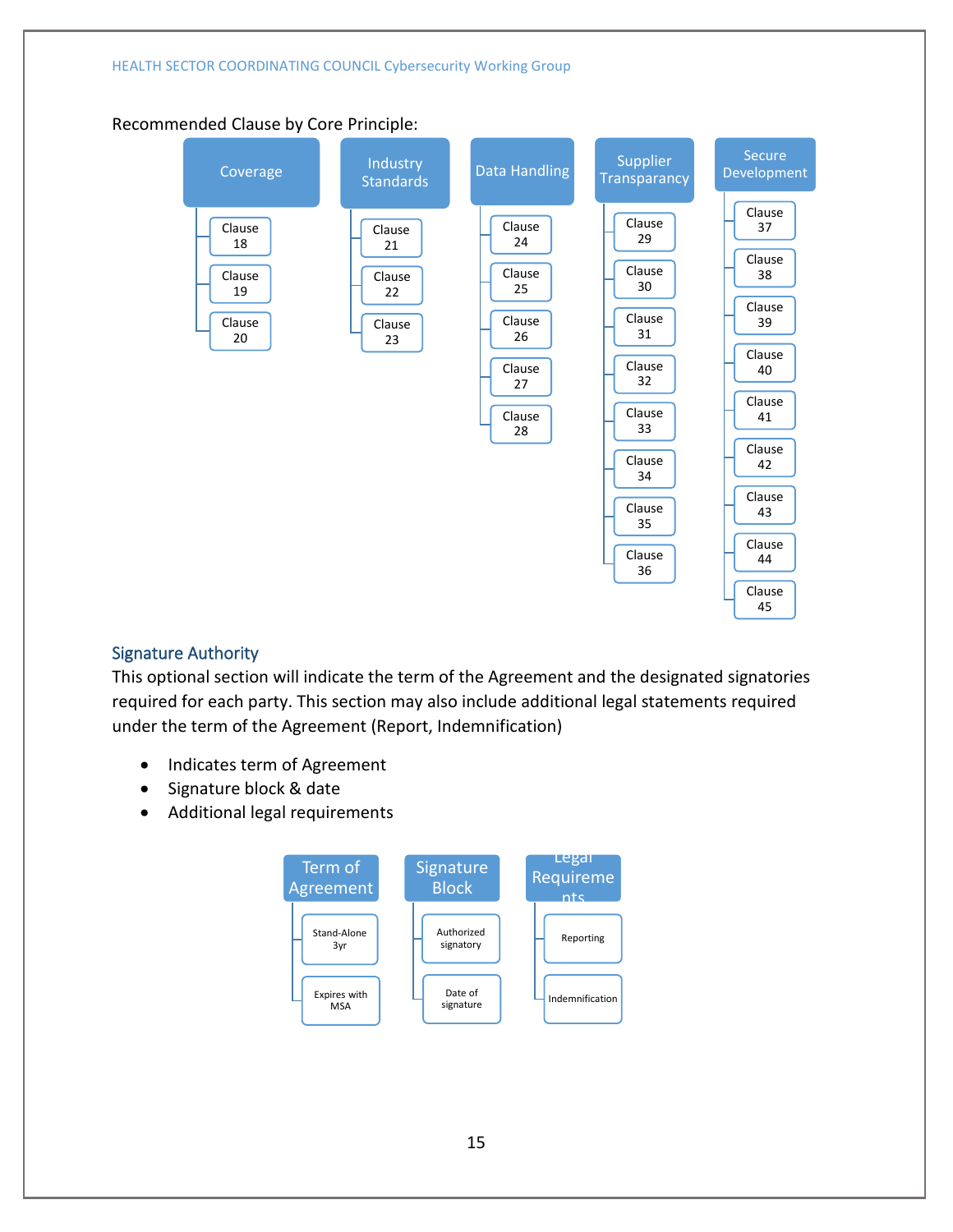# <span id="page-16-0"></span>Next Steps / Conclusion

<span id="page-16-1"></span>Figure 3: Model Contract Maturity Roadmap - The model contract maturity roadmap is a framework that describes a disciplined process focused on continuous improvement of the contract clauses.



- Adoption of Contract Model Language Framework Engaging MDMs and HDOs for feedback for rapid refinement of framework and the packaging of the contract model language for community adoption of the core principles.
- Maturing Capabilities A Period of Stability to allow MDMs and HDOs to mature capabilities, requiring commitments, timelines, continued feedback & lessons learned.
- Excellence & Adaptability Continuous review of changes in industry practices and standards and established assurance governance, and reviews for possible updates.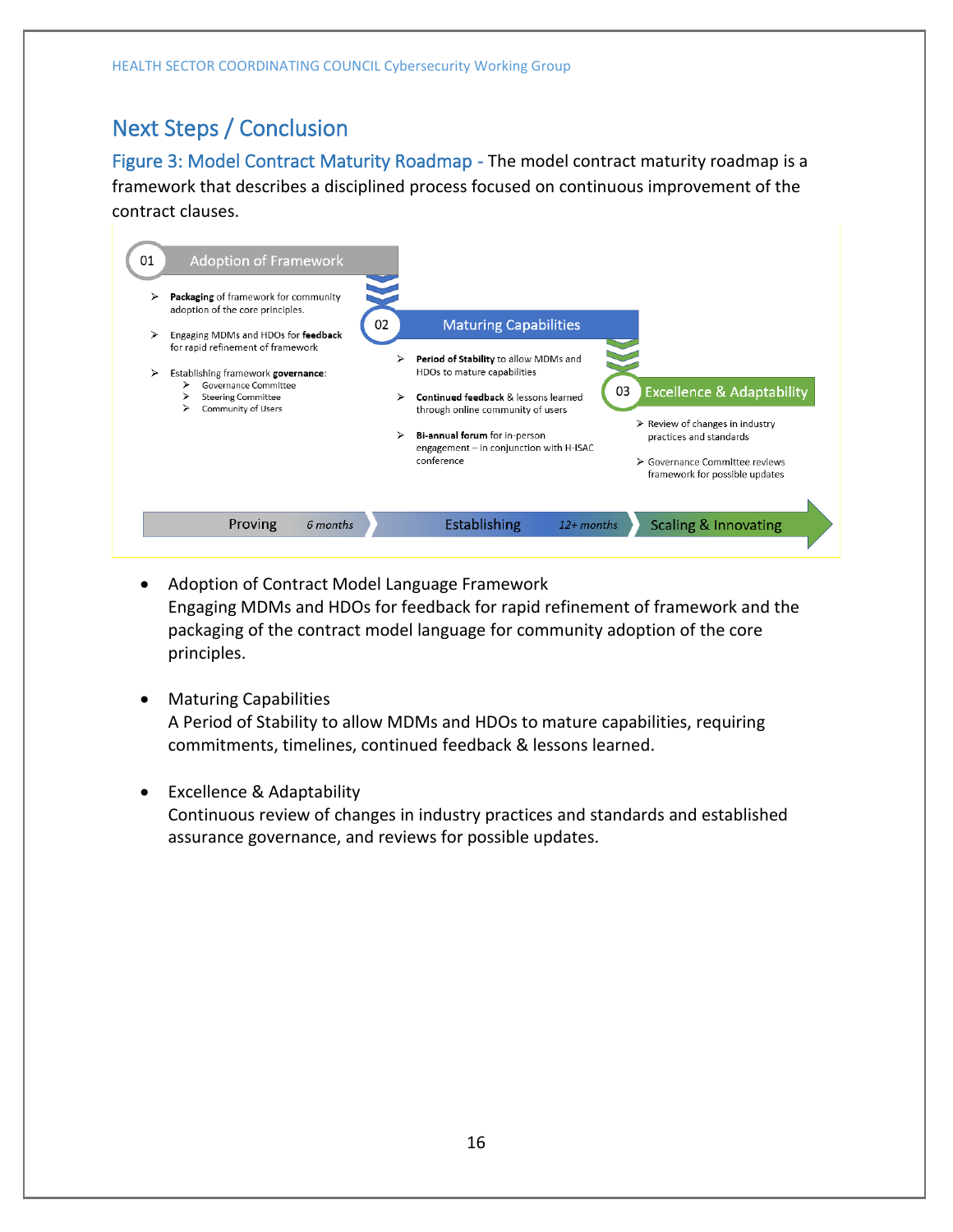# Contract Clauses

<span id="page-17-0"></span>

| <b>Clause #1: Vulnerability Management</b>                                                                                                                                                                                                                                                                                                                                                                                                                                                                                                                                                                                                                                                                                                                                                                                                         |  |                                                    |       |
|----------------------------------------------------------------------------------------------------------------------------------------------------------------------------------------------------------------------------------------------------------------------------------------------------------------------------------------------------------------------------------------------------------------------------------------------------------------------------------------------------------------------------------------------------------------------------------------------------------------------------------------------------------------------------------------------------------------------------------------------------------------------------------------------------------------------------------------------------|--|----------------------------------------------------|-------|
| Framework Pillar: Performance                                                                                                                                                                                                                                                                                                                                                                                                                                                                                                                                                                                                                                                                                                                                                                                                                      |  | Core Principle: Vulnerability<br><b>Management</b> |       |
| Supplier shall be responsible for the costs associated with notification of affected individuals<br>and the provision of any required consumer remedies. This can include credit monitoring or ID<br>theft insurance for any Security Incident that arises at a Service Location and/or within the<br>Customer's internal network or that is associated with the Supplier's or a Supplier<br>subcontractor's system or network or the Secure Services, and was caused by: (a) Supplier's<br>failure to perform its obligations under this Agreement or applicable Business Associate<br>Agreement, including violations of any data security or privacy law; (b) negligent acts, omissions,<br>and/or intentional wrongdoing by the Supplier, any Supplier Subcontractor, or any agent or<br>employee of the Supplier or a Supplier Subcontractor. |  |                                                    |       |
| <b>Revision History</b>                                                                                                                                                                                                                                                                                                                                                                                                                                                                                                                                                                                                                                                                                                                                                                                                                            |  |                                                    |       |
| Proposed Change:                                                                                                                                                                                                                                                                                                                                                                                                                                                                                                                                                                                                                                                                                                                                                                                                                                   |  | Proposed by:                                       | Date: |
|                                                                                                                                                                                                                                                                                                                                                                                                                                                                                                                                                                                                                                                                                                                                                                                                                                                    |  |                                                    |       |
| <b>Clause #2: Vulnerability Management</b>                                                                                                                                                                                                                                                                                                                                                                                                                                                                                                                                                                                                                                                                                                                                                                                                         |  |                                                    |       |
| Framework Pillar: Performance                                                                                                                                                                                                                                                                                                                                                                                                                                                                                                                                                                                                                                                                                                                                                                                                                      |  | Core Principle: Vulnerability<br><b>Management</b> |       |
| Supplier shall either: a) provide patches and updates that do not modify any Customer-<br>configured preferences and security and privacy settings of Supplier Products, but not including<br>third-party Services, or b) notify the Customer of any patches that do or may possibly modify<br>such preferences and settings.<br>Supplier shall ensure that Products only accept patches and updates that have been validated as<br>having passed testing by the Supplier or third-party.                                                                                                                                                                                                                                                                                                                                                          |  |                                                    |       |
| <b>Revision History</b>                                                                                                                                                                                                                                                                                                                                                                                                                                                                                                                                                                                                                                                                                                                                                                                                                            |  |                                                    |       |
| Proposed Change:                                                                                                                                                                                                                                                                                                                                                                                                                                                                                                                                                                                                                                                                                                                                                                                                                                   |  | Proposed by:                                       | Date: |
|                                                                                                                                                                                                                                                                                                                                                                                                                                                                                                                                                                                                                                                                                                                                                                                                                                                    |  |                                                    |       |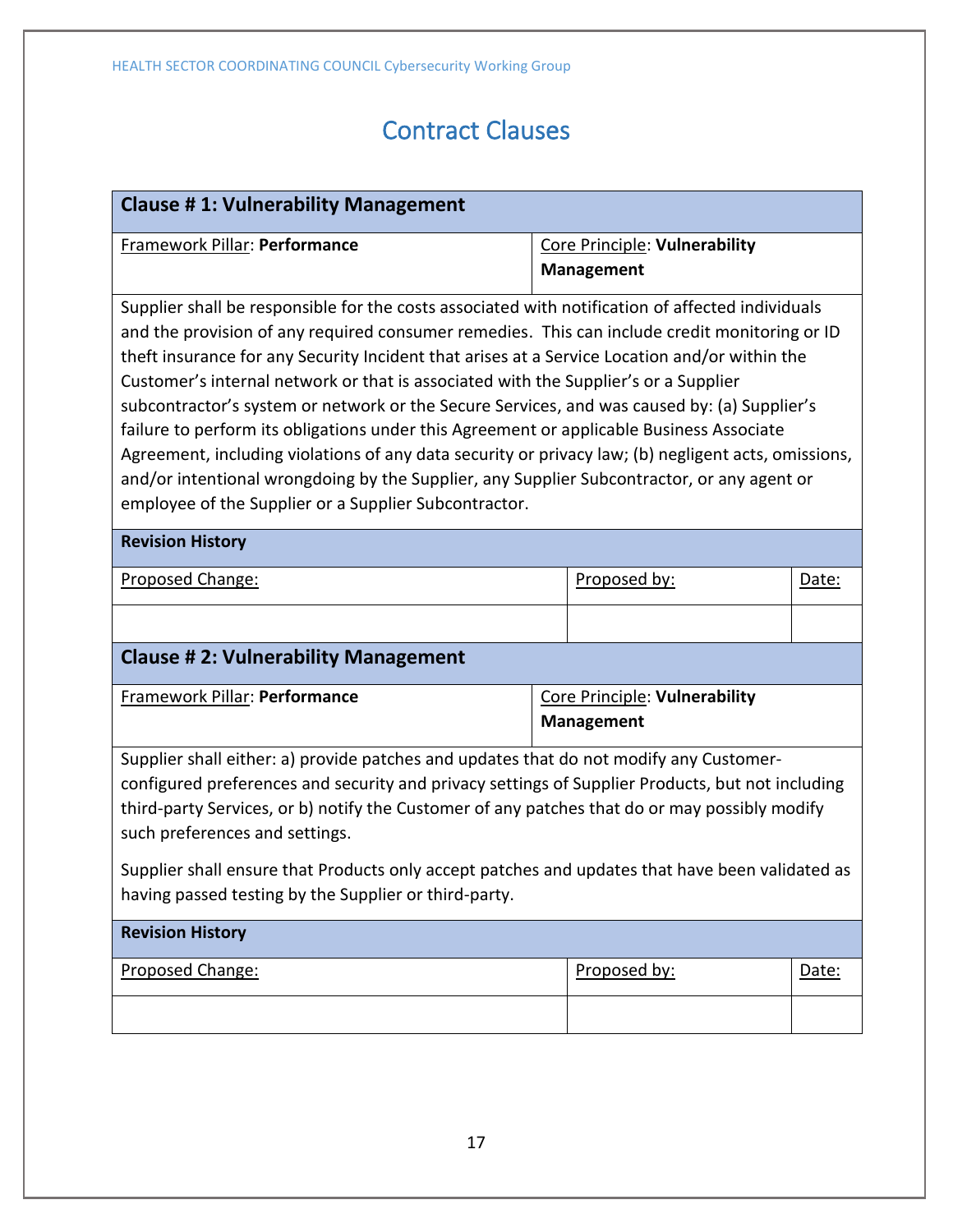| <b>Clause ID# 3: Risk Reduction for Care Delivery</b>                                                                                                                                                                                                                  |                                   |  |  |  |
|------------------------------------------------------------------------------------------------------------------------------------------------------------------------------------------------------------------------------------------------------------------------|-----------------------------------|--|--|--|
| <b>Framework Pillar: Product Design Maturity</b>                                                                                                                                                                                                                       | Core Principle: Secure by Default |  |  |  |
| For all Supplier designed Medical Devices, Supplier shall implement features that protect the<br>Product's intended use even when the Product has been compromised by a cybersecurity<br>incident. Supplier shall document and disclose to the Customer such features. |                                   |  |  |  |
| <b>Revision History</b>                                                                                                                                                                                                                                                |                                   |  |  |  |
| Proposed Change:<br>Proposed by:<br>Date:                                                                                                                                                                                                                              |                                   |  |  |  |
|                                                                                                                                                                                                                                                                        |                                   |  |  |  |

| <b>Clause ID# 4: Attack Surface Reduction and Hardening</b>                                                                                                                                                                                                 |                                   |  |  |
|-------------------------------------------------------------------------------------------------------------------------------------------------------------------------------------------------------------------------------------------------------------|-----------------------------------|--|--|
| <b>Framework Pillar: Product Design Maturity</b>                                                                                                                                                                                                            | Core Principle: Secure by Default |  |  |
| All Supplier Product cybersecurity features shall either be enabled by default or be clearly<br>identified as requiring initial configuration. Product documentation shall specify how to<br>enable, configure, and use all Product cybersecurity features. |                                   |  |  |
| <b>Revision History</b>                                                                                                                                                                                                                                     |                                   |  |  |
| Proposed Change:<br>Proposed by:<br>Date:                                                                                                                                                                                                                   |                                   |  |  |
|                                                                                                                                                                                                                                                             |                                   |  |  |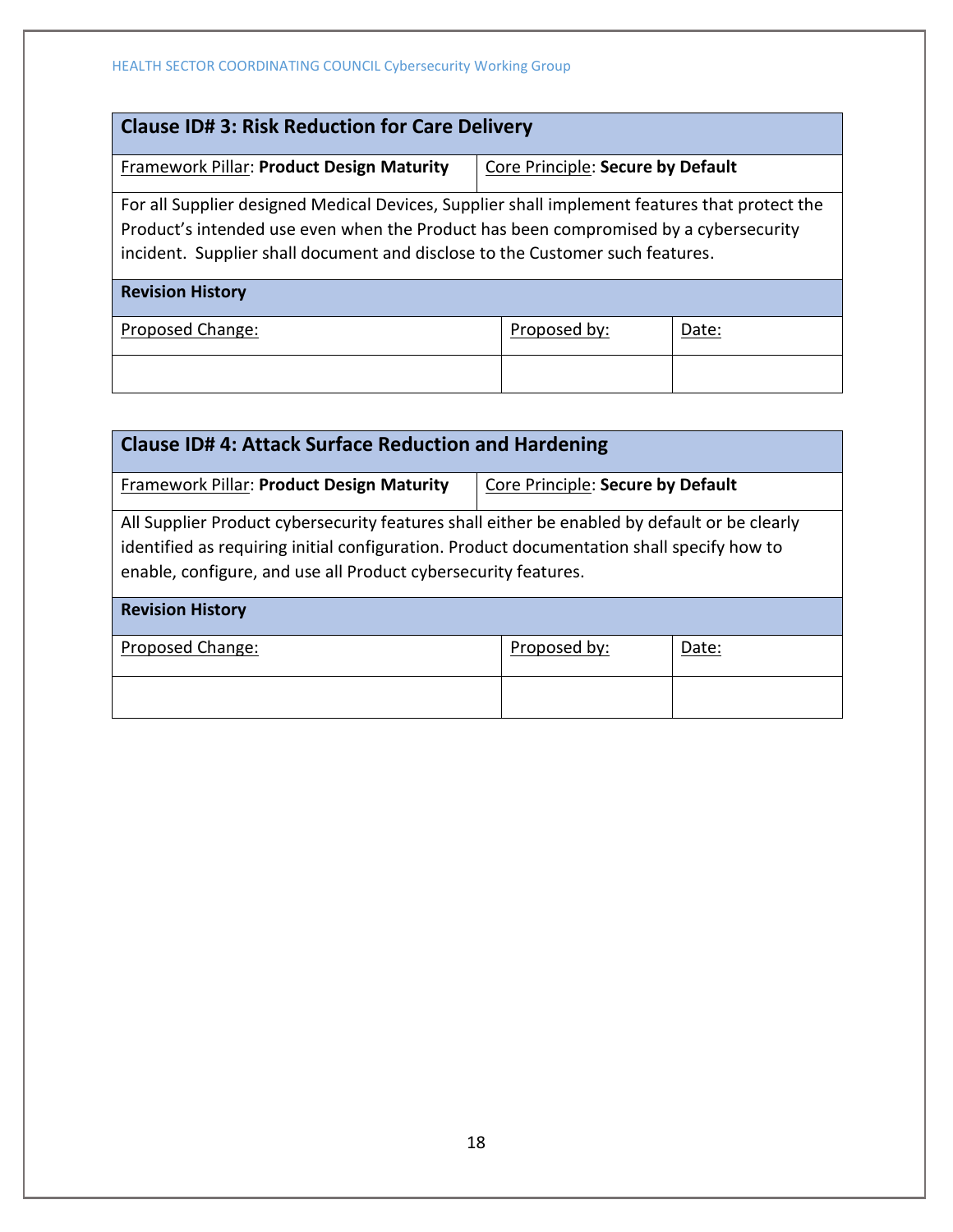| <b>Clause ID# 5: Secure Development</b>                                                                                                                                                                                                                           |                                                                                                                                                                                                                                       |       |  |  |
|-------------------------------------------------------------------------------------------------------------------------------------------------------------------------------------------------------------------------------------------------------------------|---------------------------------------------------------------------------------------------------------------------------------------------------------------------------------------------------------------------------------------|-------|--|--|
| <b>Framework Pillar: Product Design Maturity</b>                                                                                                                                                                                                                  | Core Principle: Secure by Default                                                                                                                                                                                                     |       |  |  |
| Before Supplier-designed Products are delivered to or installed at a Customer location, the<br>Supplier shall verify and document that all software embedded within such Products does not<br>contain any known viruses or malware.                               |                                                                                                                                                                                                                                       |       |  |  |
| Supplier Products shall install and maintain runtime detection and response capabilities such<br>as:                                                                                                                                                              |                                                                                                                                                                                                                                       |       |  |  |
| (i)                                                                                                                                                                                                                                                               | An application that includes industry-standard virus and malware detection capabilities<br>that include the quarantine of files suspected to be infected and shall be updated<br>periodically and as needed in response to incidents. |       |  |  |
| or                                                                                                                                                                                                                                                                |                                                                                                                                                                                                                                       |       |  |  |
| (ii) A whitelisting application when the Supplier cannot install an anti-virus / anti-malware<br>application.                                                                                                                                                     |                                                                                                                                                                                                                                       |       |  |  |
| For Products that cannot feasibly meet the requirements in this clause, Supplier shall create<br>and provide a roadmap to meet these requirements within two (2) years.                                                                                           |                                                                                                                                                                                                                                       |       |  |  |
| <b>Revision History</b>                                                                                                                                                                                                                                           |                                                                                                                                                                                                                                       |       |  |  |
| Proposed Change:                                                                                                                                                                                                                                                  | Proposed by:                                                                                                                                                                                                                          | Date: |  |  |
|                                                                                                                                                                                                                                                                   |                                                                                                                                                                                                                                       |       |  |  |
|                                                                                                                                                                                                                                                                   |                                                                                                                                                                                                                                       |       |  |  |
|                                                                                                                                                                                                                                                                   |                                                                                                                                                                                                                                       |       |  |  |
| <b>Clause ID# 6: Access &amp; Credentials</b>                                                                                                                                                                                                                     |                                                                                                                                                                                                                                       |       |  |  |
| Framework Pillar: Product Design Maturity                                                                                                                                                                                                                         | Core Principle: Secure by Default                                                                                                                                                                                                     |       |  |  |
| Supplier shall disclose to the Customer and end-user all accounts on Products. All accounts<br>not required for proper operation, Customer use, maintenance, or administration of the<br>Product shall be removed before Product delivery or during installation. |                                                                                                                                                                                                                                       |       |  |  |
| <b>Revision History</b>                                                                                                                                                                                                                                           |                                                                                                                                                                                                                                       |       |  |  |
| Proposed Change:                                                                                                                                                                                                                                                  | Proposed by:                                                                                                                                                                                                                          | Date: |  |  |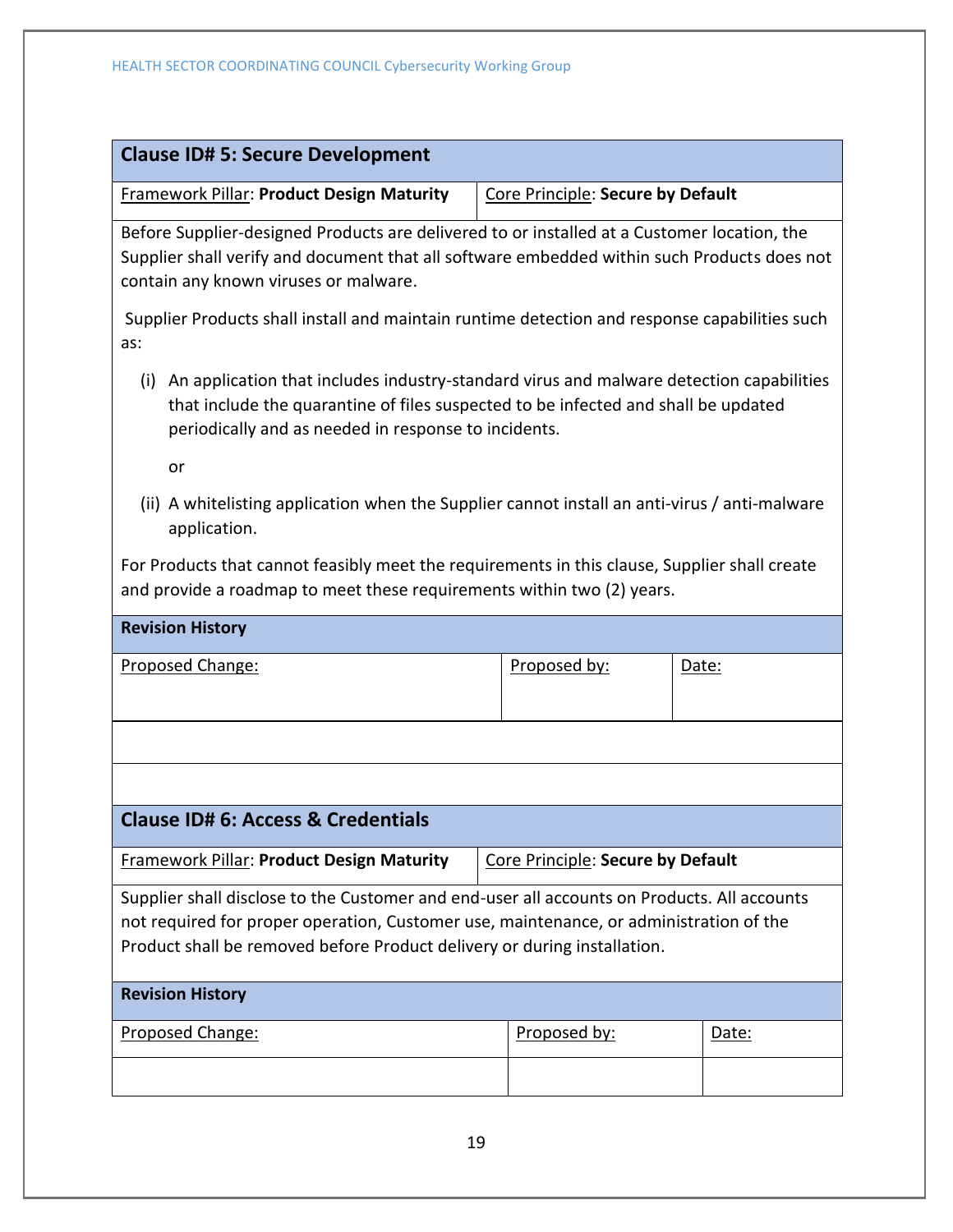|                                                                                                                                                                                                                                                                               | Framework Pillar: Product Design Maturity                                                                                  | Core Principle: Standard Security Controls |  |
|-------------------------------------------------------------------------------------------------------------------------------------------------------------------------------------------------------------------------------------------------------------------------------|----------------------------------------------------------------------------------------------------------------------------|--------------------------------------------|--|
|                                                                                                                                                                                                                                                                               | Supplier shall document and deliver to the Customer that:                                                                  |                                            |  |
| (i)                                                                                                                                                                                                                                                                           | All Product communications capabilities are fully documented and disclosed,<br>including protocols, ports, and services.   |                                            |  |
| (ii)<br>All network services including protocols, ports, and services not required for<br>Product's use shall be disabled and/or blocked prior to or during installation.<br>Alternatively, Supplier shall document instructions to disable and/or block network<br>services. |                                                                                                                            |                                            |  |
| Supplier shall provide documentation to recommend additional mitigating controls<br>(iii)<br>when the Product's features cannot be disabled and/or blocked.                                                                                                                   |                                                                                                                            |                                            |  |
|                                                                                                                                                                                                                                                                               | Supplier shall harden any operating system provided in any Supplier-designed Product<br>including but not limited to:      |                                            |  |
| (i)                                                                                                                                                                                                                                                                           | Removal of all software and installation media not specifically required for such<br>Products.                             |                                            |  |
| (ii)                                                                                                                                                                                                                                                                          | Removal or disablement of all scripts, messaging services, data, and third-party<br>installation tools after installation. |                                            |  |
| (iii)<br>Disablement to the extent feasible of all physical hardware ports and drives not<br>required for use or operation of such Products after installation.                                                                                                               |                                                                                                                            |                                            |  |
| Documenting of all hardening installation media, tools, and processes used, and all<br>(iv)<br>Product features, ports, drives, software, and code that remained and was removed,<br>disabled, and not disabled.                                                              |                                                                                                                            |                                            |  |
|                                                                                                                                                                                                                                                                               | <b>Revision History</b>                                                                                                    |                                            |  |
|                                                                                                                                                                                                                                                                               |                                                                                                                            |                                            |  |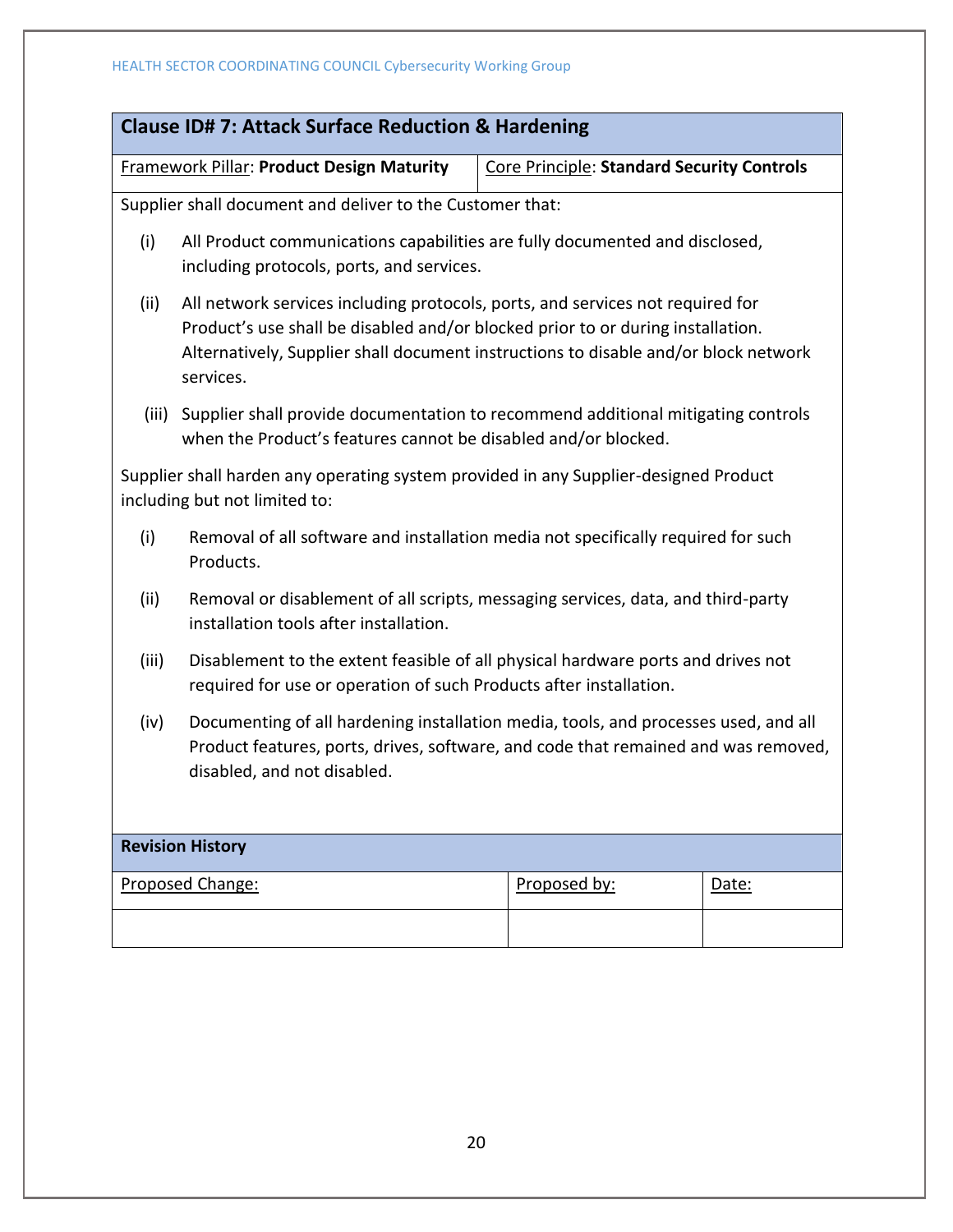| <b>Clause ID# 8: Secure Development</b>                                                                                                                                                                                                                                                                                                                                                                                                            |                                            |  |
|----------------------------------------------------------------------------------------------------------------------------------------------------------------------------------------------------------------------------------------------------------------------------------------------------------------------------------------------------------------------------------------------------------------------------------------------------|--------------------------------------------|--|
| <b>Framework Pillar: Product Design Maturity</b>                                                                                                                                                                                                                                                                                                                                                                                                   | Core Principle: Standard Security Controls |  |
| Supplier shall provide a monitoring system or service designed to detect and prevent<br>abnormal network traffic for hosted services that identifies potential and actual intrusions by<br>unauthorized users. Such monitoring system or service along with other security systems<br>(e.g., firewalls, anti-virus programs or whitelisting) shall generate security logs and events and<br>shall be staffed 24x7 by qualified security personnel. |                                            |  |
| Supplier shall create, update, and follow intrusion incident response policies and procedures.<br>Monitoring system or service logs shall be maintained for a minimum of six (6) years<br>$111011$ $1.11011$ $1.11011$ $1.1011$ $1.1011$ $1.1011$ $1.1011$ $1.1111$ $1.1011$ $1.1011$ $1.1111$ $1.1111$ $1.1111$ $1.1111$                                                                                                                          |                                            |  |

according to HIPAA Guidelines (§164.308(a)(5)(ii)(C); §164.312(b); and §164.308(a)(1)(ii)(D)), or as agreed on by the parties.

| <b>Revision History</b> |              |       |
|-------------------------|--------------|-------|
| Proposed Change:        | Proposed by: | Date: |
|                         |              |       |

| <b>Clause ID# 9: Physical Security</b>                                                                                                                                                                                                                                                           |                                            |       |  |
|--------------------------------------------------------------------------------------------------------------------------------------------------------------------------------------------------------------------------------------------------------------------------------------------------|--------------------------------------------|-------|--|
| <b>Framework Pillar: Product Design Maturity</b>                                                                                                                                                                                                                                                 | Core Principle: Standard Security Controls |       |  |
| Supplier shall design and implement in their Devices physical security controls to prevent<br>unauthorized access to protected data.                                                                                                                                                             |                                            |       |  |
| Supplier shall create, document, and provide the Customer with the physical security<br>recommendations and requirements for securing Devices in the Customer's environment(s).<br>In some cases, Supplier shall work with the Customer to meet the physical security needs of<br>their Devices. |                                            |       |  |
| <b>Revision History</b>                                                                                                                                                                                                                                                                          |                                            |       |  |
| Proposed Change:                                                                                                                                                                                                                                                                                 | Proposed by:                               | Date: |  |
|                                                                                                                                                                                                                                                                                                  |                                            |       |  |

21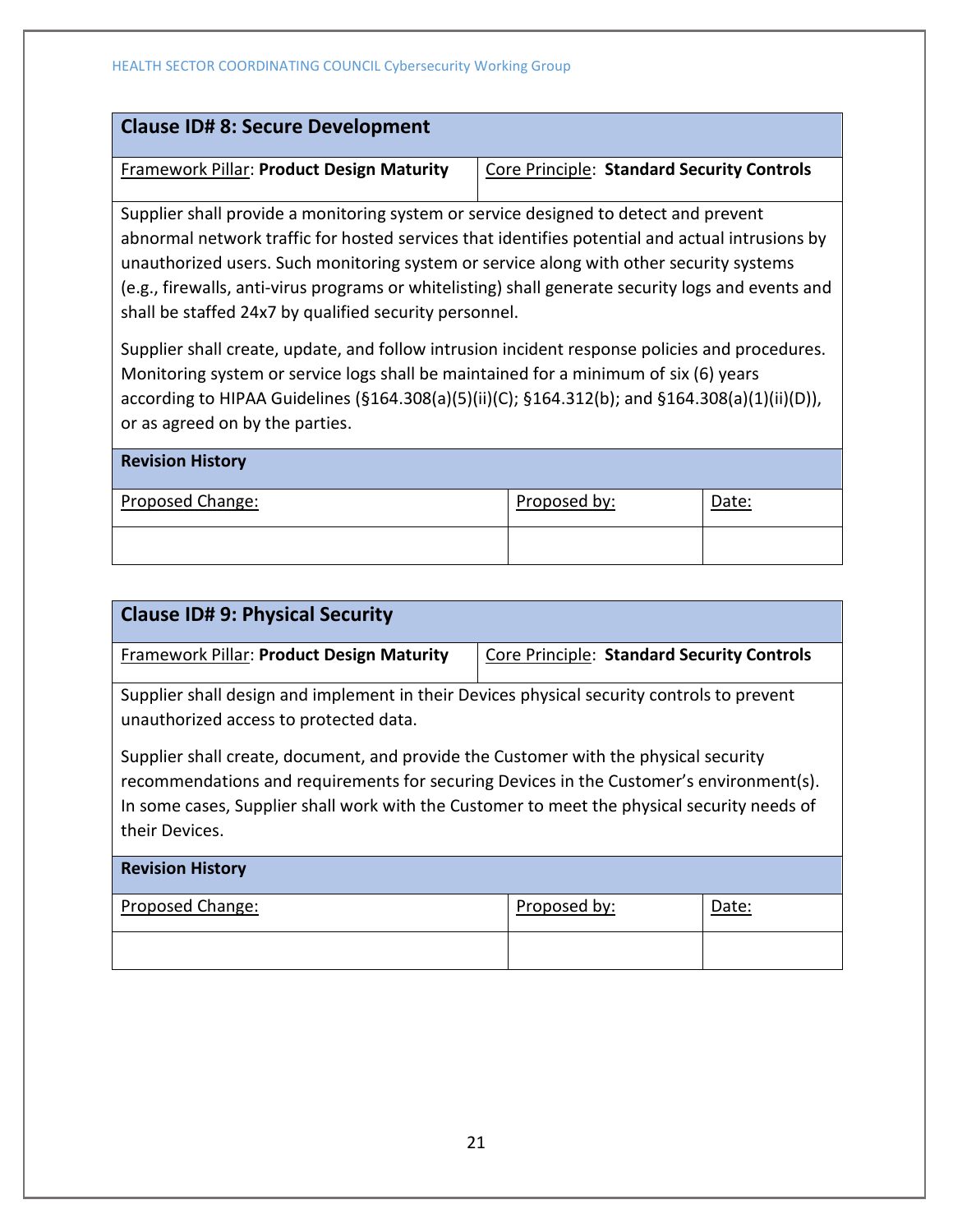| <b>Clause ID# 10: Physical Security</b>                                                                                                                                                                                                                                                                                                                                                                                                                                                                                                                           |                                            |       |  |
|-------------------------------------------------------------------------------------------------------------------------------------------------------------------------------------------------------------------------------------------------------------------------------------------------------------------------------------------------------------------------------------------------------------------------------------------------------------------------------------------------------------------------------------------------------------------|--------------------------------------------|-------|--|
| <b>Framework Pillar: Product Design Maturity</b>                                                                                                                                                                                                                                                                                                                                                                                                                                                                                                                  | Core Principle: Standard Security Controls |       |  |
| Suppliers, their sub-contractors, and their third-parties shall ensure that at each Service<br>Location, the systems used to access, process, and store Customer Sensitive Information shall<br>be operated in an environment equipped with 24-hour onsite security and monitoring,<br>security alarm systems, and other industry-standard measures to protect the security and<br>integrity of the Customer Sensitive Information. Supplier shall have onsite staff on duty<br>capable of identifying, categorizing, and responding to physical security events. |                                            |       |  |
| <b>Revision History</b>                                                                                                                                                                                                                                                                                                                                                                                                                                                                                                                                           |                                            |       |  |
| Proposed Change:                                                                                                                                                                                                                                                                                                                                                                                                                                                                                                                                                  | Proposed by:                               | Date: |  |
|                                                                                                                                                                                                                                                                                                                                                                                                                                                                                                                                                                   |                                            |       |  |

| <b>Clause ID# 11: Attack Surface Reduction &amp; Hardening</b>                                                                                                                                                                                                                                                                        |                                            |       |  |
|---------------------------------------------------------------------------------------------------------------------------------------------------------------------------------------------------------------------------------------------------------------------------------------------------------------------------------------|--------------------------------------------|-------|--|
| <b>Framework Pillar: Product Design Maturity</b>                                                                                                                                                                                                                                                                                      | Core Principle: Standard Security Controls |       |  |
| Supplier shall remove or disable when removal is technically infeasible all Services that are<br>not reasonably necessary for the Product's intended use. Where Service disabling is not<br>feasible, Supplier will prevent the execution of unauthorized Services (e.g., by whitelisting, or<br>anti-virus / anti-malware software). |                                            |       |  |
| Supplier represents and warrants that Service removal or disabling will not affect the<br>intended use of the Devices.                                                                                                                                                                                                                |                                            |       |  |
| Supplier shall provide the Customer with the documentation of all required and optional<br>Services in an MDS2 document, the Product user manual, or supplemental documentation<br>(e.g., software bill of materials or security guidelines)                                                                                          |                                            |       |  |
| <b>Revision History</b>                                                                                                                                                                                                                                                                                                               |                                            |       |  |
| <b>Proposed Change:</b>                                                                                                                                                                                                                                                                                                               | Proposed by:                               | Date: |  |
|                                                                                                                                                                                                                                                                                                                                       |                                            |       |  |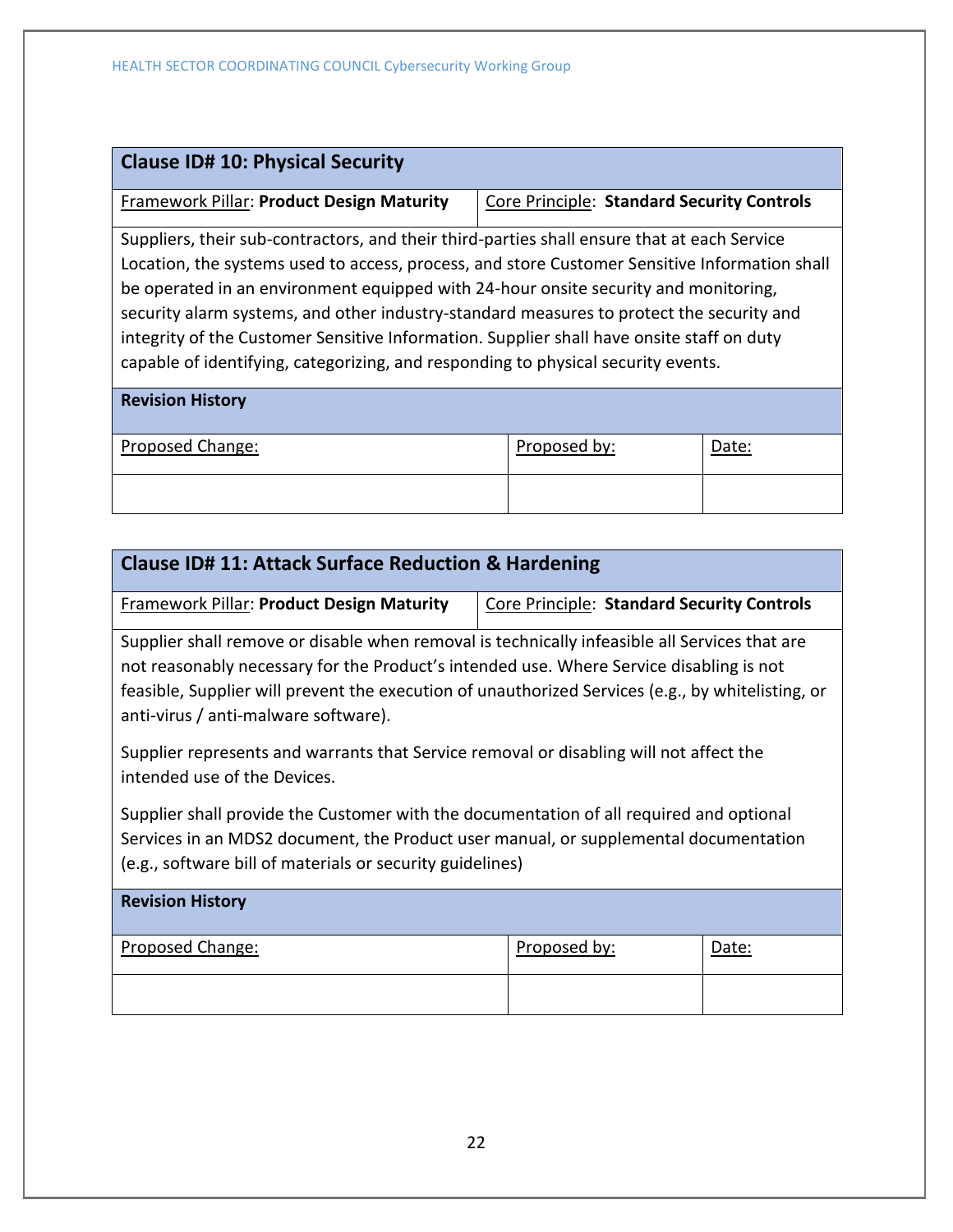| <b>Clause ID# 12: Secure Design</b>                                                                                                                                                                                                                                         |  |  |  |  |
|-----------------------------------------------------------------------------------------------------------------------------------------------------------------------------------------------------------------------------------------------------------------------------|--|--|--|--|
| Framework Pillar: Product Design Maturity<br>Core Principle: Standard Security Controls                                                                                                                                                                                     |  |  |  |  |
| Supplier shall implement Defense-in-Depth security techniques in the development, design,<br>and architecture of Devices to:                                                                                                                                                |  |  |  |  |
| During the distribution, deployment, and maintenance of Devices, protect the confidentiality, integrity,<br>(i)<br>and availability of Device Data throughout its lifecycle.<br>Throughout any Cybersecurity Event, maintain the critical functionality of Devices.<br>(ii) |  |  |  |  |
| <b>Revision History</b>                                                                                                                                                                                                                                                     |  |  |  |  |
| Proposed Change:<br>Proposed by:<br>Date:                                                                                                                                                                                                                                   |  |  |  |  |
|                                                                                                                                                                                                                                                                             |  |  |  |  |

| <b>Clause ID# 13: Data Protection</b>                                                                                                                                                                                                                                                                                                                                                                                                                                                                                                                                                   |                                            |       |  |
|-----------------------------------------------------------------------------------------------------------------------------------------------------------------------------------------------------------------------------------------------------------------------------------------------------------------------------------------------------------------------------------------------------------------------------------------------------------------------------------------------------------------------------------------------------------------------------------------|--------------------------------------------|-------|--|
| <b>Framework Pillar: Product Design Maturity</b>                                                                                                                                                                                                                                                                                                                                                                                                                                                                                                                                        | Core Principle: Standard Security Controls |       |  |
| Supplier shall represent and warrant that Devices shall be able to encrypt at-rest and in-<br>transit Device Data on internal Device storage and on portable media. This functionality shall<br>be in compliance with industry encryption protocols and standards.<br>When not currently feasible, such as when data cannot be protected with a minimum of TLS<br>1.2 encryption, Supplier shall provide documentation of their roadmap to achieve this<br>requirement within two (2) years and/or provide documentation on how to protect the data<br>when encryption is not possible. |                                            |       |  |
| <b>Revision History</b>                                                                                                                                                                                                                                                                                                                                                                                                                                                                                                                                                                 |                                            |       |  |
| Proposed Change:                                                                                                                                                                                                                                                                                                                                                                                                                                                                                                                                                                        | Proposed by:                               | Date: |  |
|                                                                                                                                                                                                                                                                                                                                                                                                                                                                                                                                                                                         |                                            |       |  |

| <b>Clause ID# 14: Audit Controls</b>                                                                                                                                                                                                                                                                                                                                                         |                                            |
|----------------------------------------------------------------------------------------------------------------------------------------------------------------------------------------------------------------------------------------------------------------------------------------------------------------------------------------------------------------------------------------------|--------------------------------------------|
| <b>Framework Pillar: Product Design Maturity</b>                                                                                                                                                                                                                                                                                                                                             | Core Principle: Standard Security Controls |
| For Supplier-managed Security Controls related to systems, Services, applications, and Data<br>that are owned, rented, leased, or shared by the Customer, Supplier shall collect, retain, and<br>provide to the Customer logs from systems, Services, applications, network devices, security<br>devices, authentication controls, and anti-virus/anti-malware for a period of six (6) years |                                            |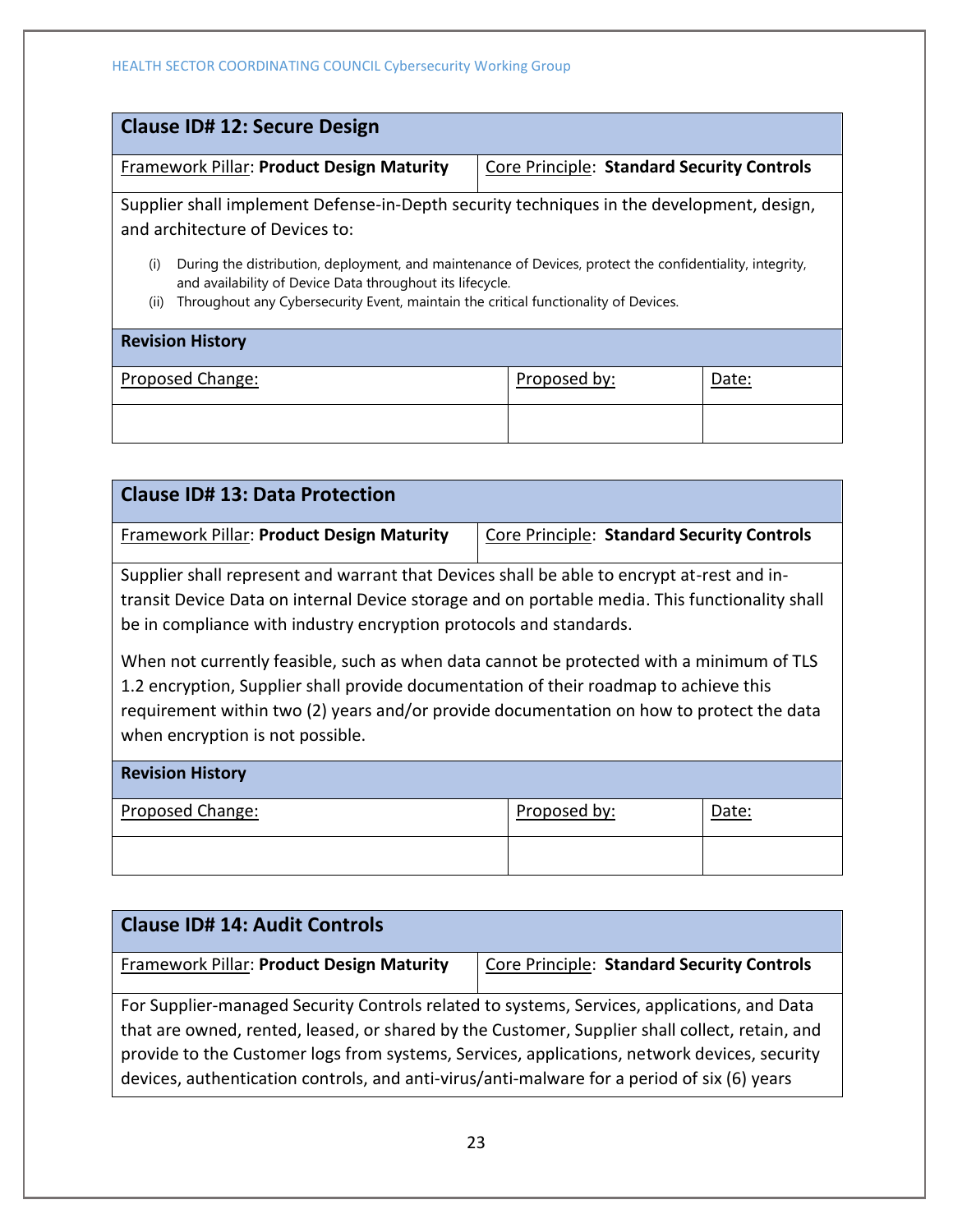according to HIPAA Guidelines (§164.308(a)(5)(ii)(C); §164.312(b); and §164.308(a)(1)(ii)(D)), or as agreed on by the parties.

Supplier shall represent and warrant that Devices can log core operational functions that include but are not limited to:

- (i) Authentication
- (ii) Modifications to security rules
- (iii) Account changes
- (iv) Major application configuration changes
- (v) Application failures
- (vi) Privileged use
- (vii) Successful and unsuccessful authentication and access attempts
- (viii) Information requests and server responses

Supplier shall ensure that all log files include time/date stamps of operational events, and that the Customer shall be able to review all logged data any time after data is logged for a period of 6 years according to HIPAA Guidelines (§164.308(a)(5)(ii)(C); §164.312(b); and §164.308(a)(1)(ii)(D)).

## **Revision History**

| Proposed Change: | Proposed by: | Date: |
|------------------|--------------|-------|
|                  |              |       |

| Clause ID# 15: Use of Portable Media                                                                                                                                                                                                                                                                                                                                                                  |                                            |       |  |
|-------------------------------------------------------------------------------------------------------------------------------------------------------------------------------------------------------------------------------------------------------------------------------------------------------------------------------------------------------------------------------------------------------|--------------------------------------------|-------|--|
| <b>Framework Pillar: Product Design Maturity</b>                                                                                                                                                                                                                                                                                                                                                      | Core Principle: Standard Security Controls |       |  |
| Supplier shall get prior written approval from the Customer in order to store or maintain<br>Customer Sensitive Information on any form of removable or transportable media including<br>but not limited to USB flash memory, thumb drives, tape, diskettes, or DVD/CD-ROMs, and on<br>portable devices including but not limited to cell phones, computers, tablets, and endpoint<br>devices.        |                                            |       |  |
| Supplier shall ensure that when Customer Sensitive Information is stored or maintained on<br>removable or transportable media or on portable devices, Customer Sensitive Information<br>shall be encrypted in accordance with all applicable legal and regulatory requirements,<br>including the use of strong cryptography in accordance with current industry standards,<br>including NIST-800-53A. |                                            |       |  |
| <b>Revision History</b>                                                                                                                                                                                                                                                                                                                                                                               |                                            |       |  |
| Proposed Change:                                                                                                                                                                                                                                                                                                                                                                                      | Proposed by:                               | Date: |  |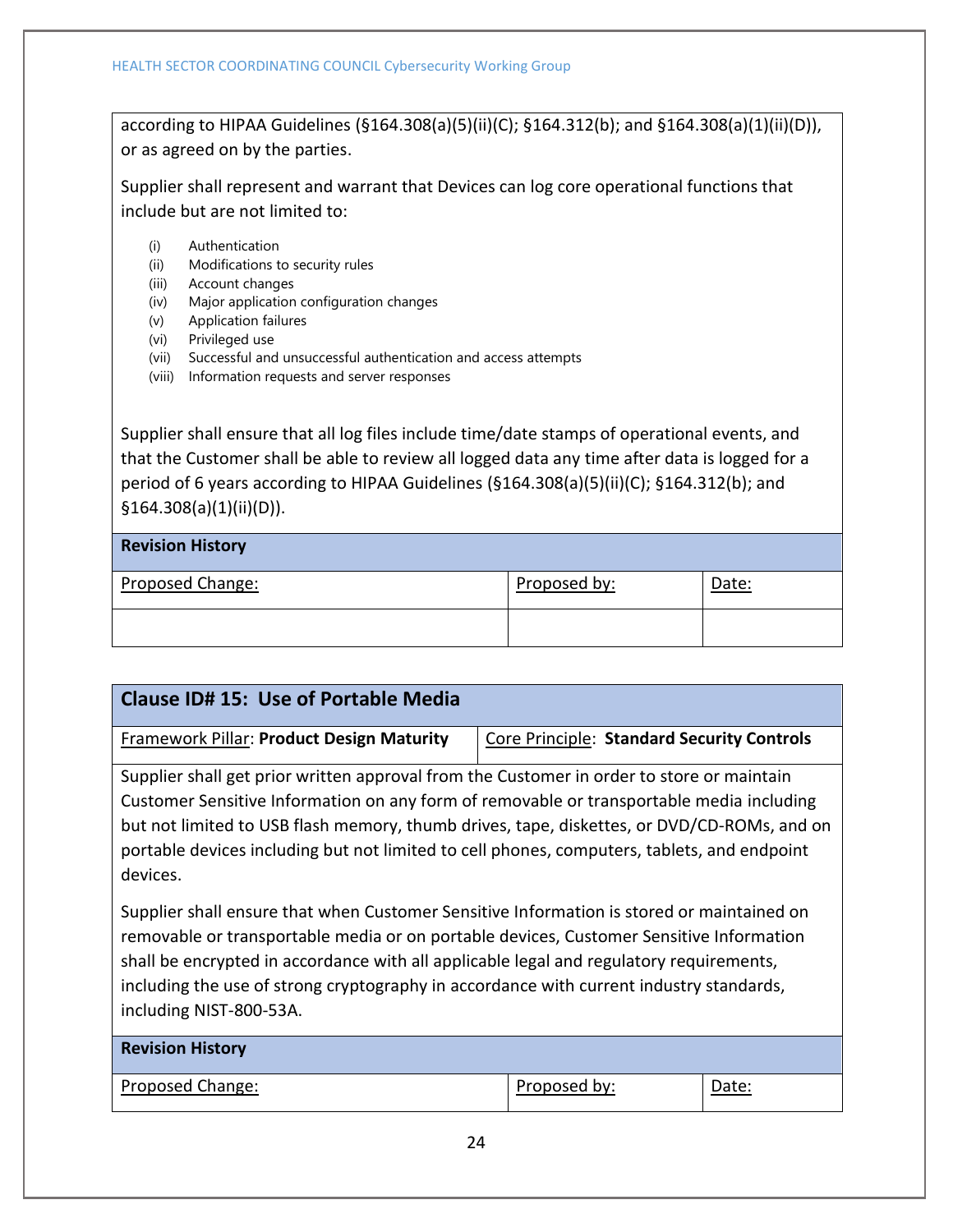| <b>Clause ID# 16: Secure Development</b>                                                                                                                                                                                                                                                                                  |                                            |  |       |
|---------------------------------------------------------------------------------------------------------------------------------------------------------------------------------------------------------------------------------------------------------------------------------------------------------------------------|--------------------------------------------|--|-------|
| Framework Pillar: Product Design Maturity                                                                                                                                                                                                                                                                                 | Core Principle: Standard Security Controls |  |       |
| Supplier shall document and disclose to the Customer authentication procedures for Devices<br>that apply to all hardware, OS, and application authentication. Supplier shall represent and<br>warrant that all authentication methods were designed and implemented against an industry<br>standard such as NIST 800-63B. |                                            |  |       |
| Supplier shall disclose to the Customer the design details of all authentication features built<br>into the Product.                                                                                                                                                                                                      |                                            |  |       |
| Supplier Products shall implement basic controls to protect against unauthorized login<br>attempts (e.g., brute force attacks and other abusive attacks).                                                                                                                                                                 |                                            |  |       |
| Supplier shall represent and warrant that software, scripts, accounts, and components do not<br>contain hardcoded passwords.                                                                                                                                                                                              |                                            |  |       |
| Supplier shall disclose to the Customer all pre-existing accounts, such as administrative or<br>maintenance accounts.                                                                                                                                                                                                     |                                            |  |       |
| Where feasible, Devices shall require users to change local passwords upon first login.                                                                                                                                                                                                                                   |                                            |  |       |
| Where feasible, Devices shall support a central user authentication and authorization system<br>provided by the Customer (e.g., LDAP and Active Directory).                                                                                                                                                               |                                            |  |       |
| When the above requirements are not currently feasible, Supplier shall create and provide<br>the Customer with the roadmap to meet such requirements within two (2) years.                                                                                                                                                |                                            |  |       |
| <b>Revision History</b>                                                                                                                                                                                                                                                                                                   |                                            |  |       |
| Proposed Change:                                                                                                                                                                                                                                                                                                          | Proposed by:                               |  | Date: |
|                                                                                                                                                                                                                                                                                                                           |                                            |  |       |

| <b>Clause ID# 17: Remote Access Method</b>                                                                                                                                                                                                                                                   |                                        |  |  |
|----------------------------------------------------------------------------------------------------------------------------------------------------------------------------------------------------------------------------------------------------------------------------------------------|----------------------------------------|--|--|
| Framework Pillar: Product Design Maturity                                                                                                                                                                                                                                                    | Core Principle: Remote Access Controls |  |  |
| Supplier shall disclose to the Customer their standard method to remotely access to the<br>Customer's environment that includes but is not limited to:                                                                                                                                       |                                        |  |  |
| Technology or solution including the protocols, ports, encryption, and authentication that are used.<br>(i)<br>Management of remote users.<br>(ii)<br>Frequency and conditions for user access.<br>(iii)<br>(iv) Logging & Auditing of all remote access & sessions are to be made available |                                        |  |  |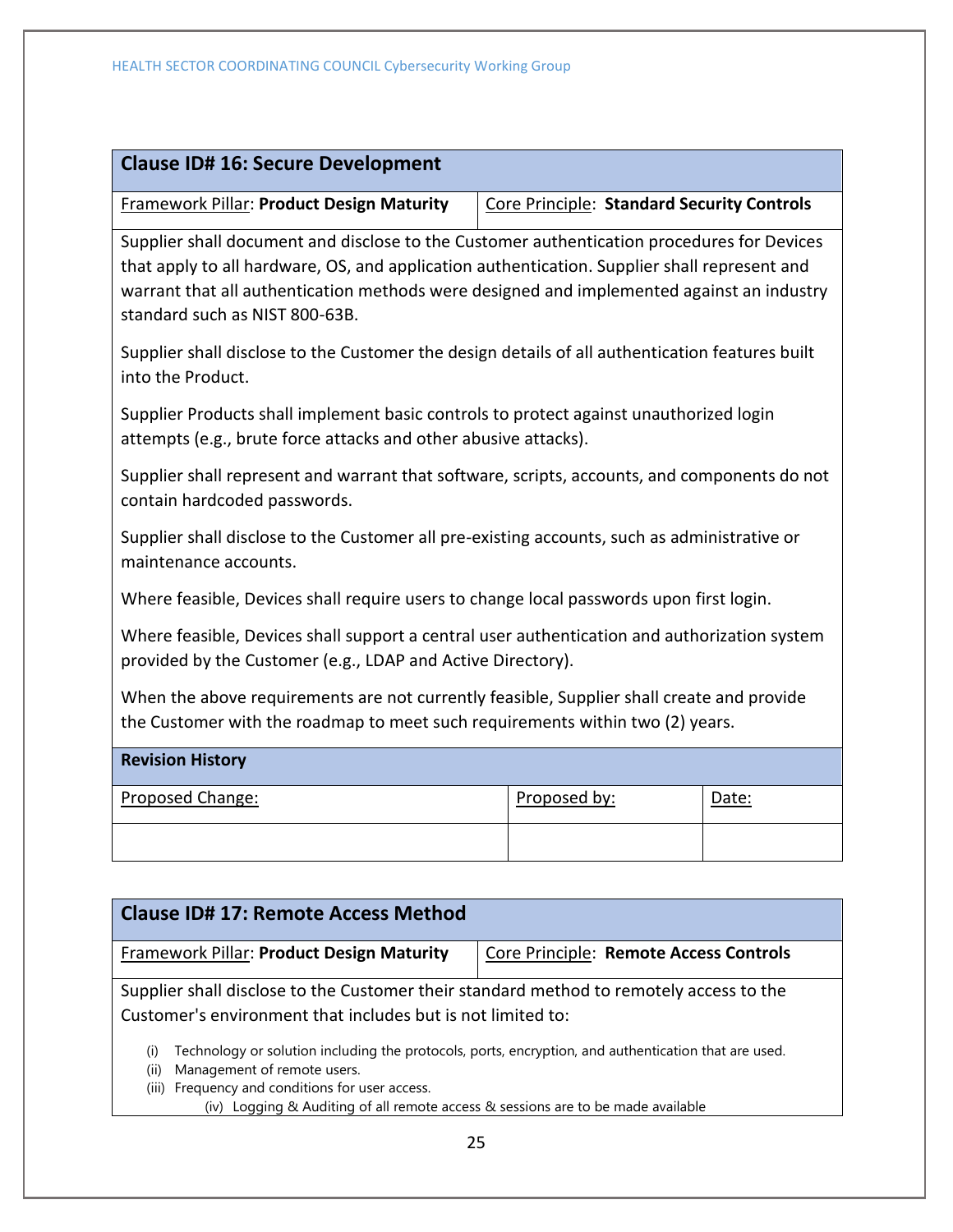# HEALTH SECTOR COORDINATING COUNCIL Cybersecurity Working Group

| <b>Revision History</b> |              |       |
|-------------------------|--------------|-------|
| Proposed Change:        | Proposed by: | Date: |
|                         |              |       |

| <b>Clause ID# 18: General Compliance</b>                                                                                                                                                                                                                                                                                                                                                                                                                                 |                                    |  |  |  |
|--------------------------------------------------------------------------------------------------------------------------------------------------------------------------------------------------------------------------------------------------------------------------------------------------------------------------------------------------------------------------------------------------------------------------------------------------------------------------|------------------------------------|--|--|--|
| <b>Framework Pillar: Supplier Maturity</b>                                                                                                                                                                                                                                                                                                                                                                                                                               | Core Principle: Universal Coverage |  |  |  |
| Universal Coverage shall apply in all cases in which the Supplier provides Products and/or<br>Services that involve accessing the Customer's location, network, provision, or support of<br>medical Devices and/or middleware where Data is accessed, collected, stored, and/or<br>transmitted to the Supplier using any method. Universal Coverage shall apply to any form or<br>medium of Data that includes, but is not limited to, visual, electronic, or hard-copy. |                                    |  |  |  |
| <b>Revision History</b>                                                                                                                                                                                                                                                                                                                                                                                                                                                  |                                    |  |  |  |
| Proposed Change:<br>Proposed by:<br>Date:                                                                                                                                                                                                                                                                                                                                                                                                                                |                                    |  |  |  |
|                                                                                                                                                                                                                                                                                                                                                                                                                                                                          |                                    |  |  |  |

| <b>Clause ID# 19: Service Locations</b>                                                                                                                                                                                                                                                                                                |                                    |       |  |
|----------------------------------------------------------------------------------------------------------------------------------------------------------------------------------------------------------------------------------------------------------------------------------------------------------------------------------------|------------------------------------|-------|--|
| <b>Framework Pillar: Supplier Maturity</b>                                                                                                                                                                                                                                                                                             | Core Principle: Universal Coverage |       |  |
| The Supplier is responsible for each of their Service Locations meeting or exceeding the terms<br>of this Agreement, including, without limitation, the Security Controls in this Agreement. No<br>Service Location may be located outside the United States without the Customer's prior<br>written approval where required by law.   |                                    |       |  |
| Prior to any change in any Service Location including but not limited to any change in a<br>hosting, data center, and co-location facility or provider, the Supplier will provide written<br>notice and an opportunity for the Customer to review a proposed new facility and/or<br>provider, and/or to conduct a Security Assessment. |                                    |       |  |
| <b>Revision History</b>                                                                                                                                                                                                                                                                                                                |                                    |       |  |
| Proposed Change:                                                                                                                                                                                                                                                                                                                       | Proposed by:                       | Date: |  |
|                                                                                                                                                                                                                                                                                                                                        |                                    |       |  |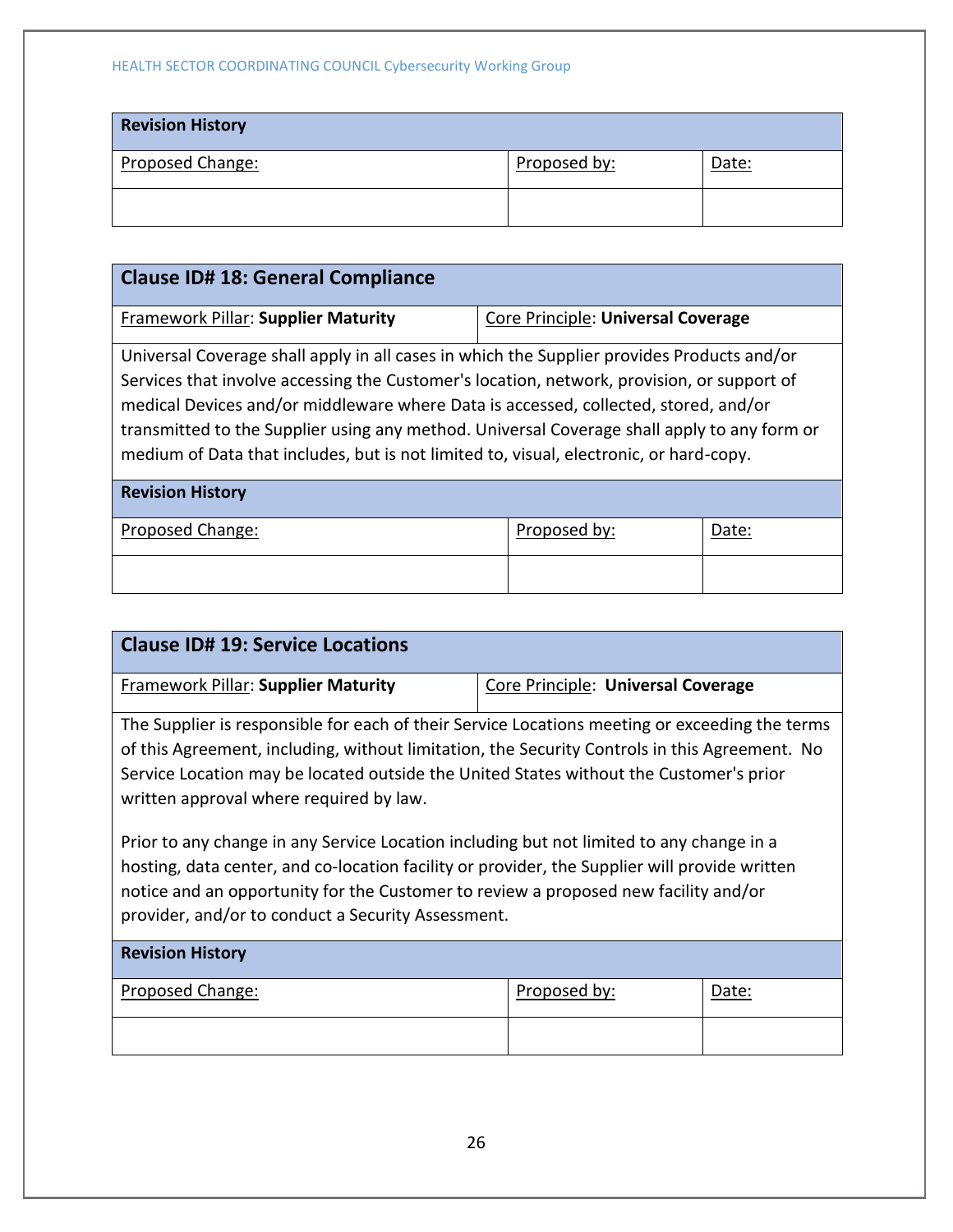| <b>Clause ID# 20: Supplied Contractors</b>                                                                                                          |                                    |  |  |  |
|-----------------------------------------------------------------------------------------------------------------------------------------------------|------------------------------------|--|--|--|
| Framework Pillar: Supplier Maturity                                                                                                                 | Core Principle: Universal Coverage |  |  |  |
| For all Subcontractors used in the performance of Services, the Supplier is responsible for<br>each Subcontractor's compliance with this Agreement. |                                    |  |  |  |
| <b>Revision History</b>                                                                                                                             |                                    |  |  |  |
| Proposed Change:<br>Proposed by:<br>Date:                                                                                                           |                                    |  |  |  |
|                                                                                                                                                     |                                    |  |  |  |

| <b>Clause ID# 21: Compliance with FDA Cybersecurity Guidance</b> |                                                                                                                                                                          |  |  |  |  |
|------------------------------------------------------------------|--------------------------------------------------------------------------------------------------------------------------------------------------------------------------|--|--|--|--|
|                                                                  | <b>Framework Pillar: Supplier Maturity</b><br><b>Core Principle: Industry Standards Alignment</b>                                                                        |  |  |  |  |
|                                                                  | For all Medical Devices, at a minimum the Supplier                                                                                                                       |  |  |  |  |
| (a)                                                              | Shall comply with all required and recommended practices set forth in the FDA<br>Content of Premarket Submissions for Management of Cybersecurity in Medical<br>Devices. |  |  |  |  |
| (b)                                                              | Shall comply with required and recommended practices set forth in the FDA<br>Postmarket Management of Cybersecurity in Medical Devices.                                  |  |  |  |  |
| <b>Revision History</b>                                          |                                                                                                                                                                          |  |  |  |  |
| Proposed by:<br>Proposed Change:<br>Date:                        |                                                                                                                                                                          |  |  |  |  |
|                                                                  |                                                                                                                                                                          |  |  |  |  |

| <b>Clause ID# 22: Secure Design</b>                                                                                                                                                                                                                                                                                                                                                |                                              |  |
|------------------------------------------------------------------------------------------------------------------------------------------------------------------------------------------------------------------------------------------------------------------------------------------------------------------------------------------------------------------------------------|----------------------------------------------|--|
| <b>Framework Pillar: Supplier Maturity</b>                                                                                                                                                                                                                                                                                                                                         | Core Principle: Industry Standards Alignment |  |
| Supplier shall assess and categorize all potential Device security Vulnerabilities identified in<br>pre- or post-market testing in agreement with the most current published version of the<br>Common Vulnerability Scoring System (CVSS) model. Supplier shall in good faith objectively<br>assess vulnerabilities based on the inherent design of the device and the CVSS model. |                                              |  |
| <b>Revision History</b>                                                                                                                                                                                                                                                                                                                                                            |                                              |  |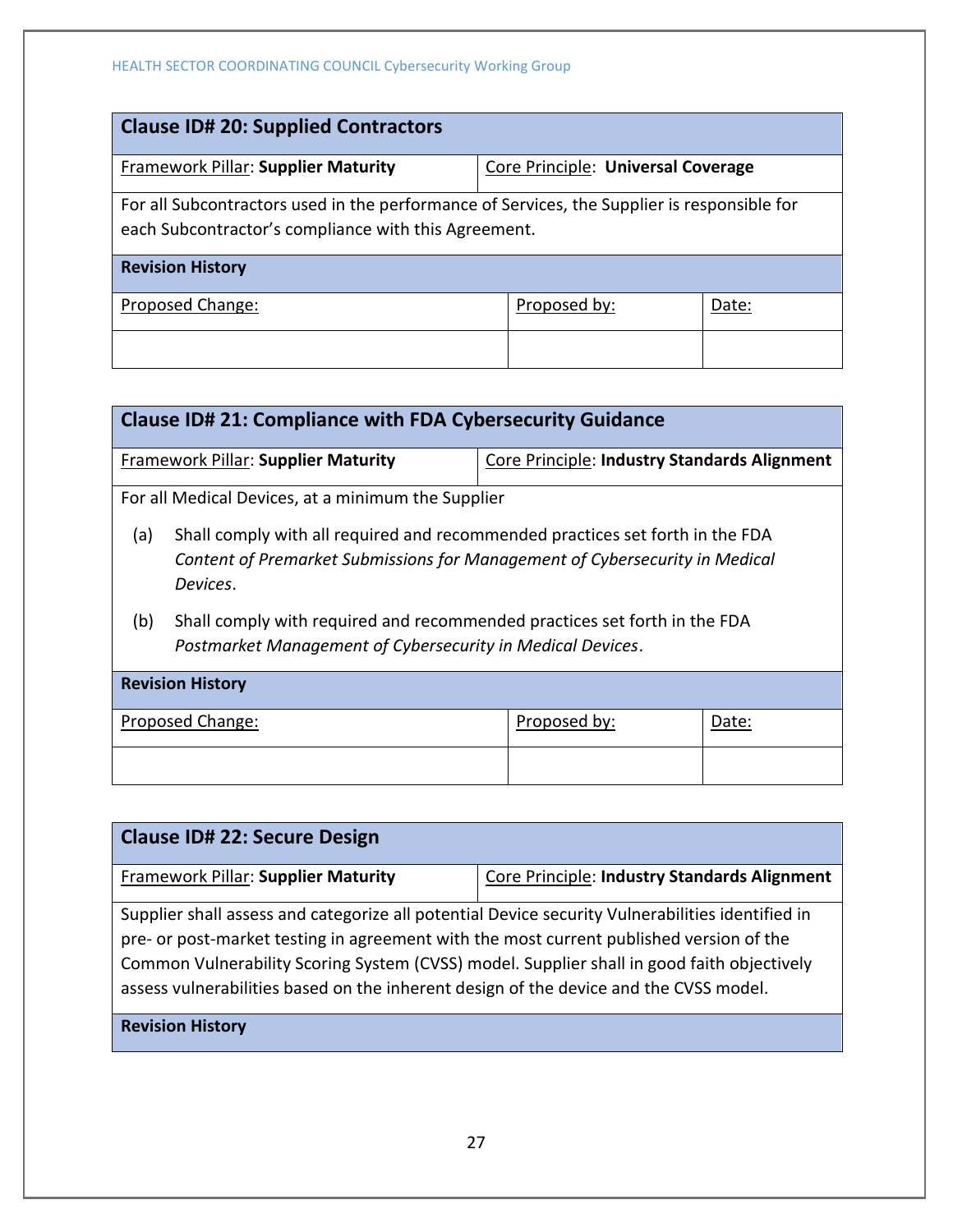| Clause ID# 24: Offshoring of Customer Controlled Information                                                                                                                                                                                                                                                                                                                                               |                                              |              |       |
|------------------------------------------------------------------------------------------------------------------------------------------------------------------------------------------------------------------------------------------------------------------------------------------------------------------------------------------------------------------------------------------------------------|----------------------------------------------|--------------|-------|
| <b>Framework Pillar: Supplier Maturity</b>                                                                                                                                                                                                                                                                                                                                                                 | Core Principle: Responsible Data Handling    |              |       |
| No Customer Sensitive Information shall be stored, processed, or maintained outside of the<br>United States, United States territories, and Puerto Rico by the Supplier or their<br>Subcontractors without the Customer's prior written approval. Such approval may be<br>withheld by the Customer at their sole discretion for any reason. Approval may be subject to<br>additional terms and conditions. |                                              |              |       |
| <b>Revision History</b>                                                                                                                                                                                                                                                                                                                                                                                    |                                              |              |       |
| Proposed Change:                                                                                                                                                                                                                                                                                                                                                                                           |                                              | Proposed by: | Date: |
|                                                                                                                                                                                                                                                                                                                                                                                                            |                                              |              |       |
| <b>Clause ID# 23: Vulnerability Management</b>                                                                                                                                                                                                                                                                                                                                                             |                                              |              |       |
| <b>Framework Pillar: Supplier Maturity</b>                                                                                                                                                                                                                                                                                                                                                                 | Core Principle: Industry Standards Alignment |              |       |
| Supplier shall determine and classify all Vulnerabilities applicable to its Products as either<br>Controlled Risks or Uncontrolled Risks. Supplier shall notify the Customer of all Uncontrolled<br>Risks within 30 days of becoming aware of a Vulnerability.                                                                                                                                             |                                              |              |       |
| Within two (2) days of the Supplier notifying the Customer of an Uncontrolled Risk, Supplier<br>shall provide the Customer Vulnerability descriptions that conforms with the CVSS model and<br>includes:                                                                                                                                                                                                   |                                              |              |       |
| a) Risk impact                                                                                                                                                                                                                                                                                                                                                                                             |                                              |              |       |
| b) Risk remediation strategy and processes                                                                                                                                                                                                                                                                                                                                                                 |                                              |              |       |
| c) Compensating controls the Customer can implement to mitigate the risk                                                                                                                                                                                                                                                                                                                                   |                                              |              |       |
| <b>Revision History</b>                                                                                                                                                                                                                                                                                                                                                                                    |                                              |              |       |
| Proposed Change:                                                                                                                                                                                                                                                                                                                                                                                           |                                              | Proposed by: | Date: |
|                                                                                                                                                                                                                                                                                                                                                                                                            |                                              |              |       |

# **Clause ID# 25.0: Data Protection**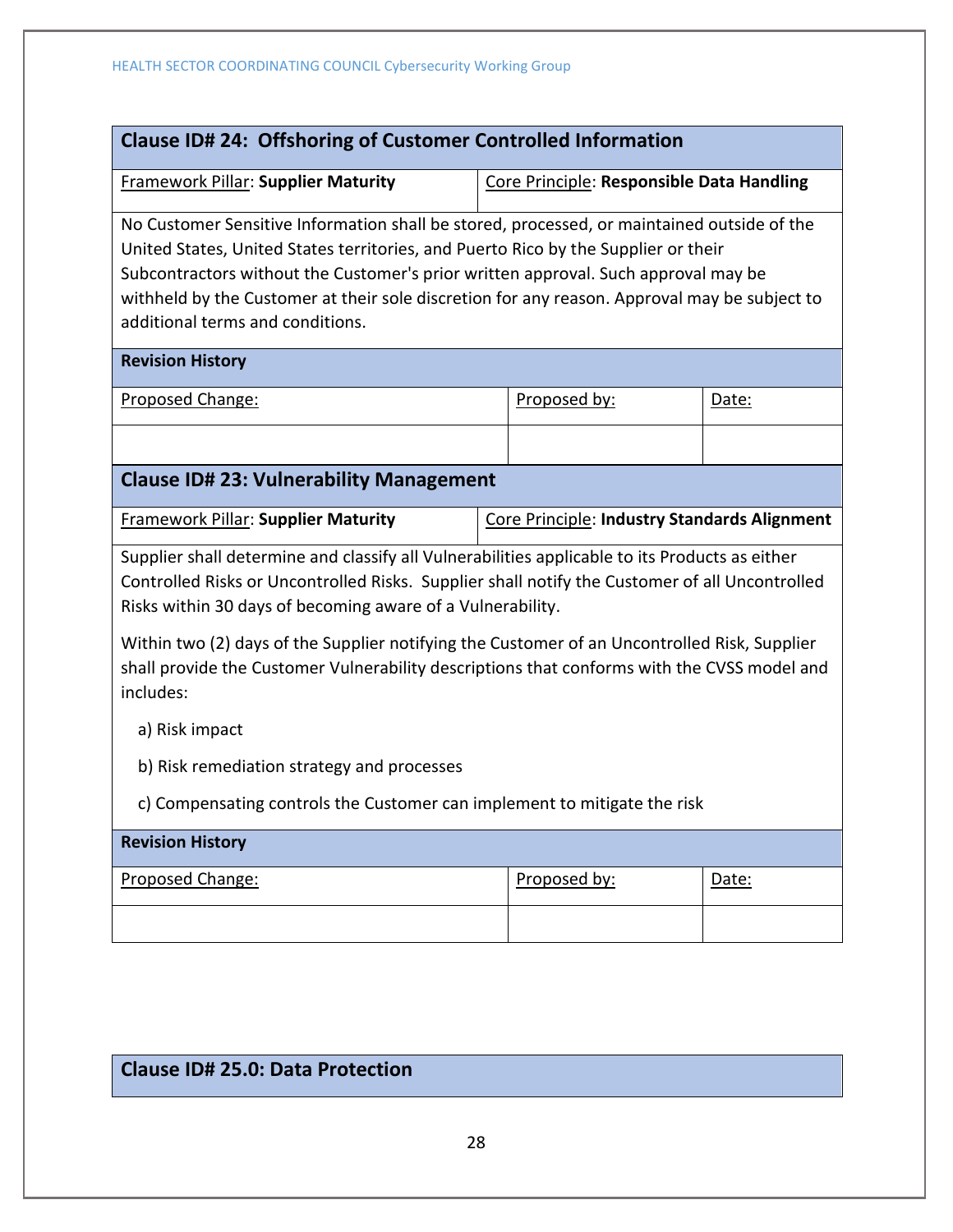| Framework Pillar: Supplier Maturity                                                                                                                                                                                                                                                                                                                                                                                                                                                                                                   | Core Principle: Responsible Data Handling |       |  |
|---------------------------------------------------------------------------------------------------------------------------------------------------------------------------------------------------------------------------------------------------------------------------------------------------------------------------------------------------------------------------------------------------------------------------------------------------------------------------------------------------------------------------------------|-------------------------------------------|-------|--|
| Supplier represents and warrants that it will maintain, and ensures its permitted third-parties<br>will maintain, the physical security of any facilities owned, managed, licensed, or controlled<br>by Supplier that store Device Data that does not reside on the Devices' end points by<br>implementing industry best security practices at the locations where the Device Data is<br>stored in order to ensure the confidentiality, integrity, and availability of the Device Data and<br>the systems that store the Device Data. |                                           |       |  |
| <b>Revision History</b>                                                                                                                                                                                                                                                                                                                                                                                                                                                                                                               |                                           |       |  |
| Proposed Change:                                                                                                                                                                                                                                                                                                                                                                                                                                                                                                                      | Proposed by:                              | Date: |  |
|                                                                                                                                                                                                                                                                                                                                                                                                                                                                                                                                       |                                           |       |  |

| <b>Clause ID# 26.0: Data Protection</b>                                                                                                                                                                                                 |                                           |       |  |
|-----------------------------------------------------------------------------------------------------------------------------------------------------------------------------------------------------------------------------------------|-------------------------------------------|-------|--|
| <b>Framework Pillar: Supplier Maturity</b>                                                                                                                                                                                              | Core Principle: Responsible Data Handling |       |  |
| Supplier represents and warrants that it will only collect, store, and access the minimum Data<br>that is necessary to perform its services. Supplier shall disclose to the Customer all Data to be<br>collected, stored, and accessed. |                                           |       |  |
| <b>Revision History</b>                                                                                                                                                                                                                 |                                           |       |  |
| Proposed Change:                                                                                                                                                                                                                        | Proposed by:                              | Date: |  |
|                                                                                                                                                                                                                                         |                                           |       |  |

| Clause ID# 27.0: Data Protection                                                                                                                                                                                                                                                                                                                                                             |                                           |       |  |
|----------------------------------------------------------------------------------------------------------------------------------------------------------------------------------------------------------------------------------------------------------------------------------------------------------------------------------------------------------------------------------------------|-------------------------------------------|-------|--|
| Framework Pillar: Supplier Maturity                                                                                                                                                                                                                                                                                                                                                          | Core Principle: Responsible Data Handling |       |  |
| Prior to disposal of any Devices returned or discontinued by or on behalf of the Customer,<br>Supplier shall securely wipe or destroy all Customer Data consistent with industry standards,<br>such as NIST 800-88, to ensure that no Customer Data is retrievable. Upon request of the<br>Customer, Supplier shall provide documented confirmation of Customer Data wipe or<br>destruction. |                                           |       |  |
| <b>Revision History</b>                                                                                                                                                                                                                                                                                                                                                                      |                                           |       |  |
| Proposed Change:                                                                                                                                                                                                                                                                                                                                                                             | Proposed by:                              | Date: |  |
|                                                                                                                                                                                                                                                                                                                                                                                              |                                           |       |  |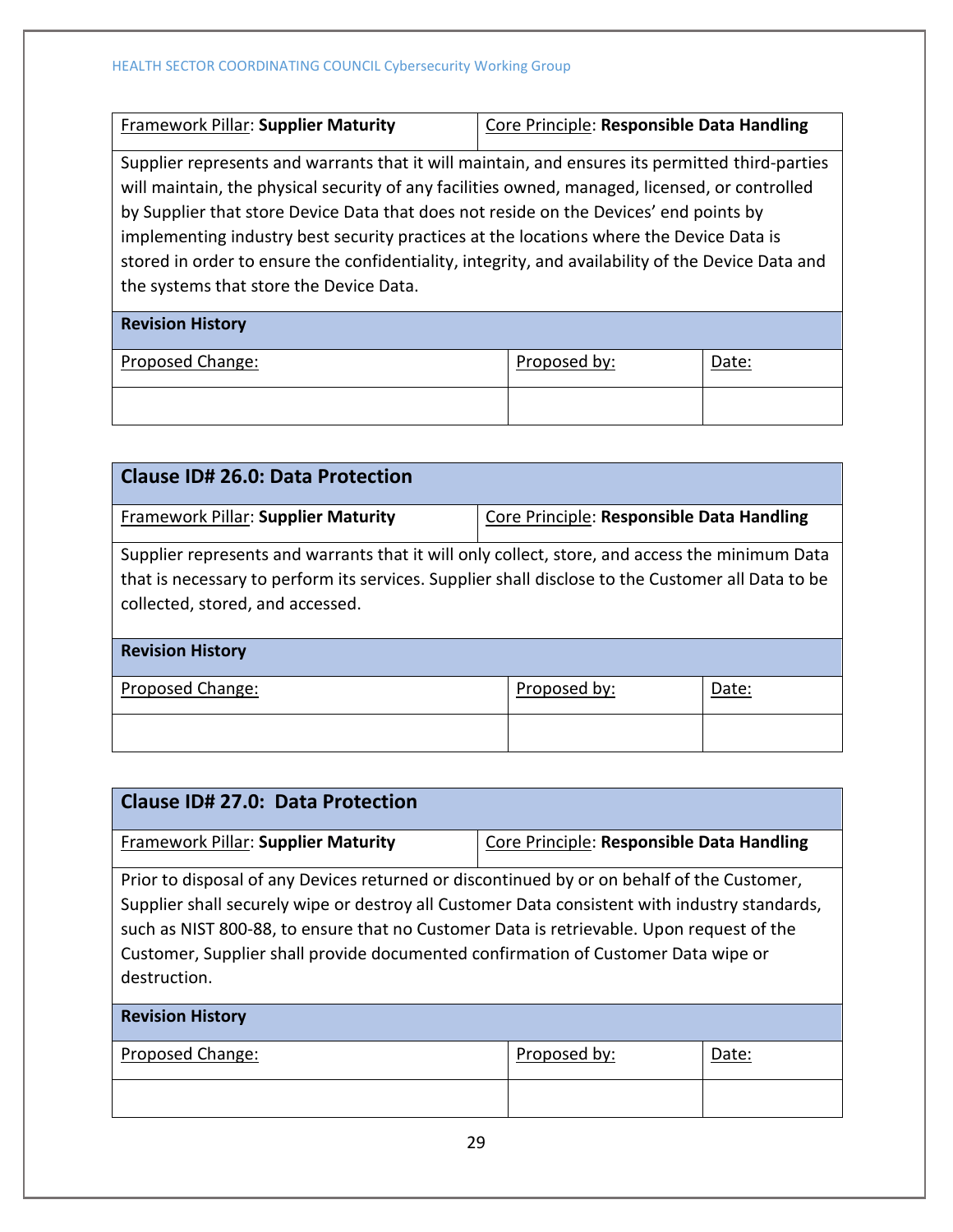| <b>Clause ID# 28.0: Data Protection</b>                                                                                                                                                                                                                                                                                                                                            |                                           |       |  |
|------------------------------------------------------------------------------------------------------------------------------------------------------------------------------------------------------------------------------------------------------------------------------------------------------------------------------------------------------------------------------------|-------------------------------------------|-------|--|
| <b>Framework Pillar: Supplier Maturity</b>                                                                                                                                                                                                                                                                                                                                         | Core Principle: Responsible Data Handling |       |  |
| Supplier, when applicable, shall maintain backup policies and procedures of Data containing<br>Customer Sensitive Information, image repositories, and provisioned environments. The<br>backup storage infrastructure shall be located in physically protected, limited-access facilities<br>within the United States and governed by the cybersecurity Controls set forth herein. |                                           |       |  |
| <b>Revision History</b>                                                                                                                                                                                                                                                                                                                                                            |                                           |       |  |
| Proposed Change:                                                                                                                                                                                                                                                                                                                                                                   | Proposed by:                              | Date: |  |
|                                                                                                                                                                                                                                                                                                                                                                                    |                                           |       |  |

| <b>Clause ID# 29: Attack Surface Reduction &amp; Hardening</b>                                                                                                                                                                                                                                                                                                                                                                                                                                                   |                                       |       |  |
|------------------------------------------------------------------------------------------------------------------------------------------------------------------------------------------------------------------------------------------------------------------------------------------------------------------------------------------------------------------------------------------------------------------------------------------------------------------------------------------------------------------|---------------------------------------|-------|--|
| <b>Framework Pillar: Supplier Maturity</b>                                                                                                                                                                                                                                                                                                                                                                                                                                                                       | Core Principle: Supplier Transparency |       |  |
| Supplier shall disclose to the Customer all access account and methods including passwords<br>or authentication methods for those accounts present on Devices at delivery including but<br>not limited to those used for Supplier-provided maintenance and support of devices.<br>Supplier shall disclose to the Customer all methods for accessing Devices by bypassing any<br>authentication mechanisms for Devices including but not limited to OS-level, application-<br>level, and hardware authentication. |                                       |       |  |
| <b>Revision History</b>                                                                                                                                                                                                                                                                                                                                                                                                                                                                                          |                                       |       |  |
| Proposed Change:                                                                                                                                                                                                                                                                                                                                                                                                                                                                                                 | Proposed by:                          | Date: |  |
|                                                                                                                                                                                                                                                                                                                                                                                                                                                                                                                  |                                       |       |  |

| <b>Clause ID# 30: Approved Mitigations</b> |                                       |
|--------------------------------------------|---------------------------------------|
| <b>Framework Pillar: Supplier Maturity</b> | Core Principle: Supplier Transparency |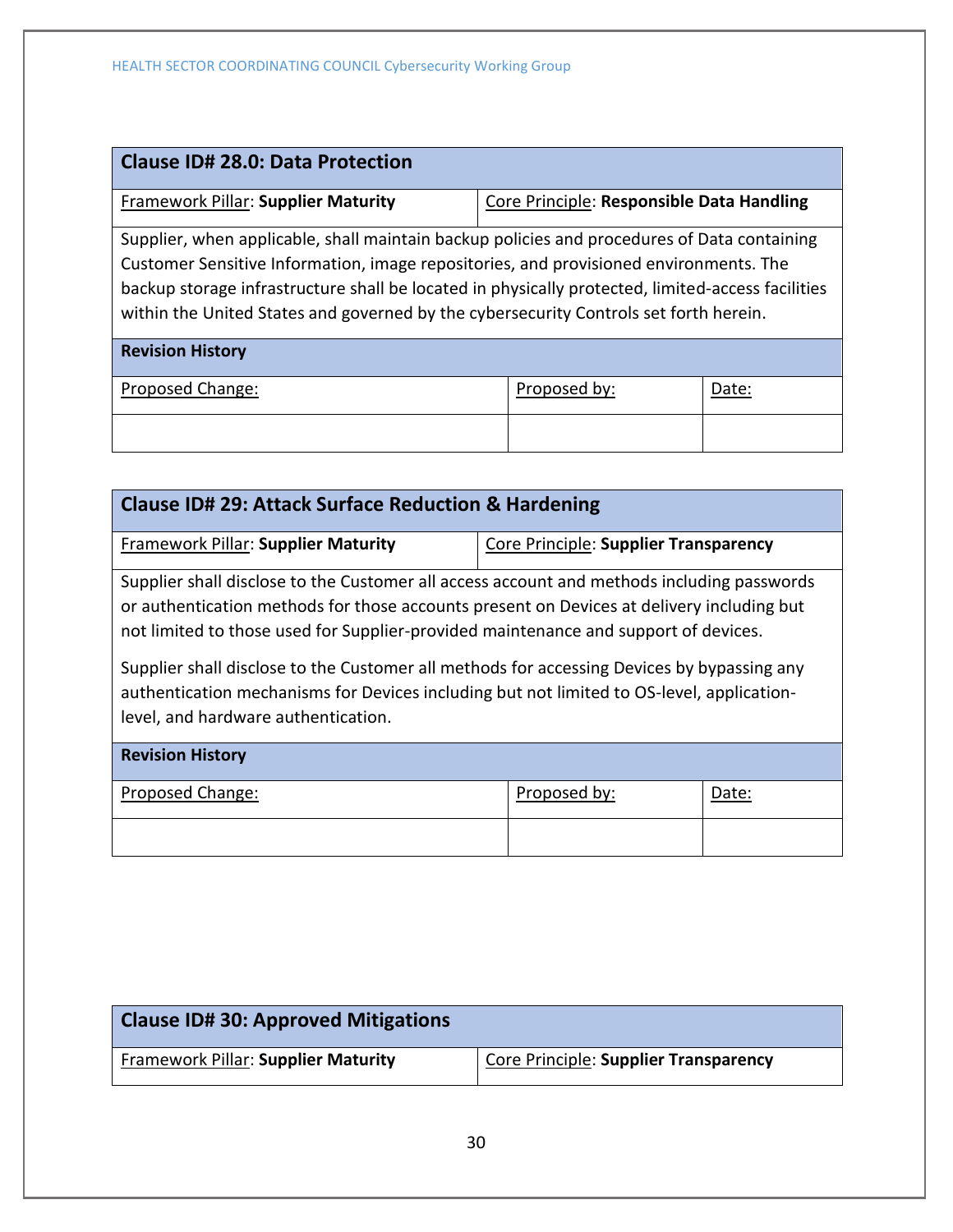For all Controls that the Supplier proposes as an alternative to any requirements in this Agreement must be deemed acceptable by the Customer.

For alternative Controls deemed by the Customer as unacceptable, the Supplier shall, in good faith, identify industry-standard alternative Controls for Customer review.

| <b>Revision History</b> |              |       |
|-------------------------|--------------|-------|
| Proposed Change:        | Proposed by: | Date: |
|                         |              |       |

| <b>Clause ID# 31: Vulnerability Management</b>                                                                                                                                                                                                                                                                                                                                                                                                                                                                          |                                        |       |  |
|-------------------------------------------------------------------------------------------------------------------------------------------------------------------------------------------------------------------------------------------------------------------------------------------------------------------------------------------------------------------------------------------------------------------------------------------------------------------------------------------------------------------------|----------------------------------------|-------|--|
| <b>Framework Pillar: Supplier Maturity</b>                                                                                                                                                                                                                                                                                                                                                                                                                                                                              | Core Principle: Security Patch Program |       |  |
| Supplier shall maintain the most up to date third party SW security patches of all Supplier<br>managed infrastructure used to process customer data, deliver services, and solutions, to<br>include all employee devices, network infrastructure, cloud or virtual infrastructure, and any<br>3rd party hosted infrastructure. Supplier shall apply security patches within 30 days of the<br>patch release and have a formal tracking and plan of action process for any security patches<br>that are not implemented. |                                        |       |  |
| <b>Revision History</b>                                                                                                                                                                                                                                                                                                                                                                                                                                                                                                 |                                        |       |  |
| Proposed Change:                                                                                                                                                                                                                                                                                                                                                                                                                                                                                                        | Proposed by:                           | Date: |  |
|                                                                                                                                                                                                                                                                                                                                                                                                                                                                                                                         |                                        |       |  |

| <b>Clause ID#32: Vulnerability Management</b>                                                                                                                                                                                                                                                                                                                                                                                                                                                                                                       |                                        |       |  |
|-----------------------------------------------------------------------------------------------------------------------------------------------------------------------------------------------------------------------------------------------------------------------------------------------------------------------------------------------------------------------------------------------------------------------------------------------------------------------------------------------------------------------------------------------------|----------------------------------------|-------|--|
| <b>Framework Pillar: Supplier Maturity</b>                                                                                                                                                                                                                                                                                                                                                                                                                                                                                                          | Core Principle: Security Patch Program |       |  |
| The supplier will design Devices to be capable of accepting all applicable security patches.<br>Installation of these security patches can be applied with or without the support of the<br>Supplier personnel. If unique patching instructions or packaging is needed, the Supplier will<br>provide the necessary information in conjunction with the validation of the patch. If patching<br>can only be completed by the Supplier, the Supplier will commit to the resources needed to<br>patch all applicable devices at all Service Locations. |                                        |       |  |
| <b>Revision History</b>                                                                                                                                                                                                                                                                                                                                                                                                                                                                                                                             |                                        |       |  |
| Proposed Change:                                                                                                                                                                                                                                                                                                                                                                                                                                                                                                                                    | Proposed by:                           | Date: |  |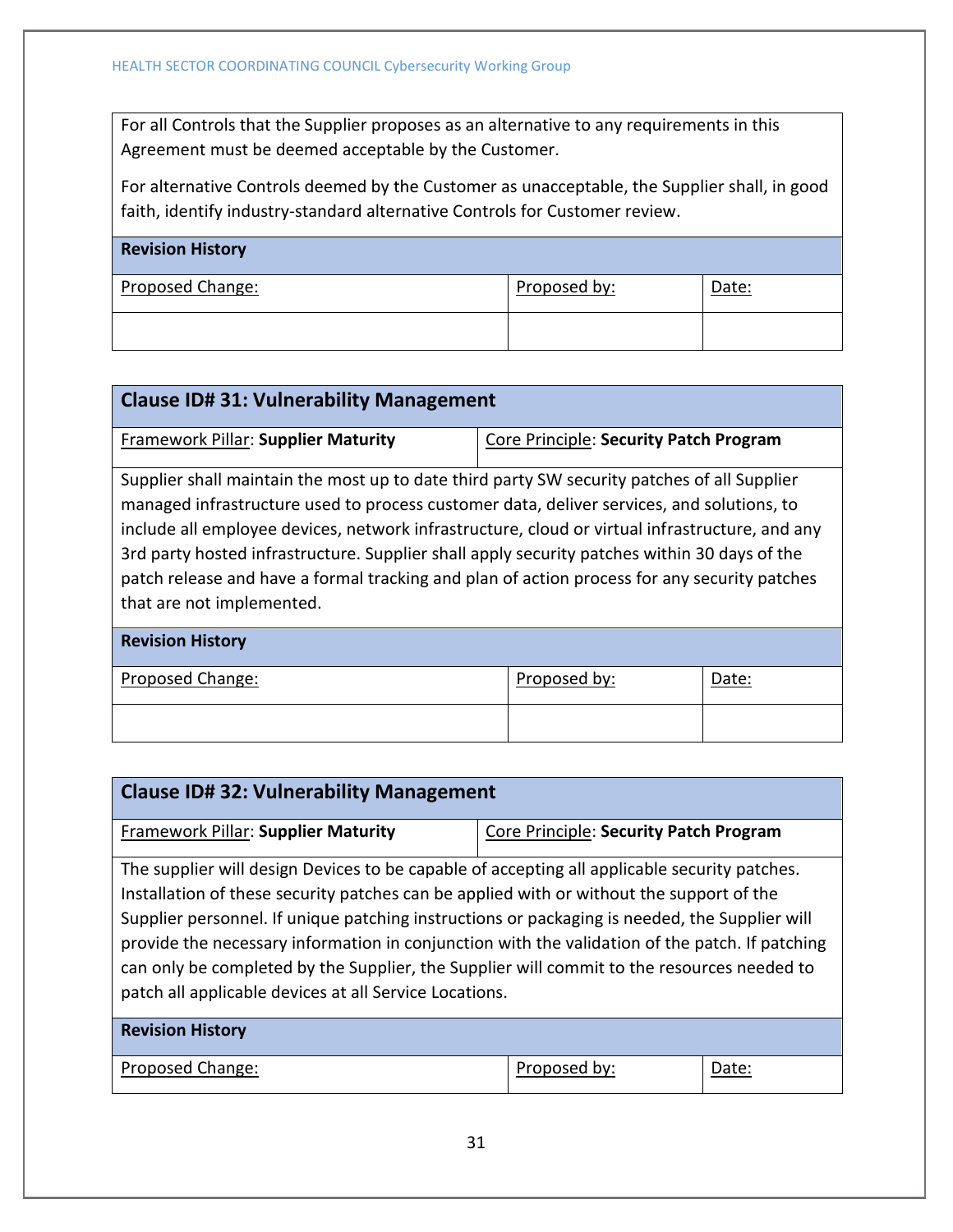| <b>Clause ID#33: Vulnerability Management</b>                                                                                                                                                                                                                                                                                                                          |                                       |       |
|------------------------------------------------------------------------------------------------------------------------------------------------------------------------------------------------------------------------------------------------------------------------------------------------------------------------------------------------------------------------|---------------------------------------|-------|
| <b>Framework Pillar: Supplier Maturity</b>                                                                                                                                                                                                                                                                                                                             | Core Principle: Supplier Transparency |       |
| Supplier shall notify the Customer of all actual or potential security issues associated with any<br>Supplier-designed Product (Known Vulnerability or Exploit or KVE), whether identified by the<br>Supplier, Customer, or third-party entity within three (3) business days of KVE identification.                                                                   |                                       |       |
| Notification shall include the Supplier's KVE immediate response plan and KVE long-term<br>mitigation plan that include timeframes.                                                                                                                                                                                                                                    |                                       |       |
| Supplier shall create, implement, and maintain a process to record, track, and report all<br>identified KVEs.                                                                                                                                                                                                                                                          |                                       |       |
| For all suspected and confirmed KVEs, Supplier shall take all actions necessary to assist the<br>Customer and its delegates in investigations of the nature and impact of such KVEs upon the<br>Customer and its facilities, affiliates, and patients. When requested by the Customer, Supplier<br>shall design and implement efforts to mitigate KVE adverse impacts. |                                       |       |
| <b>Revision History</b>                                                                                                                                                                                                                                                                                                                                                |                                       |       |
| <b>Proposed Change:</b>                                                                                                                                                                                                                                                                                                                                                | Proposed by:                          | Date: |
|                                                                                                                                                                                                                                                                                                                                                                        |                                       |       |

| <b>Clause ID# 34: Vulnerability Management</b>                                                                                                                                                                                                                                                                                                                                    |                                       |  |  |  |
|-----------------------------------------------------------------------------------------------------------------------------------------------------------------------------------------------------------------------------------------------------------------------------------------------------------------------------------------------------------------------------------|---------------------------------------|--|--|--|
| <b>Framework Pillar: Supplier Maturity</b>                                                                                                                                                                                                                                                                                                                                        | Core Principle: Supplier Transparency |  |  |  |
| Supplier shall coordinate with the Customer to define and document a communications<br>strategy for urgent and non-urgent engagement related to Vulnerability management. The<br>strategy must at a minimum outline the key strategic contacts for both the Supplier and<br>Customer, logistics for engagement, and applicable Service Level Agreements (SLAs) for<br>engagement. |                                       |  |  |  |
| <b>Revision History</b>                                                                                                                                                                                                                                                                                                                                                           |                                       |  |  |  |
| Proposed Change:<br>Proposed by:<br>Date:                                                                                                                                                                                                                                                                                                                                         |                                       |  |  |  |
|                                                                                                                                                                                                                                                                                                                                                                                   |                                       |  |  |  |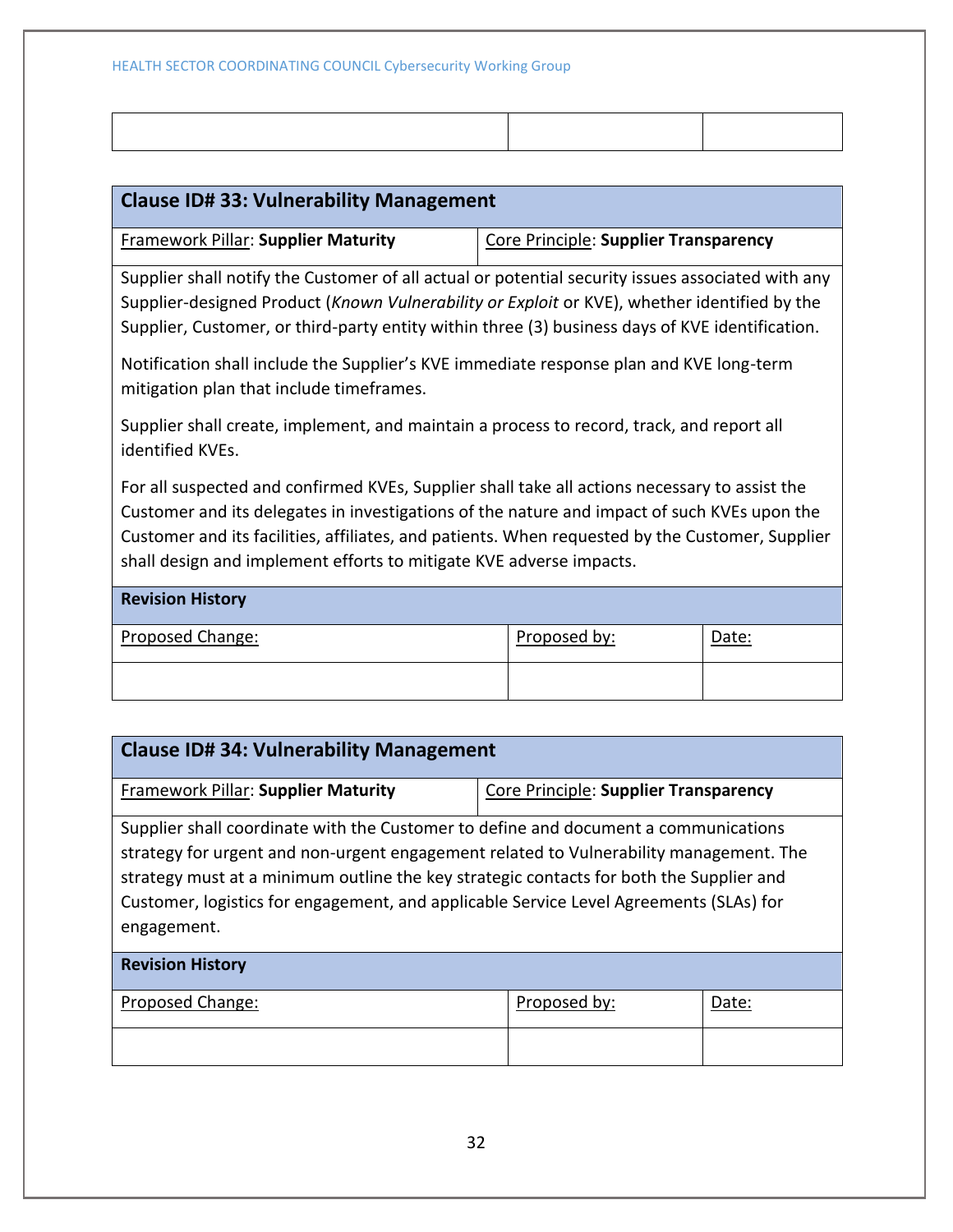| <b>Clause ID# 35: Incident Management</b>                                                                                                                                                                                                                                                                                                                                                  |                                       |  |  |  |
|--------------------------------------------------------------------------------------------------------------------------------------------------------------------------------------------------------------------------------------------------------------------------------------------------------------------------------------------------------------------------------------------|---------------------------------------|--|--|--|
| Framework Pillar: Supplier Maturity                                                                                                                                                                                                                                                                                                                                                        | Core Principle: Supplier Transparency |  |  |  |
| Supplier shall notify the Customer in writing, of any use or disclosure of Customer data that is<br>not permitted or required by this agreement or of any security incident related to Customer<br>data as soon as reasonably practical but in no event more than five (5) days after the Supplier<br>has determined an actual breach of Customer data and/or impact to a Customer system. |                                       |  |  |  |
| <b>Revision History</b>                                                                                                                                                                                                                                                                                                                                                                    |                                       |  |  |  |
| Proposed Change:<br>Proposed by:<br>Date:                                                                                                                                                                                                                                                                                                                                                  |                                       |  |  |  |
|                                                                                                                                                                                                                                                                                                                                                                                            |                                       |  |  |  |

| <b>Clause ID# 36: Vulnerability Management</b>                                                                                                                                                                                                                                                                                                                                                        |                                       |  |  |  |
|-------------------------------------------------------------------------------------------------------------------------------------------------------------------------------------------------------------------------------------------------------------------------------------------------------------------------------------------------------------------------------------------------------|---------------------------------------|--|--|--|
| Framework Pillar: Supplier Maturity                                                                                                                                                                                                                                                                                                                                                                   | Core Principle: Supplier Transparency |  |  |  |
| Supplier shall disclose to the Customer all known impacts to the safety of individuals or<br>potential data exposure based on any Device Vulnerability being exploited.<br>Supplier shall document and disclose to the Customer all changes in Device safety,<br>functionality, performance, and/or user instructions that result from Device Vulnerability<br>remediation in adherence to ISO 14971. |                                       |  |  |  |
| <b>Revision History</b>                                                                                                                                                                                                                                                                                                                                                                               |                                       |  |  |  |
| Proposed Change:<br>Proposed by:<br>Date:                                                                                                                                                                                                                                                                                                                                                             |                                       |  |  |  |
|                                                                                                                                                                                                                                                                                                                                                                                                       |                                       |  |  |  |

| <b>Clause ID# 37: Secure Design</b>                                                                                                                                                                                                                                            |                                                   |  |
|--------------------------------------------------------------------------------------------------------------------------------------------------------------------------------------------------------------------------------------------------------------------------------|---------------------------------------------------|--|
| <b>Framework Pillar: Supplier Maturity</b>                                                                                                                                                                                                                                     | Core Principle: Security Development<br>Lifecycle |  |
| Supplier shall represent and warrant that it performed Security Assessments of potential<br>Device security vulnerabilities, threats, and risks as part of Device manufacturing; and either<br>remediates the Vulnerabilities or provides recommendations for risk mitigation. |                                                   |  |
| Supplier shall perform Security Assessments that are consistent with industry standards for<br>the contract of the contract of the contract of the contract of the contract of the contract of the contract of                                                                 |                                                   |  |

information security including the most recent versions of the National Institute of Standards and Technology (NIST) *Frameworks for Improving Critical Infrastructure Cybersecurity* and the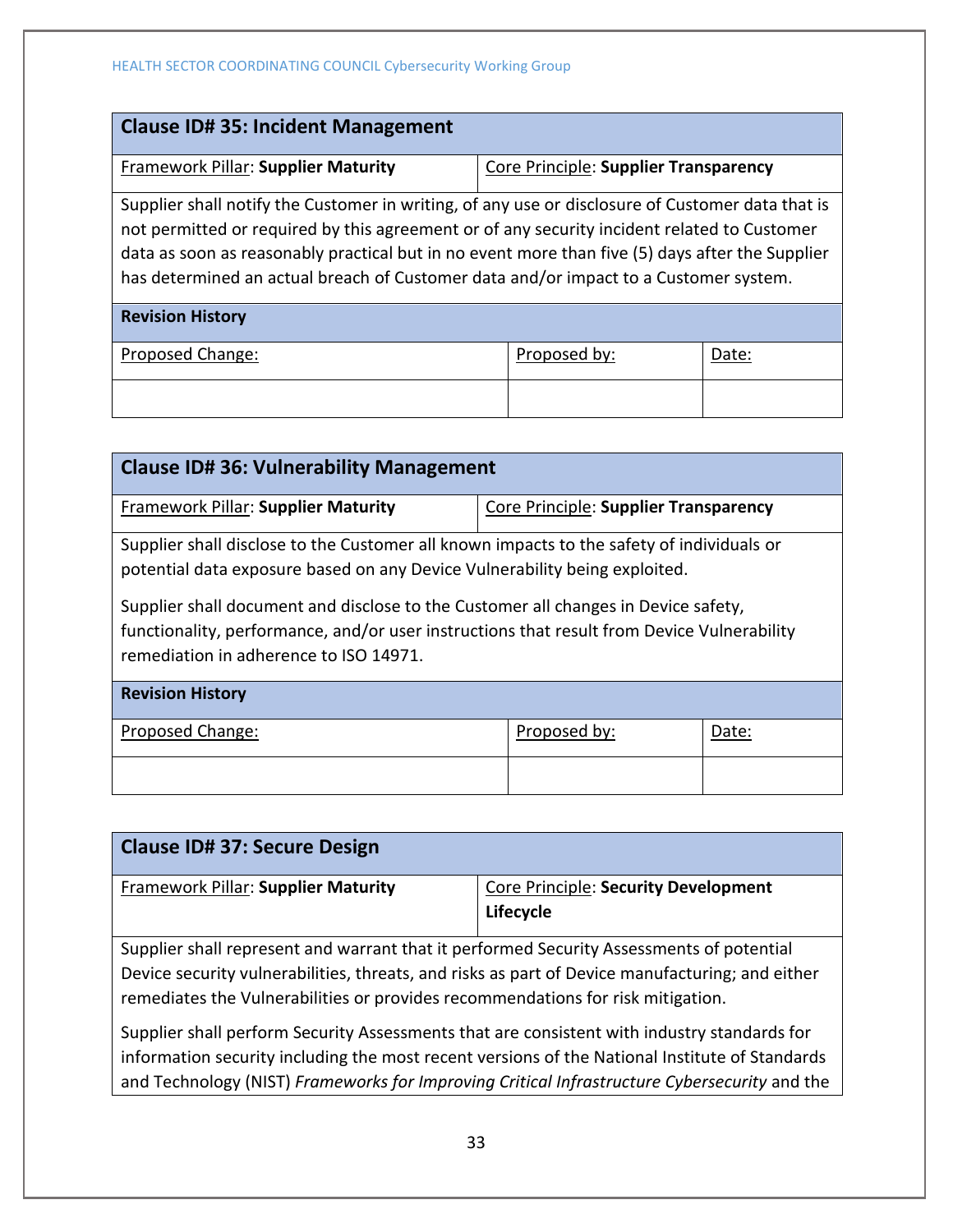Open Web Application Security Project (OWASP) *Internet of Things Framework Assessment*. Supplier shall disclose the standards used for assessment.

Supplier shall score the Vulnerabilities according to the Common Vulnerability Scoring System (CVSS) model.

| <b>Revision History</b> |              |       |
|-------------------------|--------------|-------|
| Proposed Change:        | Proposed by: | Date: |
|                         |              |       |

| <b>Clause ID# 38: Secure Code Design &amp; Analysis</b>                                                                                                                                                                                                                                                                                                                                                                                                                  |                                                   |       |
|--------------------------------------------------------------------------------------------------------------------------------------------------------------------------------------------------------------------------------------------------------------------------------------------------------------------------------------------------------------------------------------------------------------------------------------------------------------------------|---------------------------------------------------|-------|
| <b>Framework Pillar: Supplier Maturity</b>                                                                                                                                                                                                                                                                                                                                                                                                                               | Core Principle: Security Development<br>Lifecycle |       |
| Supplier security practices shall contain industry-standard testing processes and tools to<br>mitigate the security risk of all Supplier-designed Products.                                                                                                                                                                                                                                                                                                              |                                                   |       |
| Supplier represents and warrants that such testing processes and tools shall include static<br>code analysis tools designed to discover security vulnerabilities in Code.                                                                                                                                                                                                                                                                                                |                                                   |       |
| Supplier represents and warrants that it shall resolve any findings (for example, warnings or<br>violations) produced by such tools prior to the delivery of Code to the Customer, or if not<br>resolved, provide evidence that the findings shall not affect the security of Products under<br>their intended use.                                                                                                                                                      |                                                   |       |
| Supplier shall ensure that all third-party Device software is developed using secure coding<br>practices as part of a software development lifecycle that includes assessing all Device<br>software to eliminate vulnerabilities described in the OWASP Top 10 and the CWE/SANS Top<br>25 most dangerous software errors. Supplier shall develop and maintain a quality assurance<br>program for Device software that identifies and corrects potential vulnerabilities. |                                                   |       |
| <b>Revision History</b>                                                                                                                                                                                                                                                                                                                                                                                                                                                  |                                                   |       |
| Proposed Change:                                                                                                                                                                                                                                                                                                                                                                                                                                                         | Proposed by:                                      | Date: |
|                                                                                                                                                                                                                                                                                                                                                                                                                                                                          |                                                   |       |

| <b>Clause ID# 39: Privileged Access</b> |                                                   |
|-----------------------------------------|---------------------------------------------------|
| Framework Pillar: Supplier Maturity     | Core Principle: Security Development<br>Lifecycle |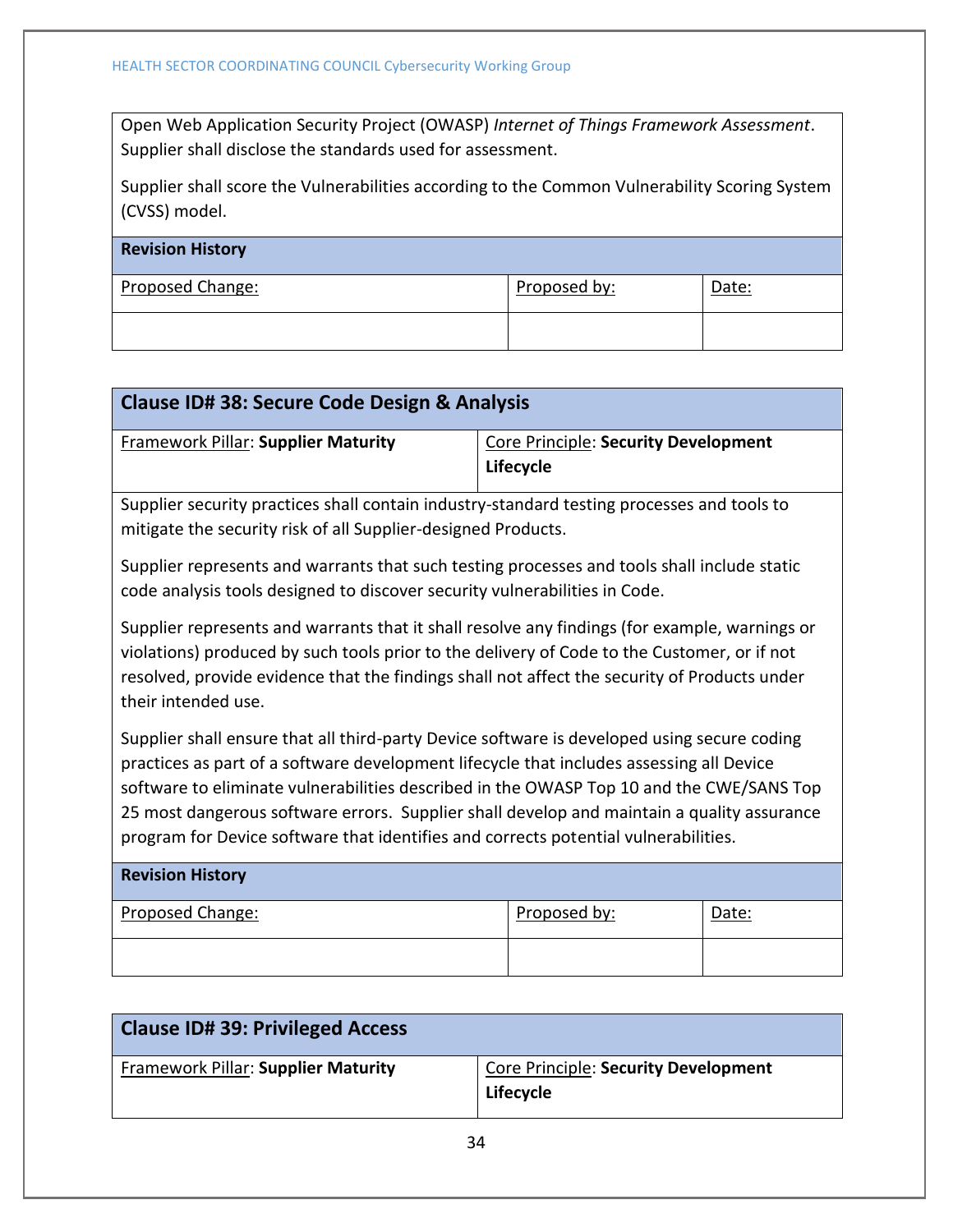Supplier shall design and/or configure each Device component to operate using the principle of least privilege (PoLP), including but not limited to operating system permissions, file access, user accounts, and application-to-application communications.

Supplier represents and warrants that Devices isolate Code, processes, and data, from Device software that does not need to access such Code, processes, or data.

Supplier shall limit the number of accounts on Supplier-designed Products that require administrative privileges to known industry best practices. Supplier-designed Products shall not require any dependencies for application, commercial software, service, or communication processes to have System or Device administrative privileges to function.

Supplier shall provide protections against privilege escalation, and the capability to escape from a Supplier system/application/environment and access the Customer network unless authorized by the Customer to do so.

**Revision History**

| Proposed Change:                                                                                                                                                                                                                                                                                                                                                                                                                                                     | Proposed by:                      | Date: |  |
|----------------------------------------------------------------------------------------------------------------------------------------------------------------------------------------------------------------------------------------------------------------------------------------------------------------------------------------------------------------------------------------------------------------------------------------------------------------------|-----------------------------------|-------|--|
|                                                                                                                                                                                                                                                                                                                                                                                                                                                                      |                                   |       |  |
| <b>Clause ID# 40: Operating System</b>                                                                                                                                                                                                                                                                                                                                                                                                                               |                                   |       |  |
| <b>Framework Pillar: Supplier Maturity</b>                                                                                                                                                                                                                                                                                                                                                                                                                           | Core Principle: OS Accountability |       |  |
| Supplier shall identify the Operating System (OS) and all software in its Devices. Devices must<br>not be running any OS software within two (2) years of End of Support by an OS third-party<br>supplier at the time of Supplier's committed delivery to a Customer location and/or expected<br>use. If any device is running an OS within two (2) years of obsolescence, the Supplier shall<br>upgrade the Device to a non-obsolete OS, at the Supplier's expense. |                                   |       |  |
| For all Devices currently at any Service Location, the Supplier shall verify whether the<br>installed OS is within one (1) year of obsolescence and shall notify the Customer of an<br>upgrade option for such Devices to a supported OS.                                                                                                                                                                                                                            |                                   |       |  |

Where this requirement is not currently feasible, Supplier shall provide documentation of their roadmap to achieve these requirements within two (2) years.

| <b>Revision History</b> |              |       |
|-------------------------|--------------|-------|
| Proposed Change:        | Proposed by: | Date: |
|                         |              |       |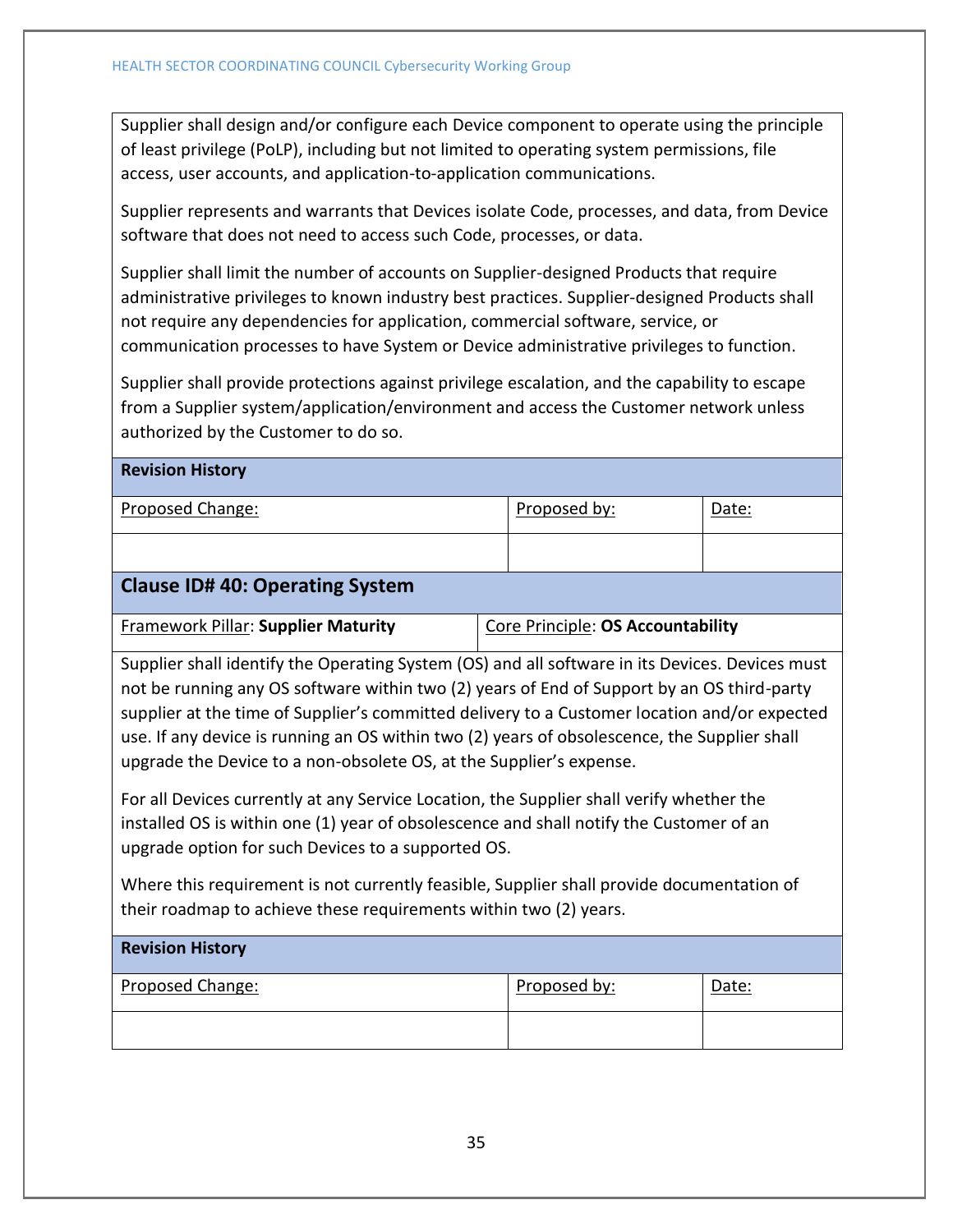| <b>Clause ID# 41: Penetration Testing</b>                                            |                                                   |
|--------------------------------------------------------------------------------------|---------------------------------------------------|
| Framework Pillar: Supplier Maturity                                                  | Core Principle: Security Development<br>Lifecycle |
| Supplier shall implement pre- and post-market Software Development Life Cycle (SDLC) |                                                   |

Penetration testing of all Products. If testing identifies Vulnerabilities that have an industrystandard critical, high, or uncontrolled nature, Supplier shall develop a remediation action plan within thirty (30) days that follows industry best practices such as ISO 29147, ISO 30111, the FDA *Postmarket Cybersecurity Guidelines*, and the FDA *Postmarket Management of Cybersecurity in Medical Devices*.

For all identified Vulnerabilities, Supplier shall notify the Customer within thirty (30) calendar days and shall mitigate or remediate within sixty (60) calendar days.

| <b>Revision History</b> |              |       |
|-------------------------|--------------|-------|
| <b>Proposed Change:</b> | Proposed by: | Date: |
|                         |              |       |

| <b>Clause ID# 42: Penetration Testing (hosted &amp; cloud solutions)</b>                                                                                                                                                                                                                                                                                                                                                                  |                                                   |       |  |
|-------------------------------------------------------------------------------------------------------------------------------------------------------------------------------------------------------------------------------------------------------------------------------------------------------------------------------------------------------------------------------------------------------------------------------------------|---------------------------------------------------|-------|--|
| Framework Pillar: Supplier Maturity                                                                                                                                                                                                                                                                                                                                                                                                       | Core Principle: Security Development<br>Lifecycle |       |  |
| In cooperation with Supplier, the Customer or an experienced third-party of the Supplier's<br>choosing can perform security testing and verification of the Service Locations and the<br>systems/applications/environments involved in the Supplier's provision of the Secure<br>Services, which may include application security Vulnerability scanning, application<br>penetration testing, static analysis, and/or manual code review. |                                                   |       |  |
| <b>Revision History</b>                                                                                                                                                                                                                                                                                                                                                                                                                   |                                                   |       |  |
| Proposed Change:                                                                                                                                                                                                                                                                                                                                                                                                                          | Proposed by:                                      | Date: |  |
|                                                                                                                                                                                                                                                                                                                                                                                                                                           |                                                   |       |  |

# **Clause ID# 43: Penetration Testing**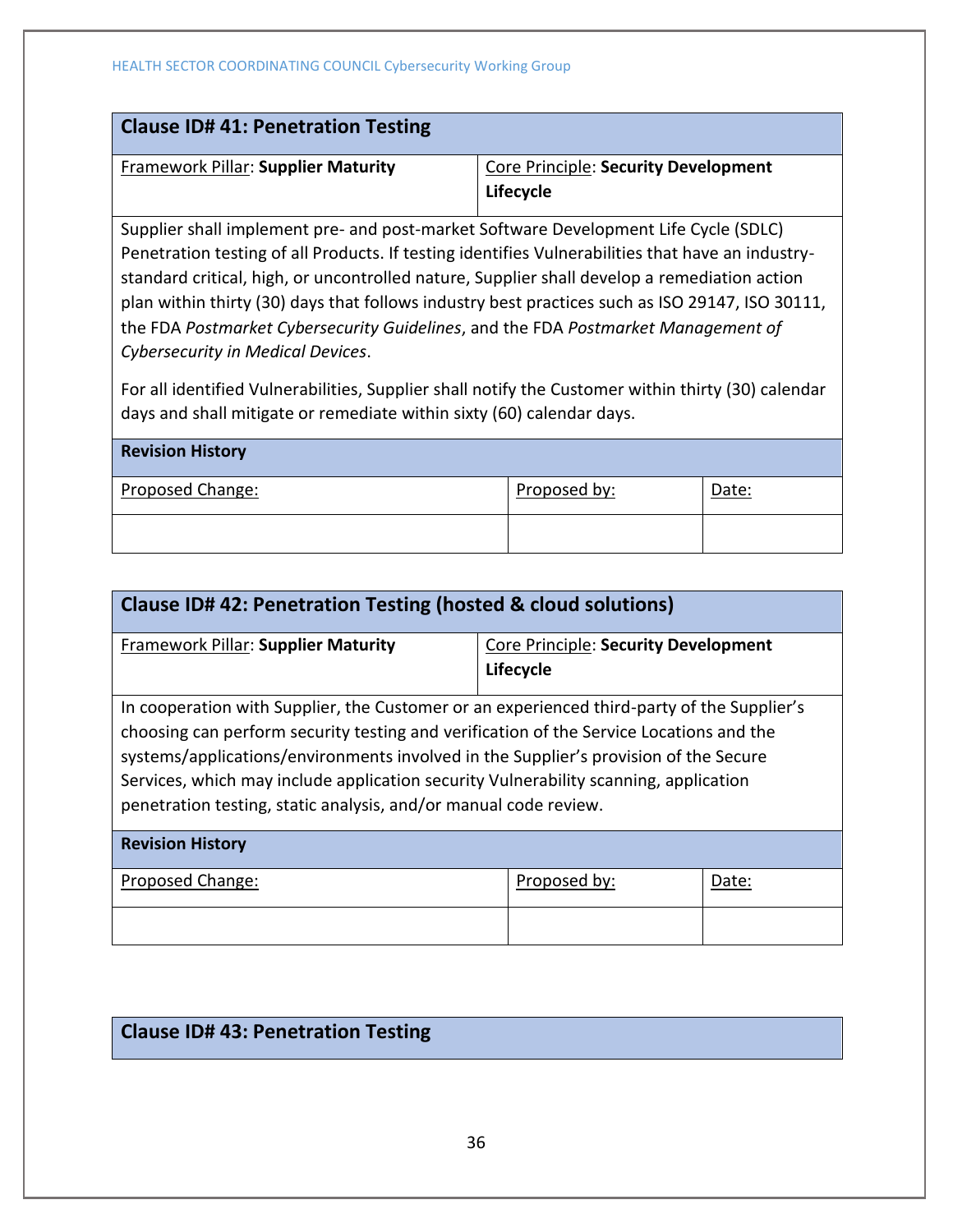| Framework Pillar: Supplier Maturity                                                      | Core Principle: Security Development<br>Lifecycle                                                                              |
|------------------------------------------------------------------------------------------|--------------------------------------------------------------------------------------------------------------------------------|
| Customer shall conduct Security Assessments prior to engaging Supplier to perform Secure |                                                                                                                                |
|                                                                                          | $\mathbf{r}$ , and $\mathbf{r}$ , and $\mathbf{r}$ , and $\mathbf{r}$ , and $\mathbf{r}$ , and $\mathbf{r}$ , and $\mathbf{r}$ |

Services and on an annual basis thereafter (unless a different frequency is specified in the applicable agreement between the parties). In the event of a security breach that involves Customer Sensitive Information attributable to Supplier's performance of Secure Services, Customer may require more frequent Security Assessments and/or additional actions or Controls, including but not limited to those set forth in the applicable agreement between the parties.

# **Revision History**

| Proposed Change: | Proposed by: | Date: |
|------------------|--------------|-------|
|                  |              |       |

| <b>Clause ID# 44: Vulnerability Management</b>                                                                                                                                                                                                                                                        |                                                          |       |  |
|-------------------------------------------------------------------------------------------------------------------------------------------------------------------------------------------------------------------------------------------------------------------------------------------------------|----------------------------------------------------------|-------|--|
| <b>Framework Pillar: Supplier Maturity</b>                                                                                                                                                                                                                                                            | <b>Core Principle: Security Development</b><br>Lifecycle |       |  |
| Supplier shall provide a complete Software Bill of Material (SBOM). For the supported life of<br>the medical device, the supplier shall monitor for security vulnerabilities in these software<br>components and use a risk-based approach to mitigate any severe and exploitable<br>vulnerabilities. |                                                          |       |  |
| An SBOM shall contain the minimum elements as and when defined by the FDA or other<br>industry guidance, standard, or regulation                                                                                                                                                                      |                                                          |       |  |
| In the event the software component ceases to be actively maintained, the Supplier shall<br>notify the Customer and either replace the software component with an actively maintained<br>equivalent or assume active maintenance internally of the software component.                                |                                                          |       |  |
| In the event the maintainer of a software component changes to a new maintainer, the<br>Supplier shall notify the Customer and perform through cybersecurity testing of any<br>subsequent releases of the software component, before placing the new versions into active<br>use.                     |                                                          |       |  |
| <b>Revision History</b>                                                                                                                                                                                                                                                                               |                                                          |       |  |
| Proposed Change:                                                                                                                                                                                                                                                                                      | Proposed by:                                             | Date: |  |
|                                                                                                                                                                                                                                                                                                       |                                                          |       |  |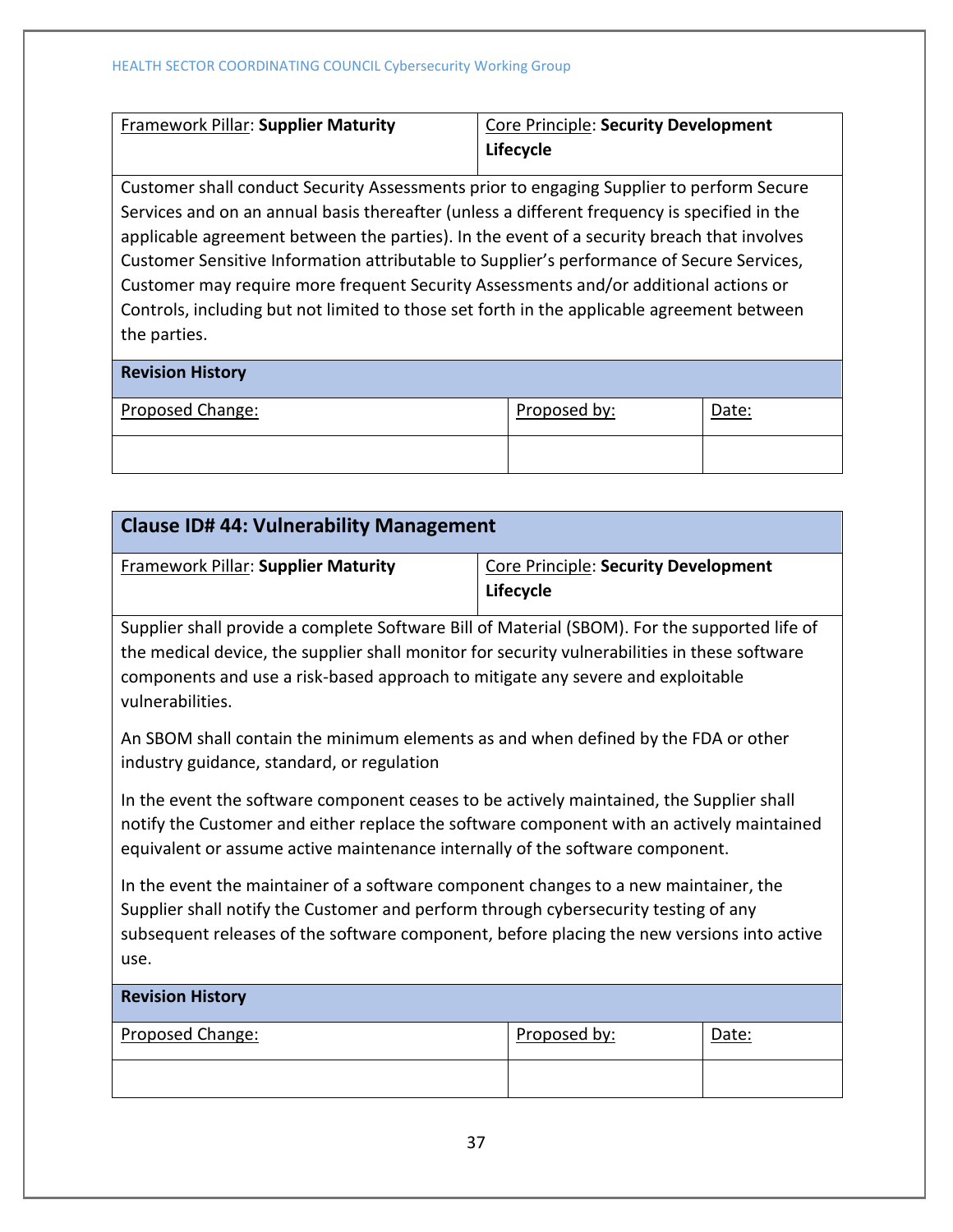| <b>Clause ID# 45: Vulnerability Management</b>                                                                                                                                                                             |                                       |       |  |
|----------------------------------------------------------------------------------------------------------------------------------------------------------------------------------------------------------------------------|---------------------------------------|-------|--|
| Framework Pillar: Supplier Maturity                                                                                                                                                                                        | Core Principle: Supplier Transparency |       |  |
| Supplier shall disclose to the Customer all known impacts to the safety of individuals based on<br>any Device Vulnerability being exploited.                                                                               |                                       |       |  |
| Supplier shall document and disclose to the Customer all changes in Device safety,<br>functionality, performance, and/or user instructions that result from Device Vulnerability<br>remediation in adherence to ISO 14971. |                                       |       |  |
| <b>Revision History</b>                                                                                                                                                                                                    |                                       |       |  |
| Proposed Change:                                                                                                                                                                                                           | Proposed by:                          | Date: |  |
|                                                                                                                                                                                                                            |                                       |       |  |

<span id="page-38-0"></span>

| <b>Contract Clause Definitions:</b> | The definitions provided below are generally harmonized with the NIST CSRC Glossary:<br>https://csrc.nist.gov/glossary/term/security service                                                                        |
|-------------------------------------|---------------------------------------------------------------------------------------------------------------------------------------------------------------------------------------------------------------------|
| Agreement                           | This contract document.                                                                                                                                                                                             |
| Code                                | Executable software including but not limited to firmware,<br>patches, updates, upgrades, and/or releases.                                                                                                          |
| Control                             | Any method to mitigate the security risk levels of Devices.                                                                                                                                                         |
| <b>Controlled Risk</b>              | As defined by FDA<br>https://www.fda.gov/files/medical%20devices/published/Postma<br>rket-Management-of-Cybersecurity-in-Medical-Devices---<br>Guidance-for-Industry-and-Food-and-Drug-Administration-<br>Staff.pdf |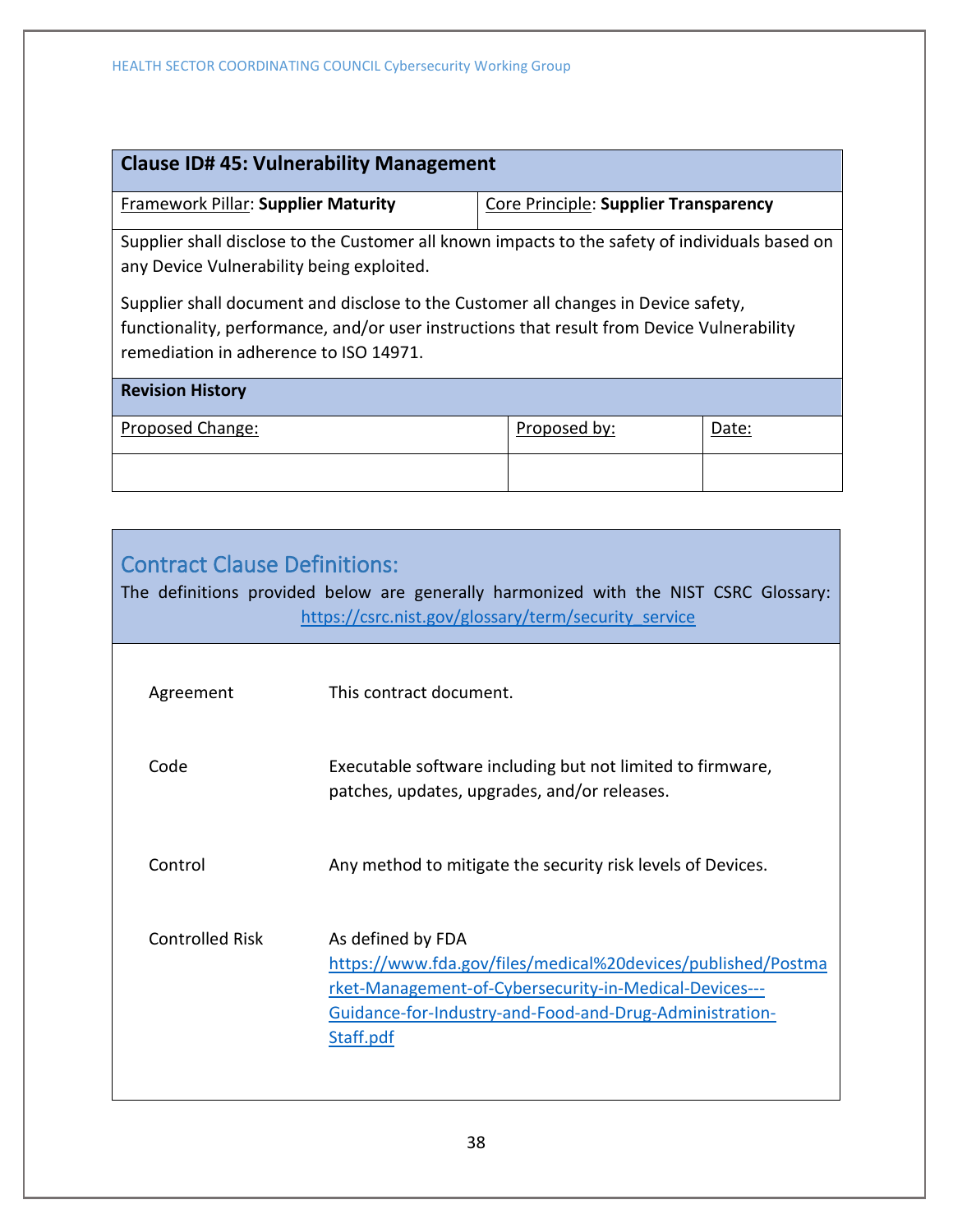|                            | Controlled risk is present when there is sufficiently low<br>(acceptable) residual risk of patient harm due to a device's<br>particular cybersecurity vulnerability.                                                                                                                                                                                           |
|----------------------------|----------------------------------------------------------------------------------------------------------------------------------------------------------------------------------------------------------------------------------------------------------------------------------------------------------------------------------------------------------------|
| Customer                   | Medical corporation and its business lines, employees, and<br>patients that uses Products provided by the Supplier.                                                                                                                                                                                                                                            |
| <b>Cybersecurity Event</b> | A cybersecurity change that may have an impact on<br>organizational operations (including mission, capabilities, or<br>reputation)                                                                                                                                                                                                                             |
| Data                       | Any form of information including but not limited to Personally<br>Identifiable Information (PII), Protected Health Information (PHI),<br>electronic PHI (ePHI), sensor readings, configuration settings,<br>authentication credentials, log files, and cryptographic keys.                                                                                    |
| Defense in Depth           | A concept in which multiple layers of security controls (defense)<br>are placed throughout an I.T. system. Its intent is to provide<br>redundancy in the event a security control fails or a vulnerability<br>is exploited that can cover aspects of personnel, procedural,<br>technical and physical security for the duration of the system's life<br>cycle. |
| Device                     | Type of Product primarily operated by a Customer end-user.                                                                                                                                                                                                                                                                                                     |
| Device Data                | Any Data that is collected by, transmitted to or from, or stored on<br>a Device.                                                                                                                                                                                                                                                                               |
| Fail Safe                  | Fail-Safe' refers to the ability of a Device to operate during and<br>after a cybersecurity incident including but not limited to the<br>ability to continue to function if disconnected or not connected to<br>a network.                                                                                                                                     |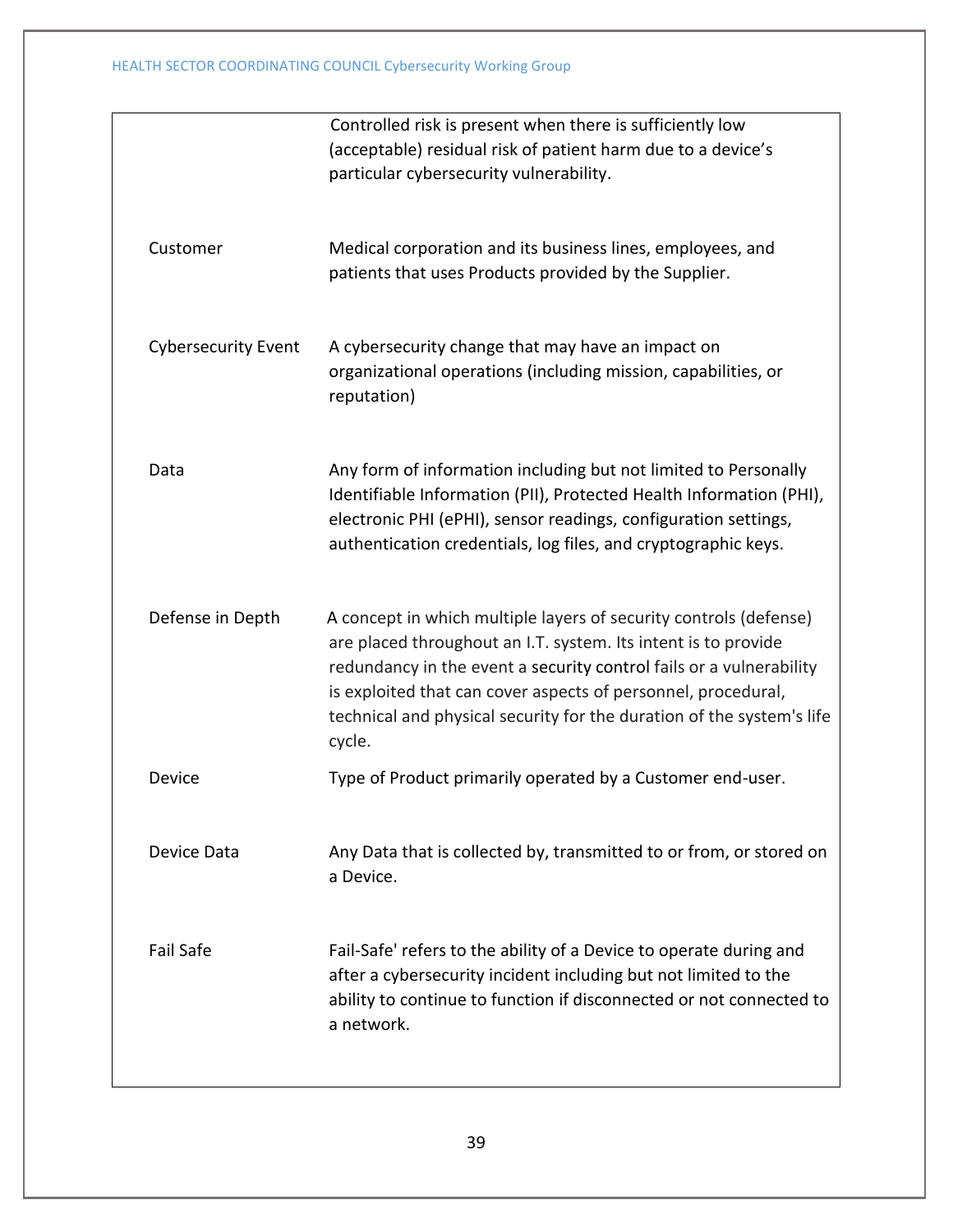| MDS2                       | Manufacturer Disclosure Statement for Medical Device Security                                                                                                                                                       |
|----------------------------|---------------------------------------------------------------------------------------------------------------------------------------------------------------------------------------------------------------------|
| <b>Medical Device</b>      | As defined by the FDA https://www.fda.gov/medical-<br>devices/classify-your-medical-device/how-determine-if-your-<br>product-medical-device.                                                                        |
| <b>Non-medical Device</b>  | Device that is not a Medical Device.                                                                                                                                                                                |
| Product                    | Device, Service, or Solution provided by the Supplier to the<br>Customer.                                                                                                                                           |
| Requirement                | Statement in this Agreement that the Supplier must meet.                                                                                                                                                            |
| <b>Services</b>            | Supplier's responsibility as defined in a contractual obligation.                                                                                                                                                   |
| <b>Security Assessment</b> | Any method of evaluation of security risk levels of Devices.                                                                                                                                                        |
| <b>Security Control</b>    | The definitions provided below are generally harmonized with the<br>NIST CSRC Glossary (https://csrc.nist.gov/glossary) and the U.S.<br>CERT's NICCS Glossary (https://niccs.us-cert.gov/about-<br>niccs/glossary). |
| Security Incident          | The definitions provided below are generally harmonized with the<br>NIST CSRC Glossary (https://csrc.nist.gov/glossary) and the U.S.<br>CERT's NICCS Glossary (https://niccs.us-cert.gov/about-<br>niccs/glossary). |
| Sensitive Information      | Data that contains Personally Identifiable Information (PII),<br>Patient Health Information (PHI), and/or electronic Patient Health<br>Information (ePHI).                                                          |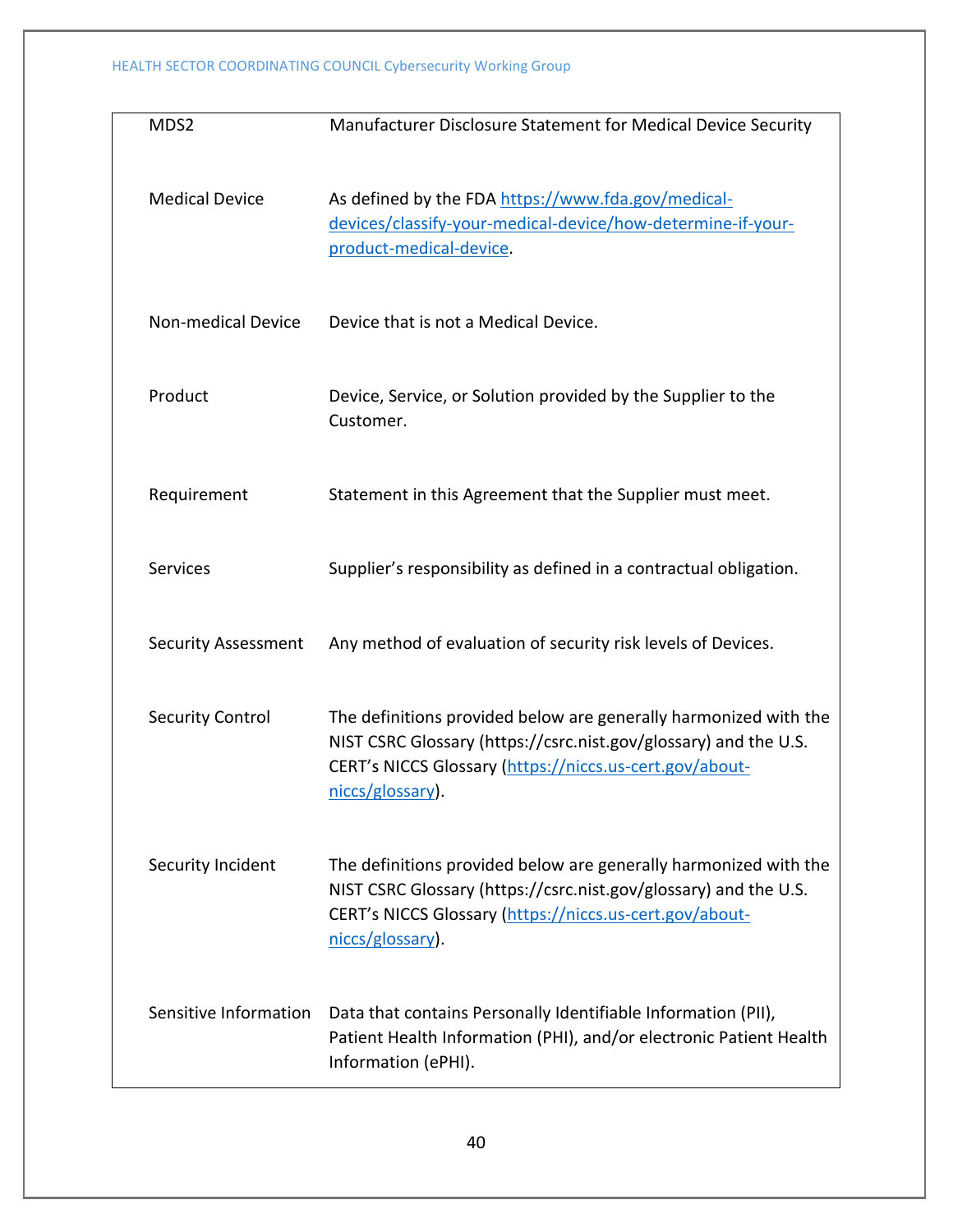| Service                   | Delivery of Device security support including but not limited to<br>cybersecurity activity monitoring, remote personnel, and hosting<br>of data.                                                                     |
|---------------------------|----------------------------------------------------------------------------------------------------------------------------------------------------------------------------------------------------------------------|
| Service Location          | Business unit of the Supplier or its Subcontractor that provides or<br>supports Services to support this Agreement.                                                                                                  |
| Shall                     | Reserved word that means 'must'                                                                                                                                                                                      |
|                           | *If no conditions are stated, 'shall' means 'must in all<br>situations.                                                                                                                                              |
|                           | *If conditions are stated, 'shall' means 'must when the stated<br>situations apply.                                                                                                                                  |
| Subcontractor             | Contractor hired by the Supplier to meet Supplier requirements.                                                                                                                                                      |
| Supplier                  | A manufacturer or their representative (such as a vendor or a<br>business associate) that provides Devices to the Customer.                                                                                          |
| <b>Uncontrolled Risk</b>  | "As defined by FDA<br>https://www.fda.gov/files/medical%20devices/published/Postma<br>rket-Management-of-Cybersecurity-in-Medical-Devices---<br>Guidance-for-Industry-and-Food-and-Drug-Administration-<br>Staff.pdf |
|                           | Uncontrolled risk is present when there is unacceptable residual<br>risk of patient harm due to inadequate compensating controls<br>and risk mitigations.                                                            |
| <b>Universal Coverage</b> | Security requirements apply to all Customer locations, all Supplier<br>infrastructure, and all Sub-contractors of the Supplier.                                                                                      |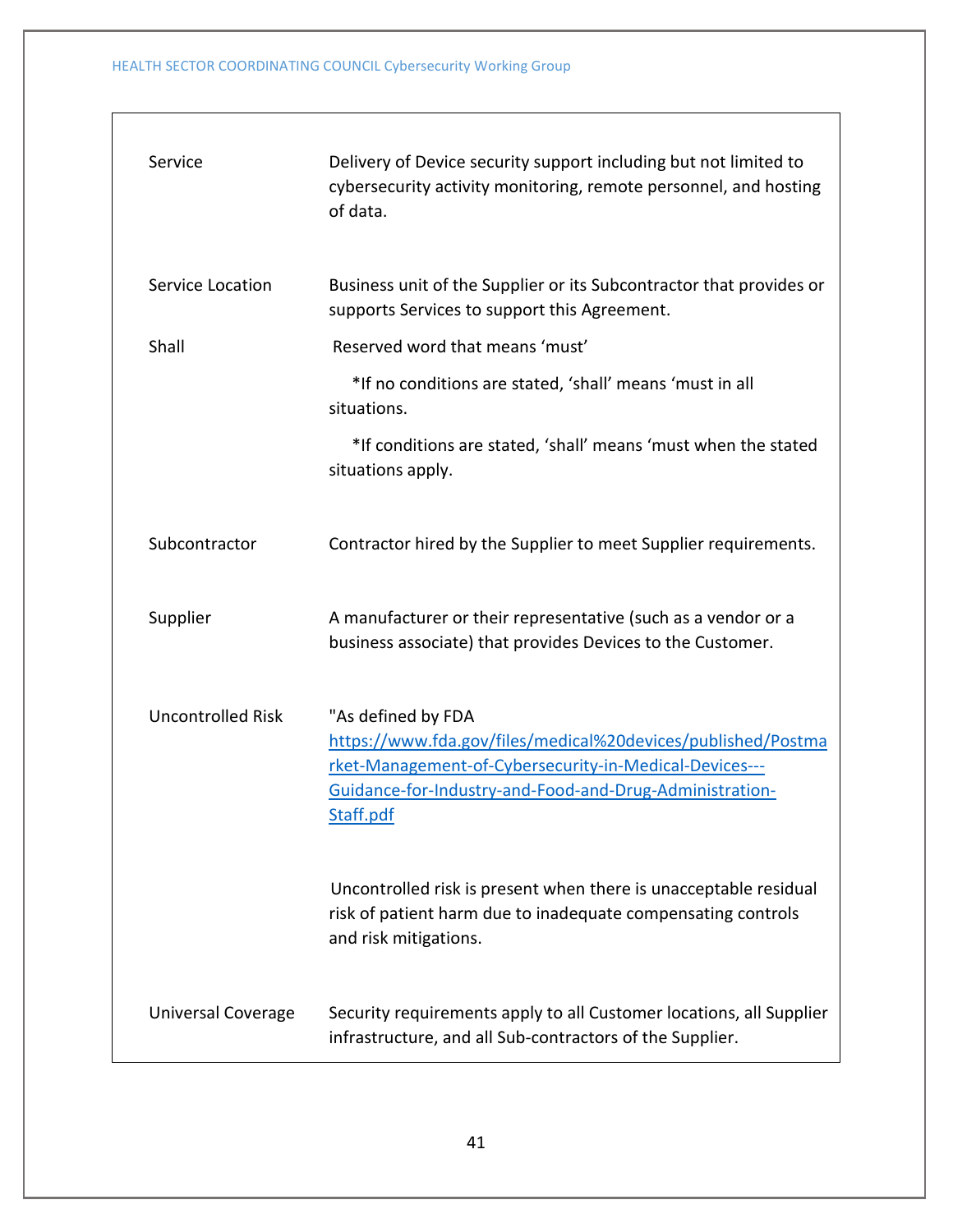| Vulnerability |  |  |
|---------------|--|--|
|               |  |  |
|               |  |  |

Actual or potential cybersecurity threat or risk to a device or system

# <span id="page-42-0"></span>References:

[https://www.fda.gov/files/medical%20devices/published/Postmarket-Management-of-](https://www.fda.gov/files/medical%20devices/published/Postmarket-Management-of-Cybersecurity-in-Medical-Devices---Guidance-for-Industry-and-Food-and-Drug-Administration-Staff.pdf)[Cybersecurity-in-Medical-Devices---Guidance-for-Industry-and-Food-and-Drug-Administration-](https://www.fda.gov/files/medical%20devices/published/Postmarket-Management-of-Cybersecurity-in-Medical-Devices---Guidance-for-Industry-and-Food-and-Drug-Administration-Staff.pdf)[Staff.pdf](https://www.fda.gov/files/medical%20devices/published/Postmarket-Management-of-Cybersecurity-in-Medical-Devices---Guidance-for-Industry-and-Food-and-Drug-Administration-Staff.pdf)

[https://www.fda.gov/medical-devices/classify-your-medical-device/how-determine-if-your](https://www.fda.gov/medical-devices/classify-your-medical-device/how-determine-if-your-product-medical-device)[product-medical-device.](https://www.fda.gov/medical-devices/classify-your-medical-device/how-determine-if-your-product-medical-device)

<https://niccs.us-cert.gov/about-niccs/glossary>

[https://www.fda.gov/files/medical%20devices/published/Postmarket-Management-of-](https://www.fda.gov/files/medical%20devices/published/Postmarket-Management-of-Cybersecurity-in-Medical-Devices---Guidance-for-Industry-and-Food-and-Drug-Administration-Staff.pdf)[Cybersecurity-in-Medical-Devices---Guidance-for-Industry-and-Food-and-Drug-Administration-](https://www.fda.gov/files/medical%20devices/published/Postmarket-Management-of-Cybersecurity-in-Medical-Devices---Guidance-for-Industry-and-Food-and-Drug-Administration-Staff.pdf)[Staff.pdf](https://www.fda.gov/files/medical%20devices/published/Postmarket-Management-of-Cybersecurity-in-Medical-Devices---Guidance-for-Industry-and-Food-and-Drug-Administration-Staff.pdf)

[https://csrc.nist.gov/glossary/term/interconnection\\_security\\_agreement](https://csrc.nist.gov/glossary/term/interconnection_security_agreement)

It is well understood that as technology and business agreements evolve, so to must contract language. The HSCC intends to review and update this reference as experience and recommended improvements dictate. We encourage readers who have adopted some or all of the following clauses in your contracts to share observations or recommendations that support a shared understanding about mutual commitments related to the cybersecurity of medical device design and management. Please send your comments at any time to: [ContractsFeedback@HealthSectorCouncil.org.](mailto:ContractsFeedback@HealthSectorCouncil.org)